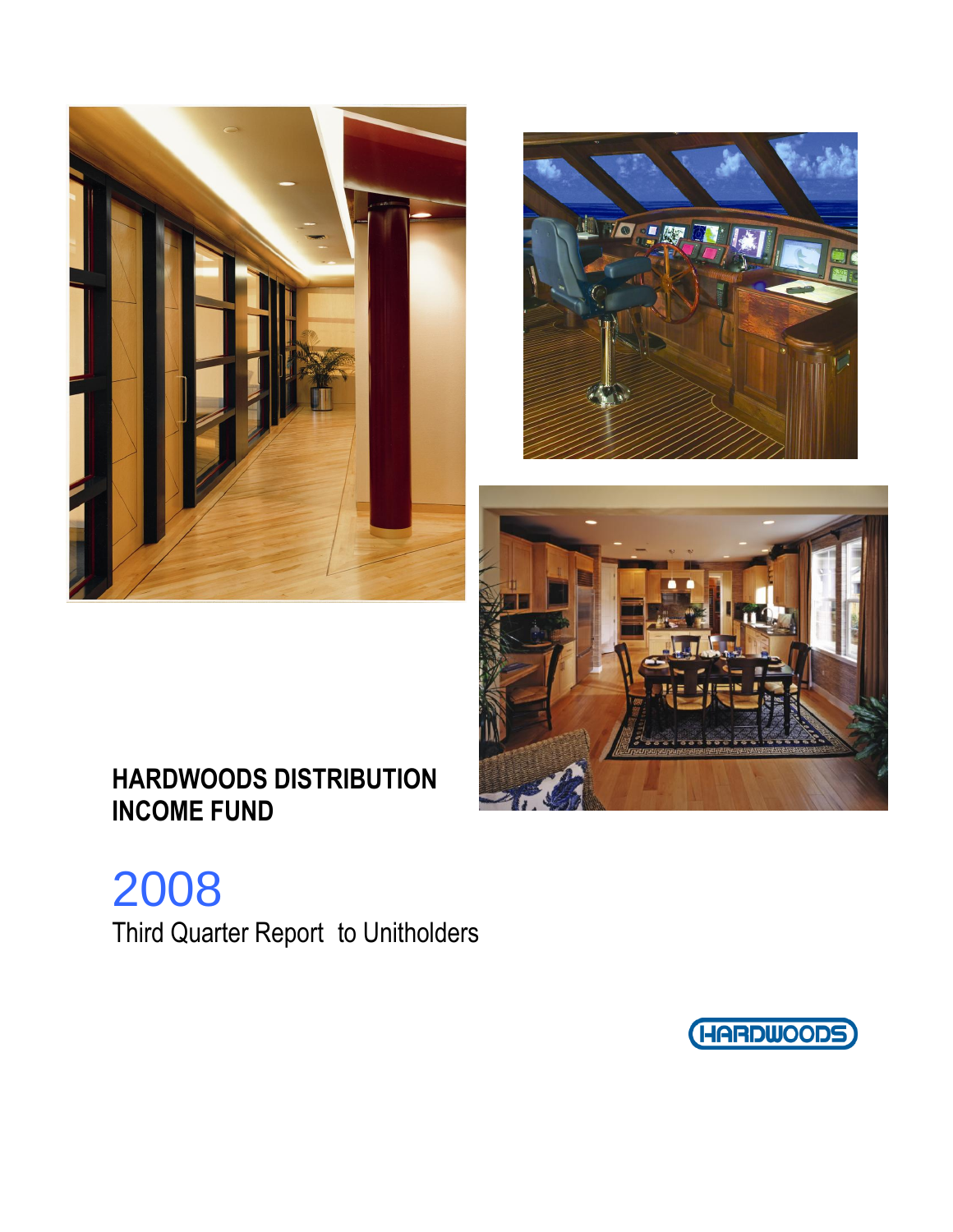## **About the Fund**

Hardwoods Distribution Income Fund (the "Fund") is an unincorporated open-ended limited purpose trust. The Fund was launched on March 23, 2004 with the completion of an initial public offering (IPO) of 14.4 million trust units ("Class A Units). Net proceeds of the IPO were used to acquire an 80% interest in a hardwoods lumber and sheet goods distribution business ("Hardwoods" or the "Business") from the previous owners. The owners of the predecessor companies have retained a 20% interest in the Business in the form of Special Voting Units of the Fund and Class B Limited Partnership units of the Fund's operating subsidiaries ("Class B Units"), which together are exchangeable into Class A Units provided that the Fund achieves certain objectives. Hardwoods Distribution Income Fund units trade on the Toronto Stock Exchange under the symbol HWD.UN. The Fund's performance depends on the performance of the Business.

## **About the Business**

Hardwoods has been providing quality lumber, hardwood plywood and specialty products to customers for over 45 years. At September 30, 2008, we are one of the largest distributors of hardwood lumber and sheet goods in North America, operating a network of 32 distribution centers organized into nine regional clusters.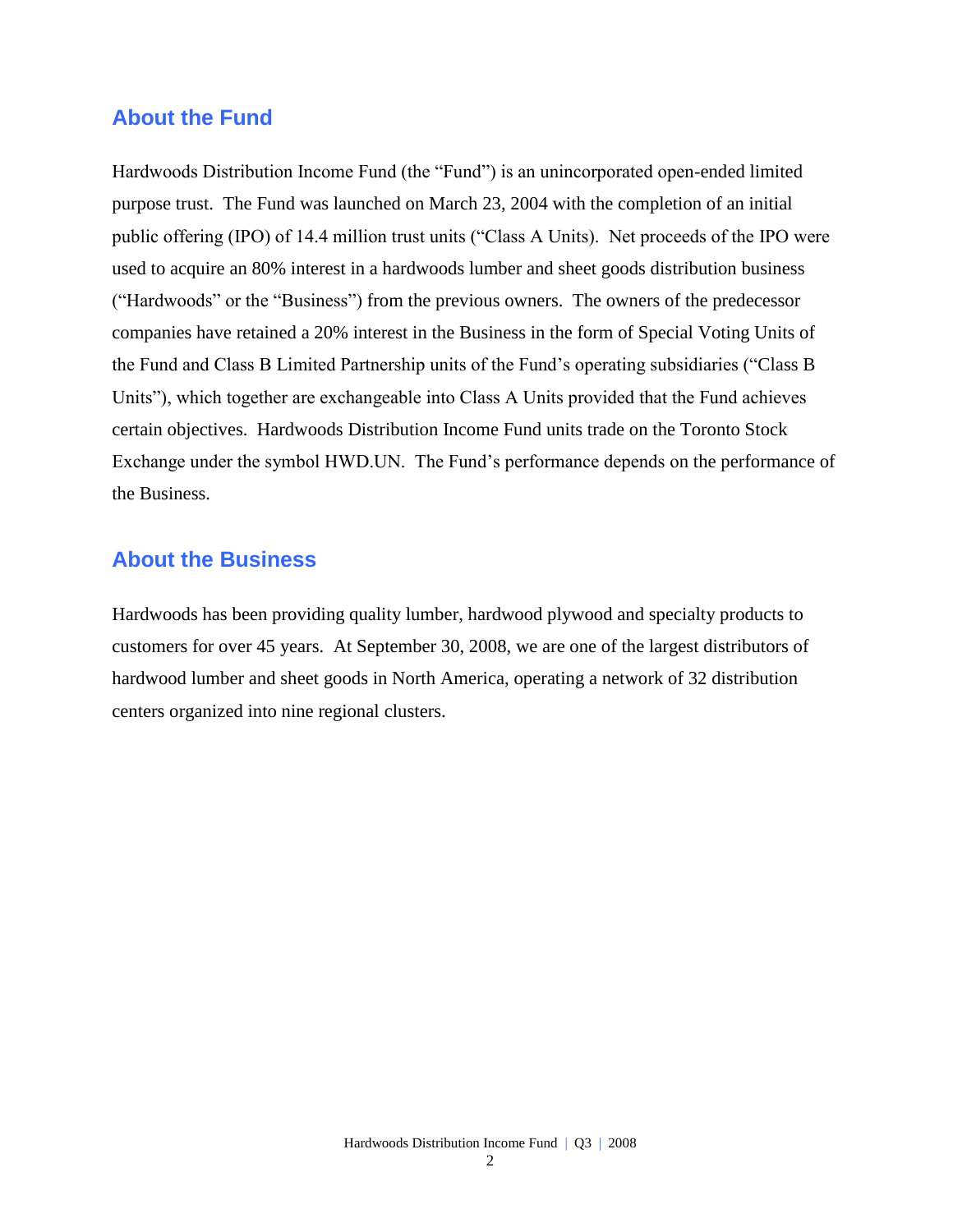## **To Our Unitholders:**

The third quarter brought a marked worsening of economic conditions, including unprecedented turmoil in financial markets and uncertainty in the economy. Given the weakness in our results and our expectation that market conditions will continue to worsen, we are taking steps to ensure Hardwoods is positioned to withstand a prolonged downturn.

Our third quarter financial results were significantly weaker than a year ago, and our distribution payout ratio was 108.1%. Factoring out non-recurring cash gains received from selling our foreign currency contracts, the payout ratio for the third quarter was 154.0%. On November 3, we announced that monthly cash distributions to unitholders will be suspended until such time as market dynamics become more favourable. The suspension will take effect in with respect to the October 2008 distribution, which would have been paid in November 2008.

We closed two branches during the first quarter and two branches during the third quarter. We have also made the decision to close an additional three branches in the fourth quarter, bringing to seven the total branch closures that will occur in 2008. Four of these branch closures are located in California, where housing markets have been particularly hard hit. Our strategy is to close the smaller satellite branches and to continue serving the California market through our three remaining warehouses, complemented by local territory sales representatives.

With approximately two-thirds of our non-product costs directly linked to premises, people and freight, we benefit from a business model with some flexibility to expand or contract in response to changing demand. We have reduced our number of branches from a high of 39 in 2006 to an expected 29 branches by the end of 2008. We have reduced our employee count by 21%, and eliminated excess trucking capacity as market conditions have weakened. We have reduced the size of several of our branches by subletting underutilized space, and implemented salary freezes throughout our operations other than for employee promotion situations. Total compensation, particularly for management, has been reduced by significantly lower payout entitlements under our variable compensation plan. We will continue to take further cost-cutting action as necessary.

Hardwoods Distribution Income Fund | Q3 | 2008 We recognize that protecting our access to capital is also vitally important in the current economic environment. With this in mind, we recently secured a new US banking facility, which provides committed financing until September 2011 at competitive interest rates, and with less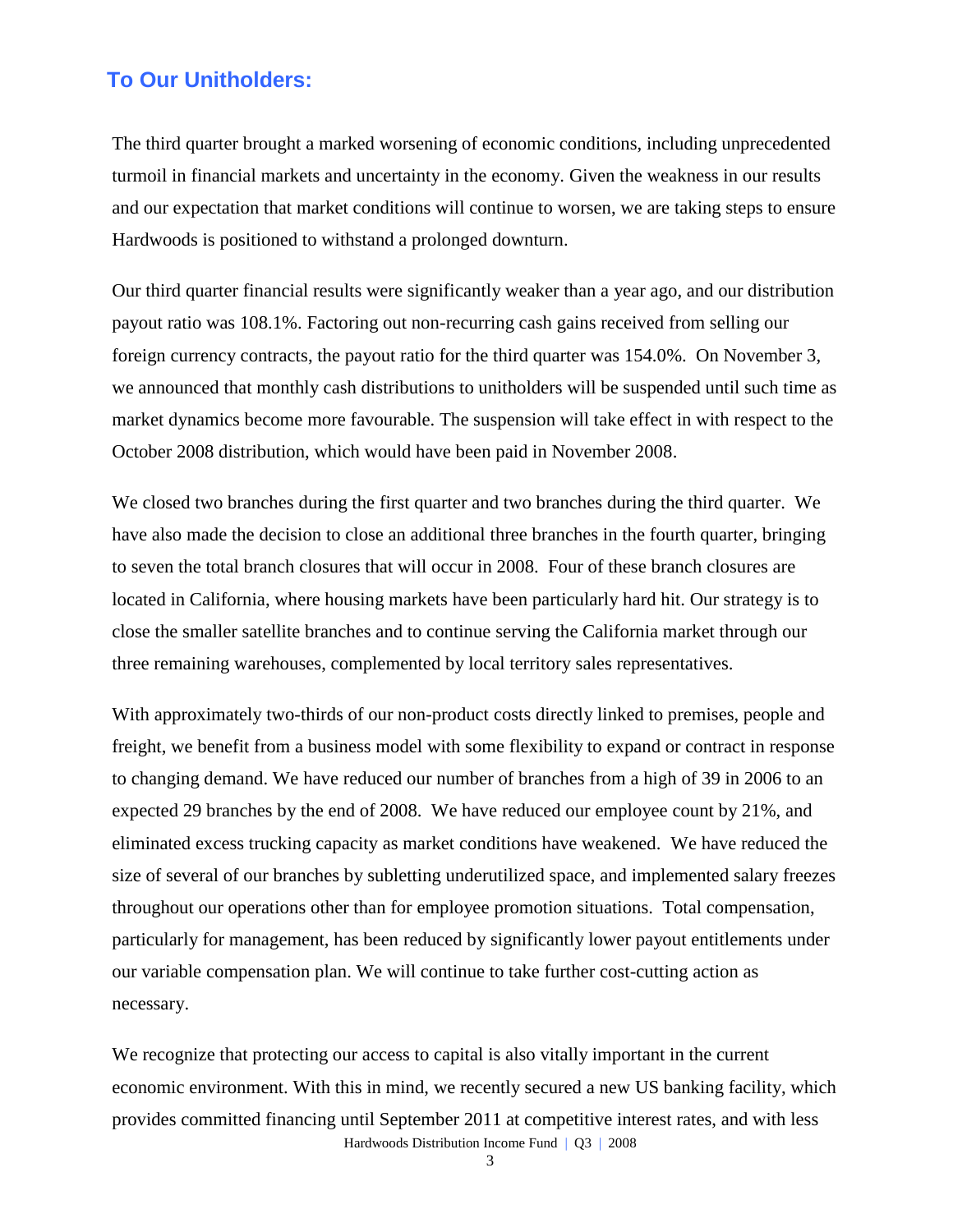onerous covenant requirements. We have also tightened our management of working capital, reducing our inventories by 22.7% compared to September 30, 2007, and we are closely monitoring accounts receivables.

As announced previously, we have discontinued our hedging program until such time as our US business resumes making distribution payments up to Canada. In the third quarter we completed the sale of our remaining foreign currency hedge contracts. The hedge contracts, which were fixed at an average rate of \$1.06 US, would have represented a significant liability for us at today's Canadian dollar exchange rate. Instead, we realized proceeds of \$0.2 million through a timely sale of these hedges in the third quarter, shortly before the value of the Canadian dollar fell sharply relative to the US currency.

Overall we believe we are taking the right steps to protect our business through the current economic and market turmoil, while continuing to pursue avenues that offer opportunities. The market for green building products is one of these. We are continuing to build market share for our line of green products and our new Echo Wood products are performing particularly well. We expect this momentum will continue to build in the months ahead.

While our financial expectations are realistic as we head into our seasonally slowest quarters and face unprecedented market uncertainty, we believe we have the size, the strength and the stability to manage through this downturn. Our priorities will be to continue growing market share for our most promising products, while working to ensure the size and cost of our distribution network is closely aligned with our business opportunities.

We thank you for your continued support.

Maurie Poquette

Maurice E. Paquette

President and Chief Executive Officer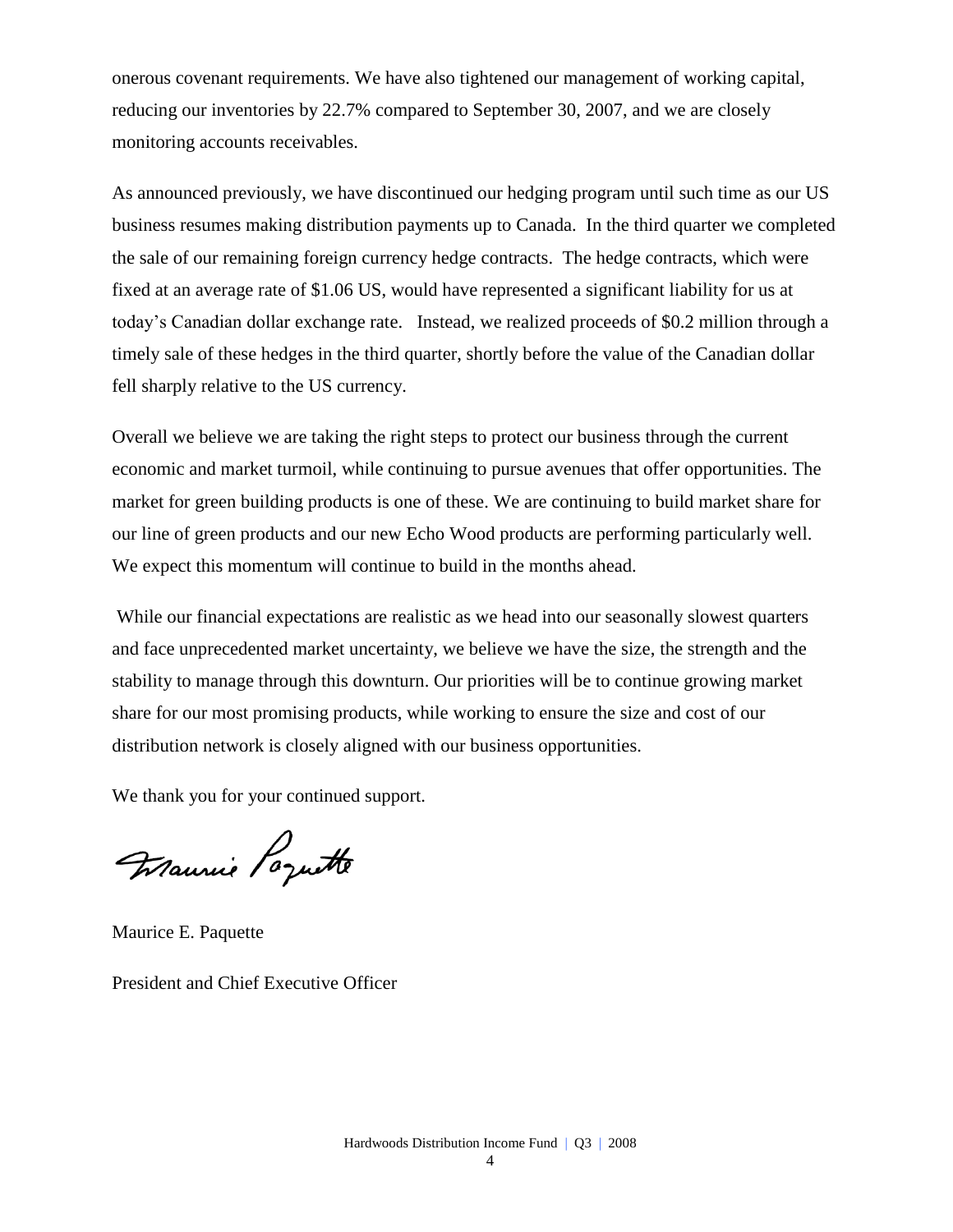## **Management's Discussion and Analysis** November 3, 2008

This management's discussion and analysis ("MD&A") covers our unaudited interim consolidated financial statements as at and for the three and nine month periods ended September 30, 2008 ("Interim Financial Statements"). As well, it provides an update to the MD&A section contained in our 2007 Annual Report. The information below should be read in conjunction with the Interim Financial Statements and the audited consolidated financial statements and accompanying notes of Hardwoods Distribution Income Fund for the years ended December 31, 2007 and 2006. Results are reported in Canadian dollars unless otherwise stated, and have been prepared in accordance with Canadian generally accepted accounting principles ("GAAP"). For additional information, readers should also refer to our Annual Information Form and other information filed on [www.sedar.com.](http://www.sedar.com/)

This MD&A includes the following sections:

- 1.0 Background
	- 1.1 About the Fund
	- 1.2 About Our Business and Industry
- 2.0 Overview and Outlook
- 3.0 Results of Operations
	- 3.1 Three Month Periods Ended September 30, 2008 and September 30, 2007
	- 3.2 Nine Month Periods Ended September 30, 2008 and September 30, 2007
- 4.0 Liquidity and Capital Resources
	- 4.1 Distributable Cash and Cash Distributions
	- 4.2 Standardized Distributable Cash and Cash Distributions
	- 4.3 Working Capital
	- 4.4 Capital Expenditures and Productive Capacity
	- 4.5 Utilization of Distributable Cash
	- 4.6 Revolving Credit Facilities and Debt Management Strategy
	- 4.7 Contractual Obligations
	- 4.8 Off Balance Sheet Arrangements
- 5.0 Financial Instruments
- 6.0 Related Party Transactions
- 7.0 Critical Accounting Estimates and Adoption of Changes in Accounting Policies
	- 7.1 Critical Accounting Estimates
	- 7.2 Adoption of Changes in Accounting Policies
- 8.0 Risks and Uncertainties
- 9.0 Internal Control Over Financial Reporting
- 10.0 Quarterly Financial Information

Certain statements in this MD&A contain forward-looking information within the meaning of

applicable securities laws in Canada ("forward-looking information"). The words "anticipates",

Hardwoods Distribution Income Fund | Q3 | 2008 "believes", "budgets", "could", "estimates", "expects", "forecasts", "intends", "may", "might",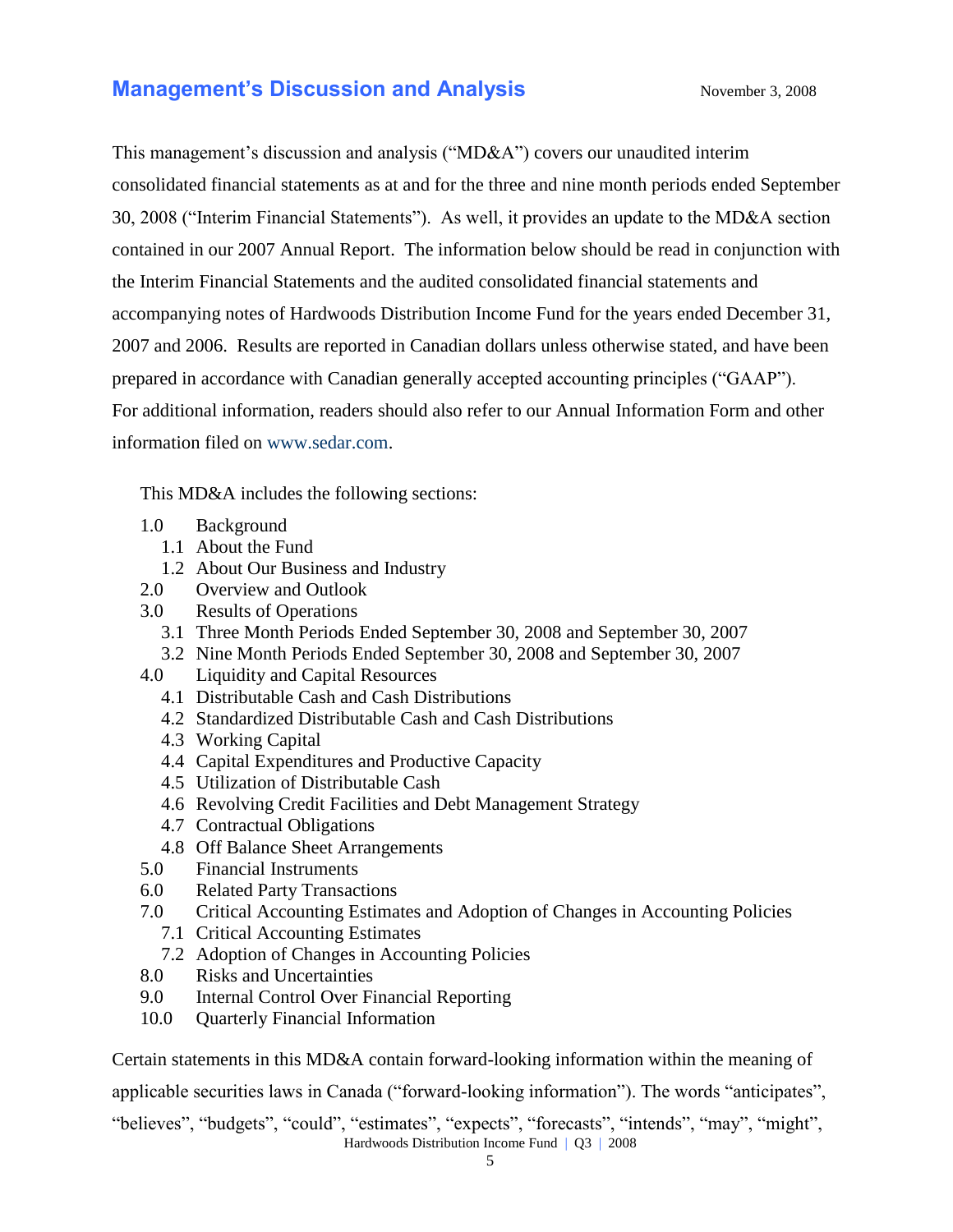"plans", "projects", "schedule", "should", "will", "would" and similar expressions are often intended to identify forward-looking information, although not all forward-looking information contains these identifying words.

The forward-looking information in this MD&A includes, but is not limited to: our expectation that market conditions will continue to worsen, we are taking steps to ensure Hardwoods is positioned to withstand a prolonged downturn; we benefit from a business model with some flexibility to expand or contract in response to changing demand; we will continue to take further cost-cutting action as necessary; we believe we are taking the right steps to protect our business through the current economic and market turmoil, while continuing to pursue avenues that offer opportunities; we are continuing to build market share for our line of green products and our new Echo Wood products are performing particularly well, and we expect this momentum will continue to build in the months ahead; we believe we have the size the strength and the stability to manage through this downturn; we believe the turmoil in financial markets and related concerns about a worldwide recession could further depress housing starts as well as demand for furniture, cabinets, recreational vehicles and other products that utilize hardwood lumber and sheet goods; we expect to incur some one-time expenses of up to \$0.5 million in the fourth quarter associated with the branch closures we have identified, allowing us to achieve a reduced run rate for expenses starting in Q1 of 2009; looking ahead inventory levels and working capital will also be tightly managed and we will continue to work to minimize customer credit risk, which typically becomes elevated in difficult economic times; these initiatives, together with the suspension in monthly cash distributions, will provide support to our balance sheet as we work through this downturn; our goal is to adjust our business to obtain a gross profit margin of 18.5% or better over the business cycle; annual maintenance capital requirements are expected to average approximately \$1.0 million per year, but may be higher or lower than this in a particular year based on the needs of the business; management believes this annual amount is sufficient to maintain the existing productive capacity of the business as it relates to our needs for property, plant and equipment; we anticipate capital expenditures in 2008 will not exceed \$0.5 million; a total of seven branches are expected to be closed by the end of the year, which will further reduce our capacity in terms of distribution square footage to 1.1 million s.f.; we believe these reductions to our distribution network are appropriate to better match our operating costs to present market demand; we believe the productive capacity of our business in terms of our human capital relative to available market demand, as measured by sales, has been largely sustained since the Fund's IPO in March 2004; we believe that our credit facilities, combined

Hardwoods Distribution Income Fund | Q3 | 2008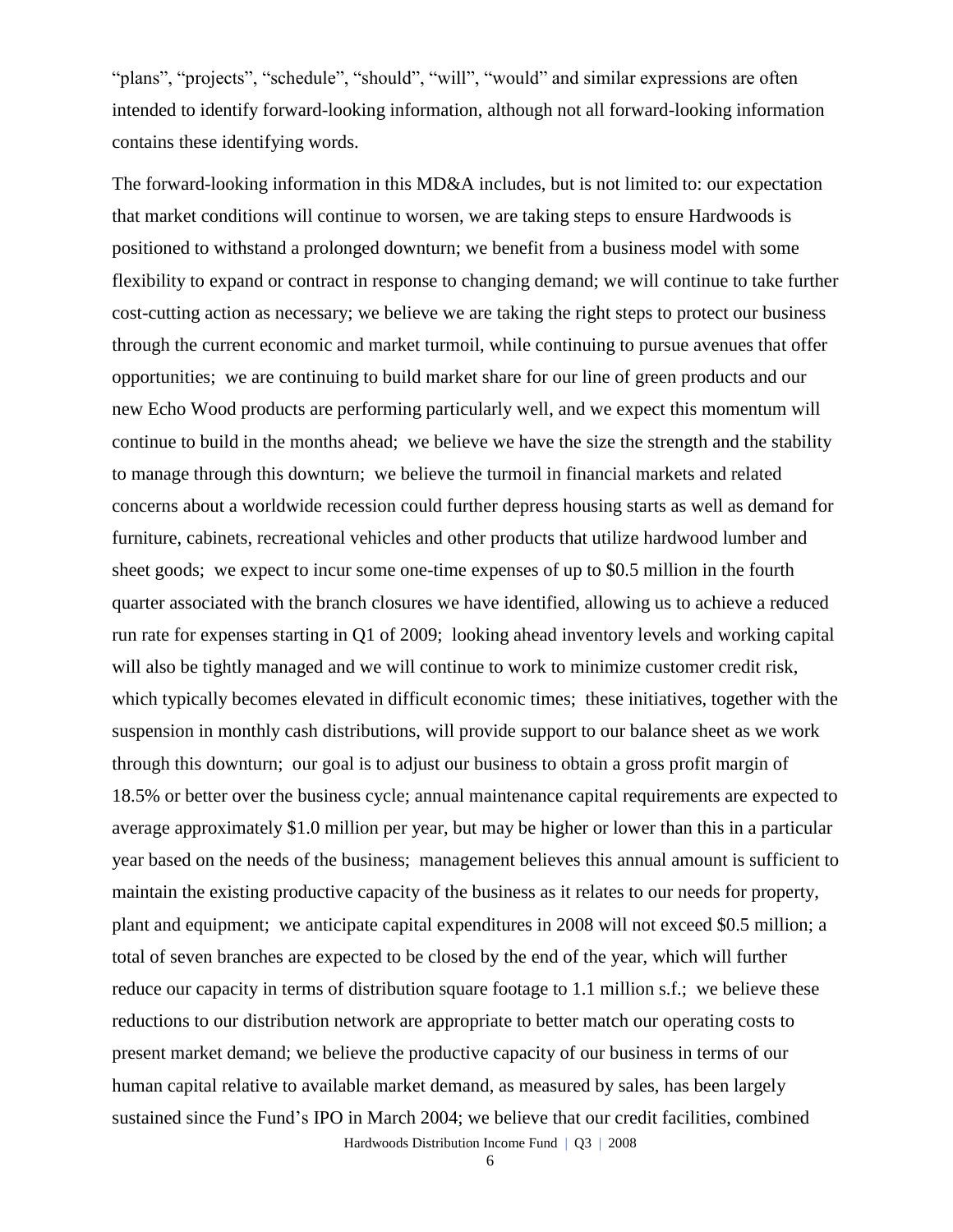with the retained portion of our Distributable Cash, are sufficient to meet our current working capital requirements; and when making distribution decisions, we will consider the amount of financial leverage, and therefore bank debt, we believe is appropriate for the Fund given existing and expected market conditions and available business opportunities, we do not target a specific financial leverage amount.

The forecasts and projections that make up the forward-looking information are based on assumptions which include, but are not limited to: there are no material exchange rate fluctuations between the Canadian and US dollar that affect the amount of cash we have available to distribute to our unitholders in Canadian dollars; we do not lose any key personnel; there are no significant decreases in the supply of, demand for, or market values of hardwood lumber or sheet goods that harm our business; we do not incur material losses related to credit provided to our customers; our products are not subjected to negative trade outcomes; we are able to sustain our level of sales and EBITDA margins; we are able to grow our business and to manage our growth; there is no new competition in our markets that leads to reduced revenues and profitability; we do not become subject to more stringent regulations; importation of products manufactured with hardwood lumber or sheet goods does not increase and replace products manufactured in North America; the downturn in the general state of the economy does not worsen and impact upon our results; our management information systems upon which we are dependent are not impaired; our insurance is sufficient to cover losses that may occur as a result of our operations; and, the financial condition and results of operations of our business upon which we are dependent is not impaired.

The forward-looking information is subject to risks, uncertainties and other factors that could cause actual results to differ materially from historical results or results anticipated by the forward-looking information. The factors which could cause results to differ from current expectations include, but are not limited to: exchange rate fluctuations between the Canadian and US dollar could affect the amount of cash we have available to distribute to our unitholders in Canadian dollars; we depend on key personnel, the loss of which could harm our business; decreases in the supply of, demand for, or market values of hardwood lumber or sheet goods could harm our business; we may incur losses related to credit provided to our customers; our products may be subject to negative trade outcomes; we may not be able to sustain our level of sales or EBITDA margins; we may be unable to grow our business or to manage any growth; competition in our markets may lead to reduced revenues and profitability; we may become

Hardwoods Distribution Income Fund | Q3 | 2008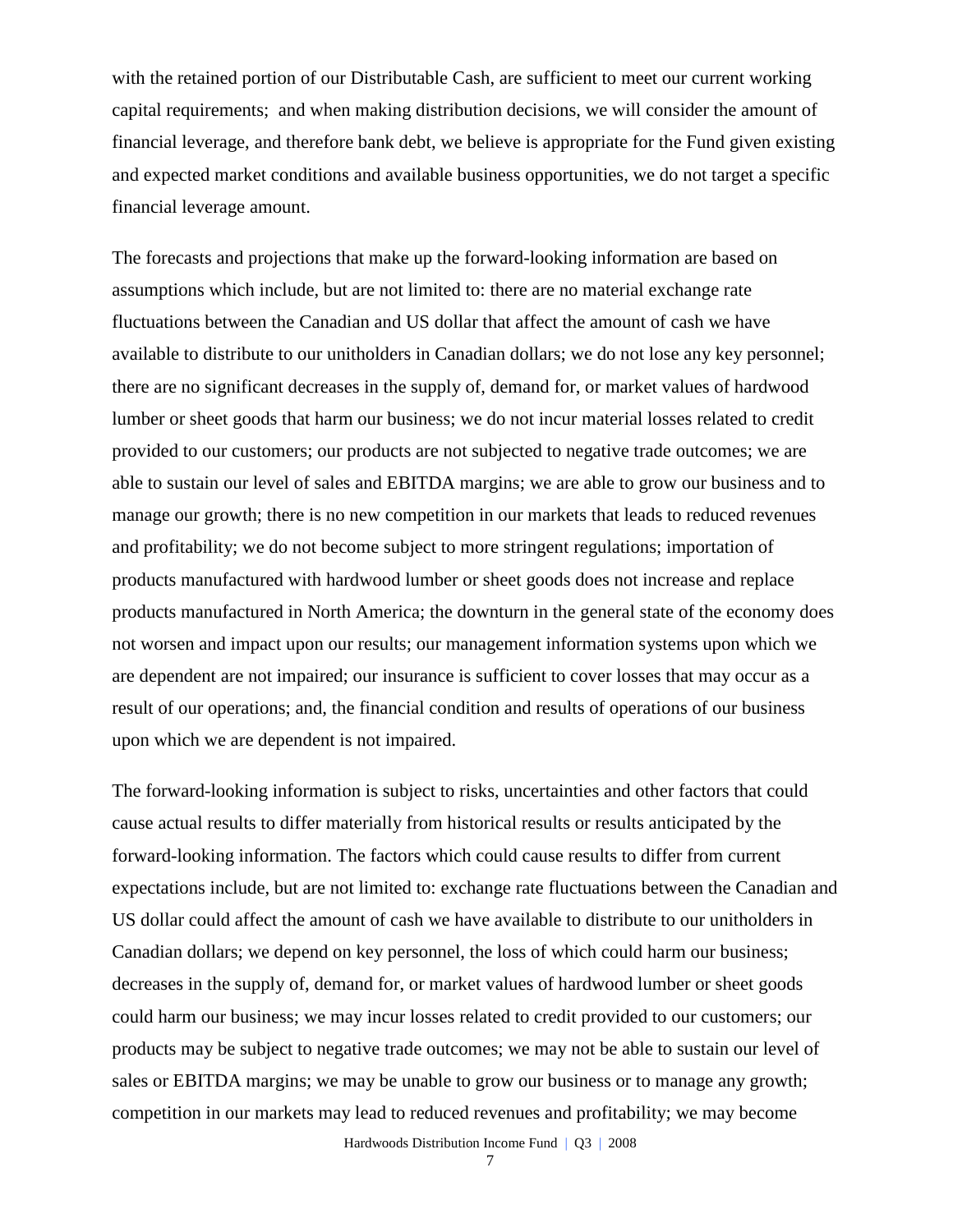subject to more stringent regulations; importation of products manufactured with hardwood lumber or sheet goods may increase, and replace products manufactured in North America; our results are dependent upon the general state of the economy; we are dependent upon our management information systems; our insurance may be insufficient to cover losses that may occur as a result of our operations; our credit facilities contain restrictions on our ability to borrow funds and restrictions on distributions that can be made; there are tax risks associated with an investment in our units; our future growth may be restricted by the payout of substantially all of our operating cash flow; and, other risks described in our Annual Information Form and our other continuous disclosure documents.

All forward-looking information in this MD&A is qualified in its entirety by this cautionary statement and, except as may be required by law, we undertake no obligation to revise or update any forward-looking information as a result of new information, future events or otherwise after the date hereof.

In this MD&A, references to "EBITDA" are to earnings before interest, income taxes, depreciation and amortization, unrealized foreign currency gains and losses, goodwill and other intangible assets impairments, and the non-controlling interest in earnings. In addition to net income or loss, EBITDA is a useful supplemental measure of performance and cash available for distribution prior to debt service, changes in working capital, capital expenditures and income taxes.

References to "Distributable Cash" are to net cash provided by operating activities, before changes in non-cash operating working capital, less capital expenditures and contributions to any reserves that the Boards of Directors of our operating entities determine to be reasonable and necessary for the operation of the businesses owned by these entities.

Hardwoods Distribution Income Fund | Q3 | 2008 We believe that, in addition to net income or loss, our EBITDA and our Distributable Cash are each a useful supplemental measure of operating performance that may assist investors in assessing their investment in Class A Units. Neither EBITDA nor Distributable Cash are earnings measures recognized by GAAP and they do not have a standardized meaning prescribed by GAAP. Investors are cautioned that EBITDA should not replace net income or loss (as determined in accordance with GAAP) as an indicator of our performance, nor should Distributable Cash replace cash flows from operating, investing and financing activities or as a measure of our liquidity and cash flows. Our method of calculating EBITDA and Distributable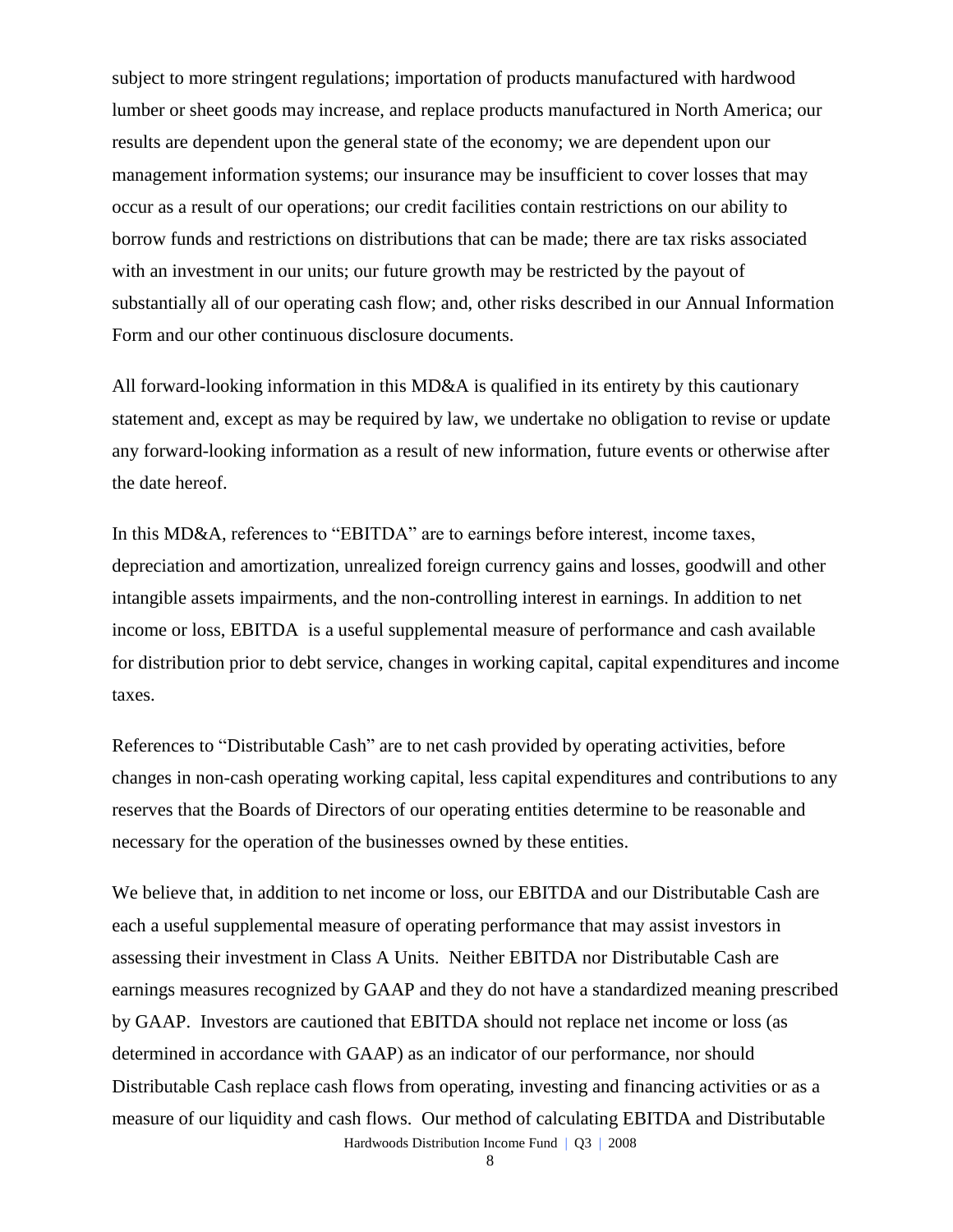Cash may differ from the methods used by other issuers. Therefore, our EBITDA and Distributable Cash may not be comparable to similar measures presented by other issuers. For reconciliation between EBITDA and net income or loss as determined in accordance with GAAP, please refer to the discussion of Results of Operations described in section 3.0 of this report. For reconciliation between Distributable Cash and net cash provided by operating activities as determined in accordance with GAAP, please refer to the discussion of Distributable Cash and Cash Distributions described in section 4.1 of this report.

We believe that this MD&A has been prepared in all material respects in accordance with recommendations issued in by the Canadian Institute of Chartered Accountants (the "CICA") with respect to "Standardized Distributable Cash in Income Trusts and Other Flow Through Entities" and National Policy 41-201 of the Canadian Securities Administrators "Income Trusts and Other Indirect Offerings" (collectively, the "Interpretive Guidance"). The Interpretive Guidance provides guidance on standardized preparation and disclosure of distributable cash for income trusts ("Standardized Distributable Cash"). The CICA calculation of Standardized Distributable Cash, which is also a non-GAAP measure, is defined, for the purposes of the Fund, as the periodic cash provided by operating activities as reported in the GAAP financial statements, including the effects of changes in non-cash working capital, less total capital expenditures. For a summary of our Standardized Distributable Cash, please refer to section 4.2 of this report. For reconciliation between Standardized Distributable Cash and our Distributable Cash, please see section 4.2.

### **1.0 Background**

### 1.1 About the Fund

The Fund is an unincorporated open-ended limited purpose trust formed under the laws of the Province of British Columbia by a declaration of trust dated January 30, 2004. The Fund was launched on March 23, 2004 with the completion of an initial public offering ("IPO") of 14,410,000 trust Voting Units ("Class A Units"). Net IPO proceeds of \$133.5 million, together with drawings on credit facilities totalling \$31.6 million, were used to acquire an 80% interest in the hardwood lumber and sheet goods distribution business ("Hardwoods" or the "Business") from the previous owners.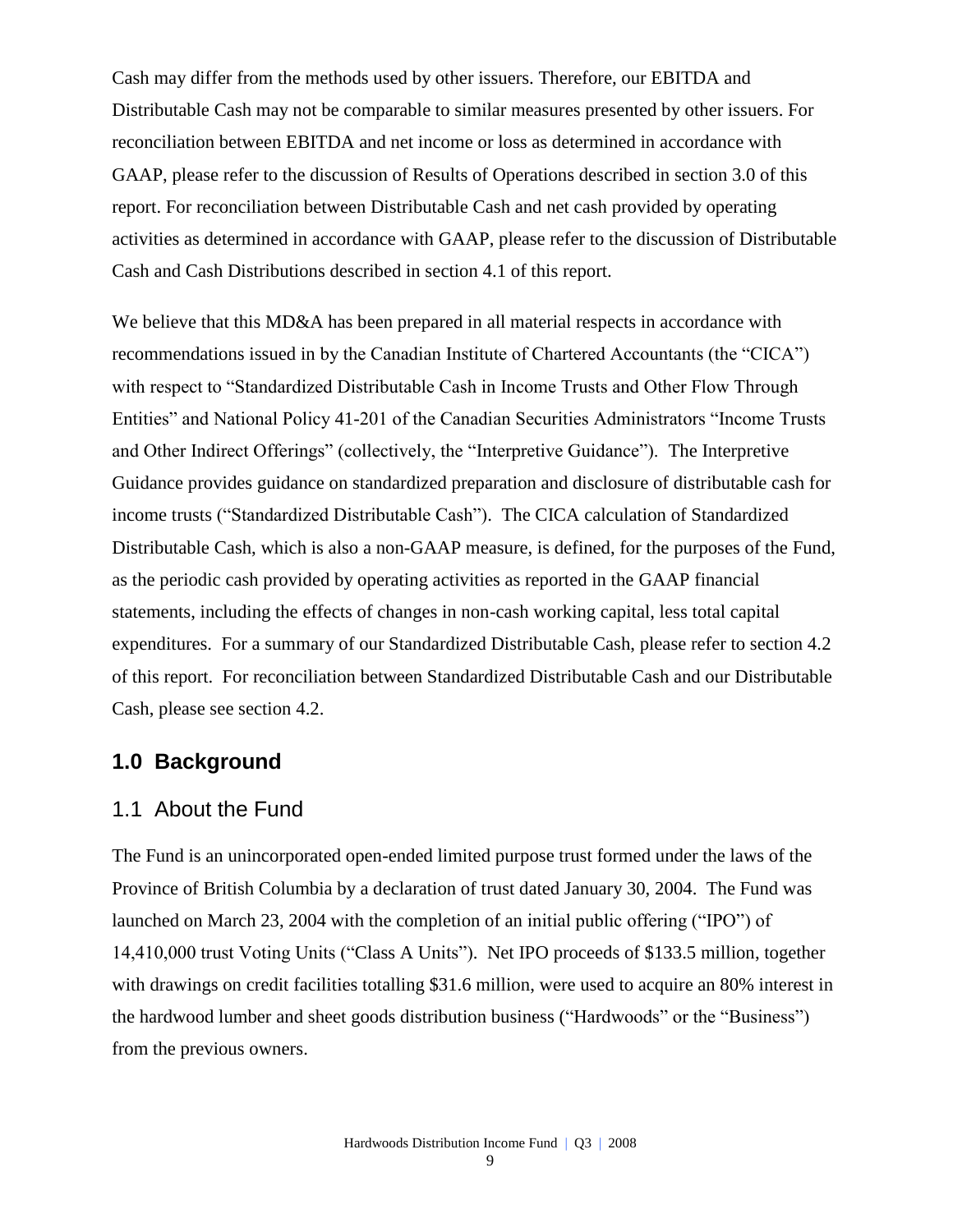The owners of the predecessor companies have retained a 20% interest in the Business in the form of Special Voting Units of the Fund and Class B Limited Partnership units of the Fund's operating subsidiaries ("Class B Units"), which together are exchangeable into Class A Units provided that the Fund achieves certain objectives. Distributions by the Fund's operating subsidiaries to the previous owners are subject to subordination arrangements until certain financial tests established at the time of the IPO and described in the Audited Financial Statements are met. As at September 30, 2008, the following units of the Fund were issued and outstanding:

| Units                       | 14,410,000 |
|-----------------------------|------------|
| <b>Special Voting Units</b> | 3,602,500  |

Hardwoods Distribution Income Fund units trade on the Toronto Stock Exchange under the symbol HWD.UN. The Fund's performance depends on the performance of the Business.

## 1.2 About our Business and Industry

Hardwoods is one of North America's largest distributors of high-grade hardwood lumber and specialty sheet goods to the cabinet, moulding, millwork, furniture and specialty wood products industries. At September 30, 2008 we operated 32 distribution facilities organized into nine geographic regions throughout North America. In a highly fragmented but stable industry, we match products supplied from hundreds of mills to over 2,500 manufacturing customers.

Approximately half of our product mix is made up of high-grade hardwood lumber. The balance is made up of sheet goods, consisting primarily of hardwood plywood, and including nonstructural sheet goods such as medium-density fiberboard, particleboard and melamine-coated stock. Our sheet goods are a key complementary product line as they are used by many purchasers of hardwood lumber in the manufacture of their end products.

Our customer base manufactures a range of end-use products, such as cabinetry, furniture and custom millwork. These products in turn are sold into multiple sectors of the economy, including new home construction, renovation, non-residential construction and institutional markets. As a result of this diversity, it is difficult to determine with certainty what proportion of our products ends up in each sector of the economy. We estimate that approximately 40% to 50% of our products are used in new residential construction, in the form of cabinets, mouldings,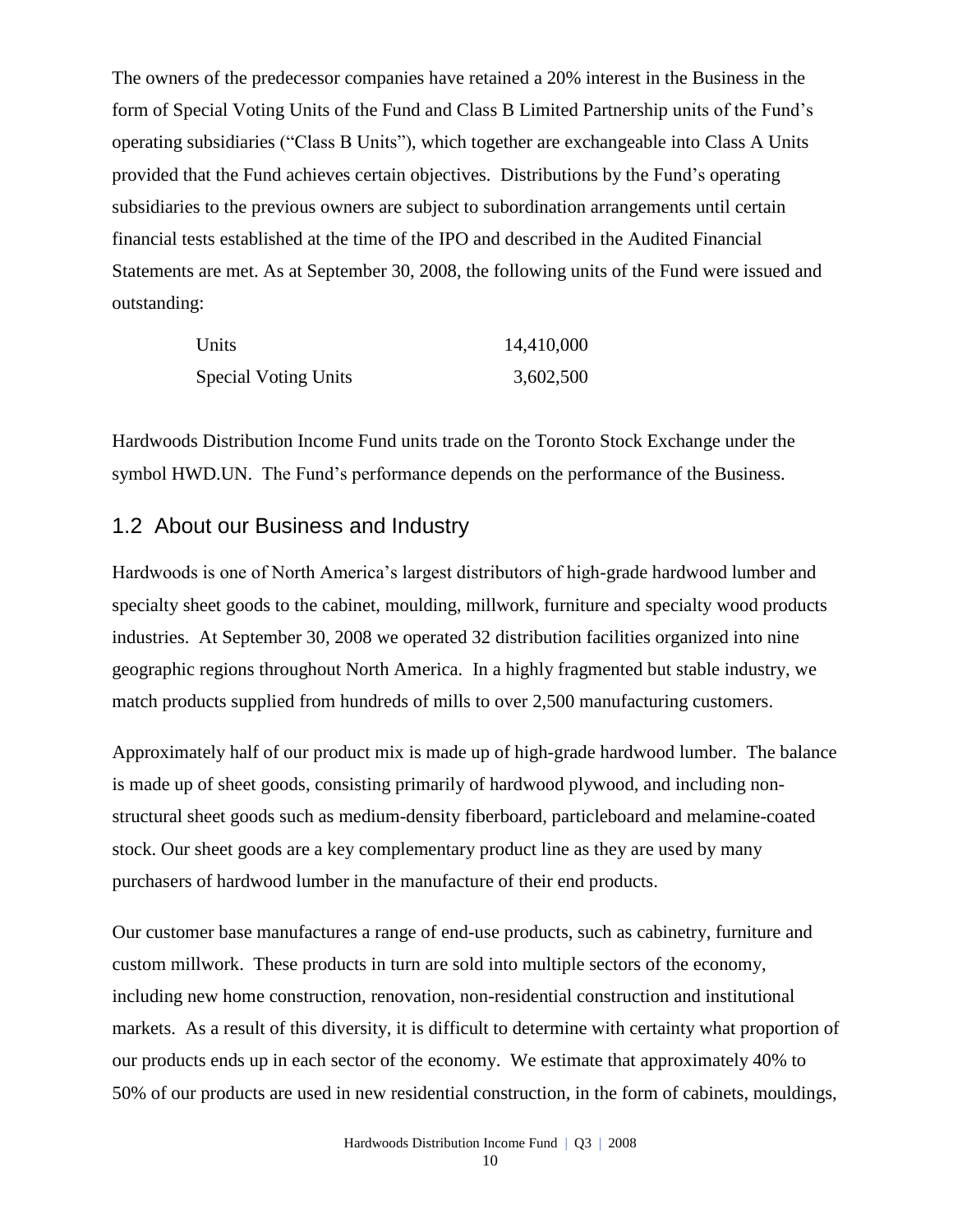custom finishing, and home furniture. We believe the balance of our products end up in other sectors of the economy not associated with new residential construction, such as home renovations, finishing millwork for office buildings, restaurant and bar interiors, hotel lobbies, retail point-of-purchase displays, schools, hospitals, custom motor coaches, yacht interiors and other specialty areas.

Approximately 95% of the hardwood lumber distributed in North America is harvested from North American hardwood forests, located principally in the Eastern United States. Imported hardwood lumber is largely limited to specialty species that generally do not compete with domestic hardwood lumber. Sheet goods are generally produced in North America by large manufacturers using domestic hardwoods and other materials, although imported hardwood plywood volumes have been increasing. Both domestic and imported hardwood lumber and plywood are distributed principally by third parties such as us. Historically, balanced supply and demand conditions have resulted in a stable pricing environment for hardwood lumber and hardwood plywood. Prices have generally kept pace with inflation over the long term, although more recently we have experienced a more pronounced downward trend in hardwood pricing as a result of weaker market conditions.

The hardwood distribution industry is highly fragmented. While there are a number of hardwood distributors that operate from multiple locations, most are small, privately held companies serving discrete local markets.

## **2.0 Overview and Outlook**

Market conditions worsened significantly in the third quarter of 2008 as a series of financial and economic crises put the US economy into recession and the world economy at risk. Further declines in US residential housing starts and remodeling sales, prolonged shutdowns in the recreational vehicle industry, and a rapid decline in consumer confidence all had a significant impact on our US operations, which represent approximately two-thirds of our business. While the Canadian market performed somewhat better, Canadian consumer confidence has also been weakened by recent economic events.

The sharp reduction in demand, combined with lower prices for hardwood lumber products, had a negative impact on our results. Total sales were down by 24.1% in both the third quarter and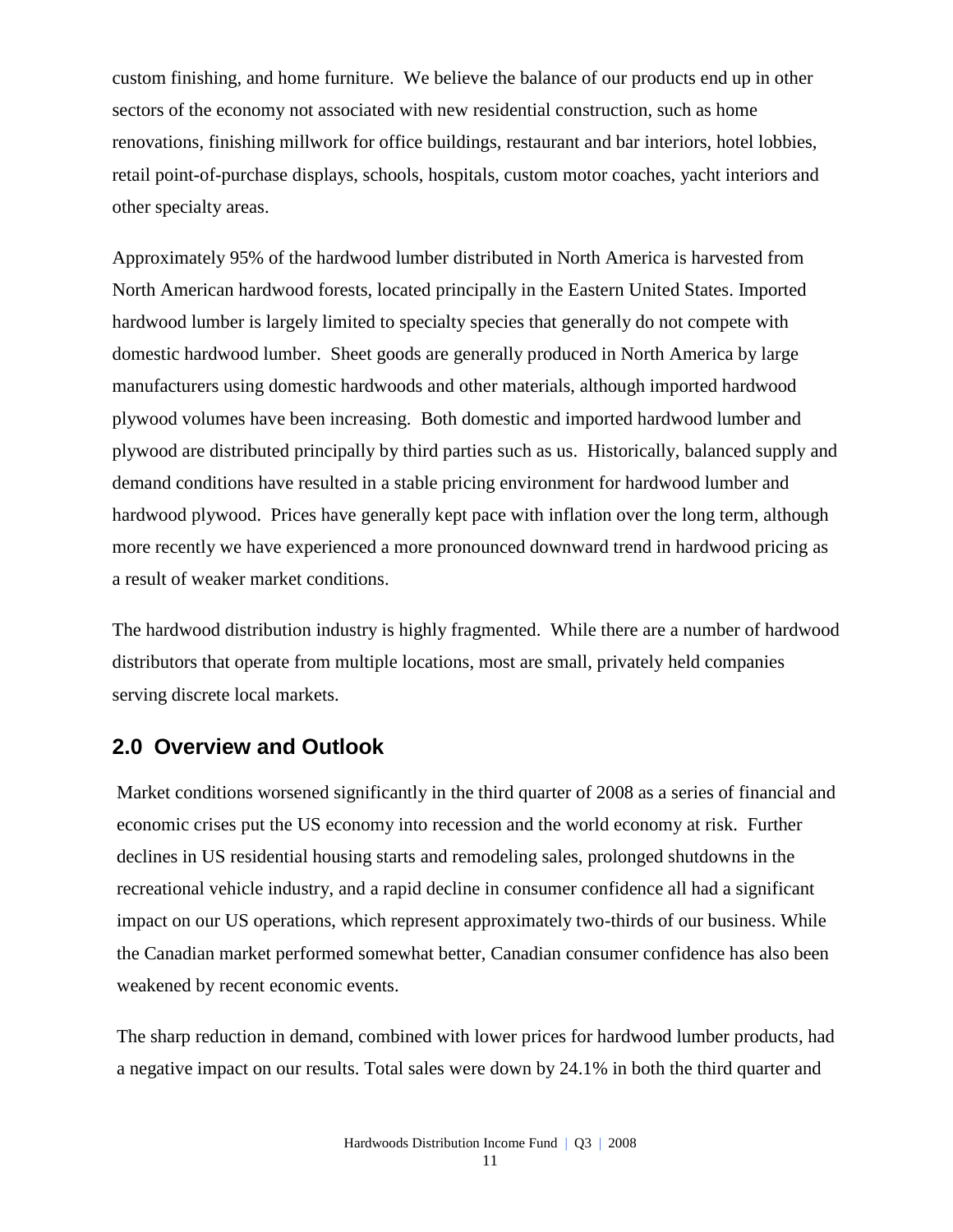the first nine months of 2008, compared to the same periods in 2007. Our US business was hardest hit with third quarter sales down 28.0%, while Canadian sales fell by 16.0%.

The lower sales were accompanied by a lower gross profit margin, which declined to 17.7% in the third quarter, below our target level of 18.5% or better. The reduction in margin was primarily related to pricing discounts as we responded to increased competition and worked to reduce our inventory levels. The lower margins, combined with significantly lower sales, contributed to weaker EBITDA, net income and distributable cash results compared to a year ago.

As part of our strategic response to the current market conditions, we continue to focus on reducing costs. Approximately two-thirds of our non-product costs are directly linked to premises, people and freight. During the third quarter we closed two more branches, and made the decision to close an additional three branches, bringing to seven the total branch closures that will occur in 2008. Four of these branches are located in California, where housing markets have been particularly hard hit. With these closures we will have reduced our branch count by 21% from the market peak in 2006. We have also reduced our employee count by 21% since 2006, and eliminated excess trucking capacity as we work to match the size of our distribution network to the lower market demand. In addition, we have reduced the size of several branches and implemented salary freezes throughout our operations for employees other than those being promoted into new positions. Total compensation, particularly for management, will be further reduced by significantly lower payouts under our variable compensation plan. We will continue to take further cost-cutting action as necessary.

Maintaining a strong balance sheet is particularly important in a market downturn and we have taken decisive steps to ensure ours remains sound. With both sales and EBITDA under significant pressure and our distribution payout ratio remaining above 100%, we have announced a suspension to our monthly cash distributions related to October 2008, which would normally have been paid in November 2008. We have also continued to tightly manage our inventory, with inventory levels falling \$9.0 million (-22.7%) at the end of the third quarter, from \$39.9 million a year ago, and inventory turnover remaining relatively constant at 7.0 times annually.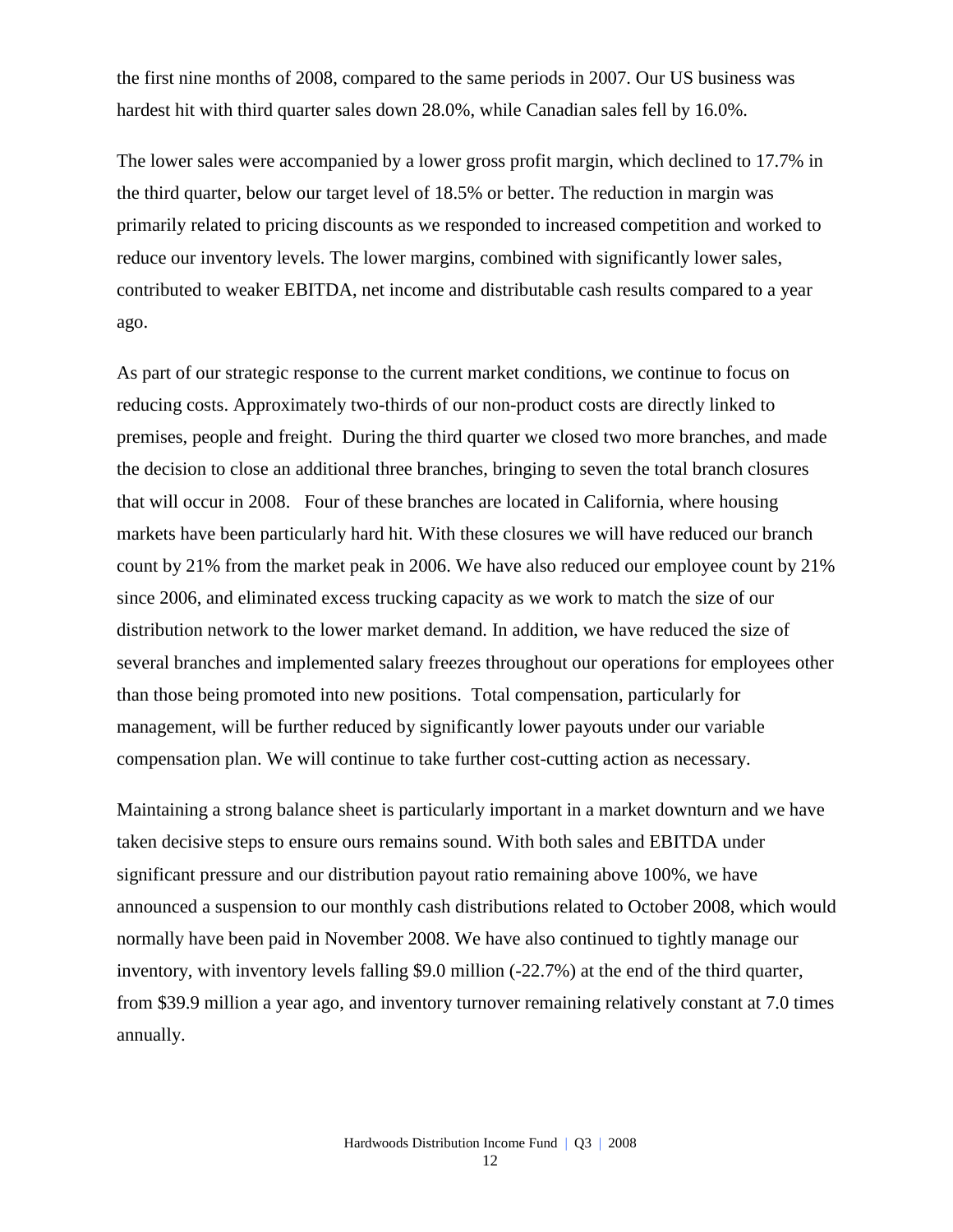To help us maintain adequate access to capital, we have also recently secured a new US banking facility, which provides committed financing until September 2011 at competitive interest rates, and with less onerous covenant requirements.

Looking ahead, we are moving into our seasonally slowest quarters at a time of unprecedented market and economic challenges. We believe the turmoil in financial markets and related concerns about a worldwide recession could further depress housing starts as well as demand for furniture, cabinets, recreational vehicles and other products that utilize hardwood lumber and sheet goods. While a decline in the value of the Canadian dollar traditionally benefits our Canadian customers by increasing their ability to sell into the United States, extremely weak US market conditions make it unlikely that we will see any near-term gain from the recent sharp drop in the Canadian dollar. Prices for hardwood lumber are also expected to remain low, despite production curtailments by many lumber mills.

With the expectation of a prolonged economic downturn, our focus will remain on continued cost reduction as we work to match expenditures as appropriately as possible to sales levels. We expect to incur some one-time expenses of up to \$0.5 million in the fourth quarter associated with the branch closures we have identified, allowing us to achieve a reduced run rate for expenses starting in the first quarter of 2009. Inventory levels and working capital will also be tightly managed and we will continue to work to minimize customer credit risk, which typically becomes elevated in difficult economic times. These initiatives, together with the suspension of monthly cash distributions, will provide support to our balance sheet as we work through this downturn.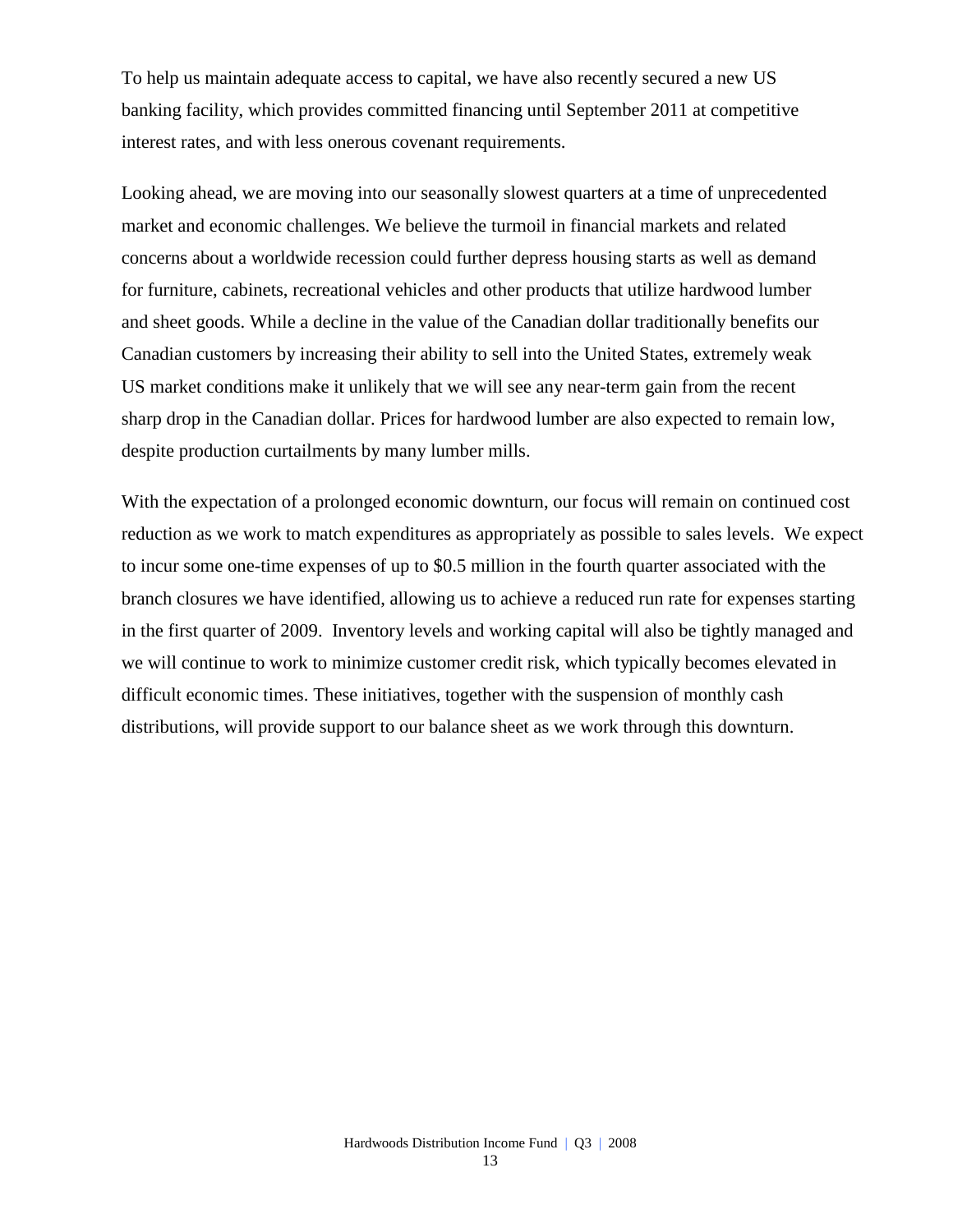## **3.0 Results of Operations**

## 3.1 Three Months Ended September 30, 2008 and September 30, 2007

**Selected Unaudited Consolidated Financial Information (in thousands of Canadian dollars)**

|                                                         | For the three months |                     | For the three months |                     |  |
|---------------------------------------------------------|----------------------|---------------------|----------------------|---------------------|--|
|                                                         |                      | Ended September 30, |                      | Ended September 30, |  |
|                                                         |                      | 2008                |                      | 2007                |  |
| Total sales                                             | \$                   | 62,115              | \$                   | 81,878              |  |
| Sales in the US (US\$)                                  |                      | 38,352              |                      | 53,247              |  |
| Sales in Canada                                         |                      | 22,055              |                      | 26,251              |  |
| Gross profit                                            |                      | 11,013              |                      | 16,387              |  |
| Gross profit %                                          |                      | 17.7%               |                      | 20.0%               |  |
| Selling and administrative expenses                     |                      | (9,967)             |                      | (10,517)            |  |
| Realized gain on foreign currency contracts             |                      | 298                 |                      | 541                 |  |
| Earnings before interest, taxes, depreciation and       |                      |                     |                      |                     |  |
| amortization and non-controlling interest ("EBITDA")    |                      | 1,344               |                      | 6,411               |  |
| Add (deduct):                                           |                      |                     |                      |                     |  |
| Amortization                                            |                      | (298)               |                      | (462)               |  |
| Interest                                                |                      | (237)               |                      | (581)               |  |
| Non-cash foreign currency gains (losses)                |                      | (522)               |                      | 504                 |  |
| Non-controlling interest                                |                      | 560                 |                      | (587)               |  |
| Income recovery (expense)                               |                      | 38                  |                      | (587)               |  |
| Net earnings for the period                             | \$                   | 885                 | \$                   | 4,698               |  |
| Basic and fully diluted earnings per Class A Unit       | \$                   | 0.061               | \$                   | 0.326               |  |
| Average Canadian dollar exchange rate for one US dollar |                      | 1.0411              |                      | 1.0461              |  |

### **Sales**

For the three months ended September 30, 2008, total sales were \$62.1 million, down 24.1% from \$81.9 million in the third quarter of 2007. Sales in the United States, as measured in US dollars, decreased 28.0% to \$38.4 million, compared to \$53.2 million during the third quarter of 2007. As discussed in section 2.0 of this report, continued deterioration in housing and unprecedented turmoil in the financial markets weighed heavily on US sales performance in the third quarter. Sales were down in all five of our US geographic regions in Q3 compared to the same period in the prior year.

Sales in Canada, as measured in Canadian dollars, were \$22.1 million, down 16.0% from \$26.3 million during the second quarter of 2007. As was the case with our US results, sales in Canada were down in all regions across the country. A number of our Canadian customers that rely in part on exporting their manufactured product to the US continued to be negatively impacted by the stronger Canadian dollar that prevailed in the third quarter, as well as by reduced product demand from the US as described in section 2.0 of this report.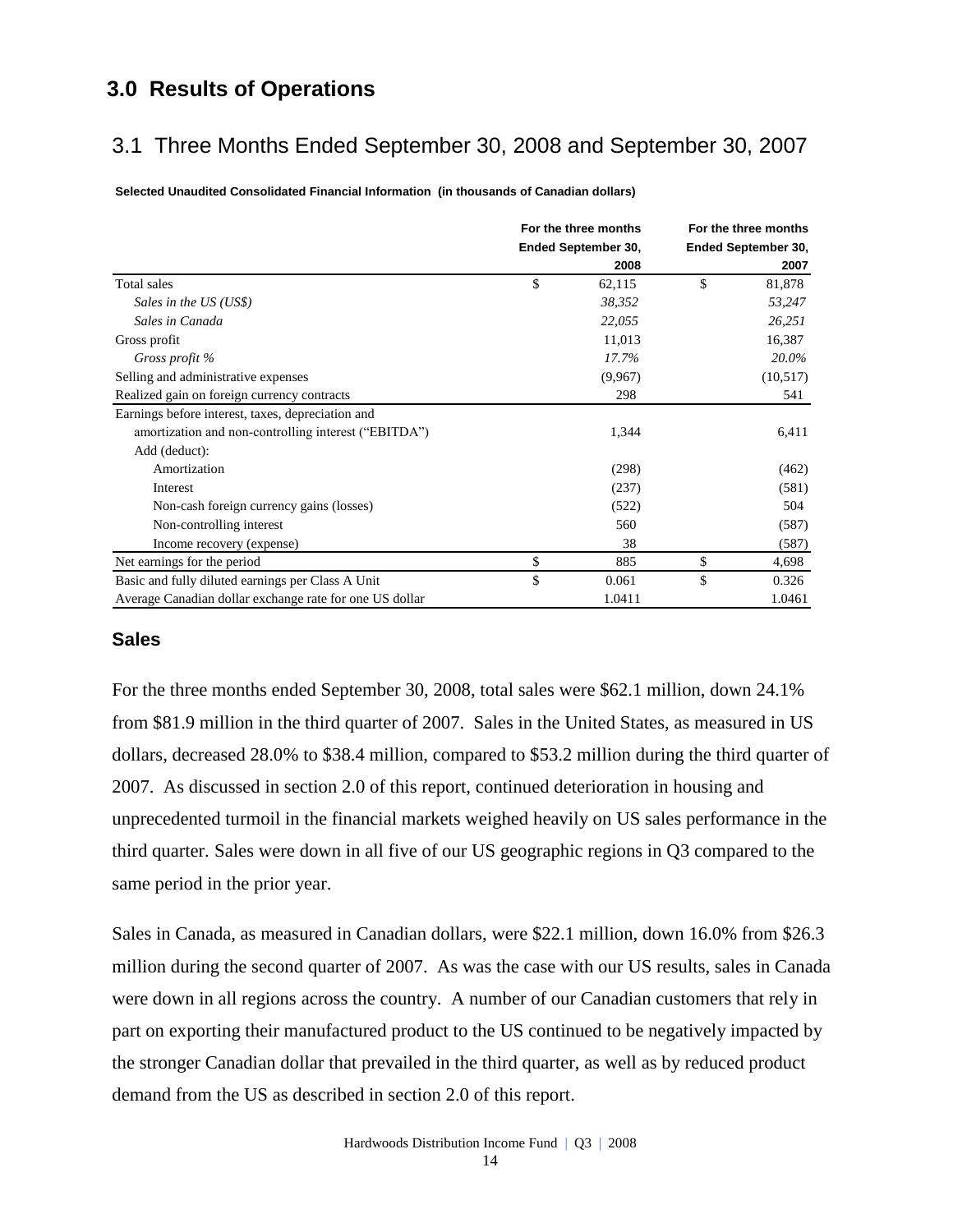## **Gross Profit**

Gross profit for the three months ended September 30, 2008 was \$11.0 million, down \$5.4 million compared to \$16.4 million in the third quarter of 2007. The decrease in gross profits reflects lower sales, as well as a decrease in gross profit percentage to 17.7%, from 20.0% in Q3 2007. The lower gross margin reflects increased competition due to reduced market demand, as well as the discounting of some inventory in an effort to balance inventory levels to the reduced sales pace. Some quarter-to-quarter variation in our gross profit percentage is considered normal, with 18% to 19% representing a typical range. Our goal is to adjust our business to obtain a gross profit margin of 18.5% or better over the business cycle.

### **Selling and Administrative Expenses**

Selling and Administrative (S&A) expenses were \$10.0 million for the three months ended September 30, 2008, a decrease of \$0.5 million, or 5.2%, from \$10.5 million in the comparative 2007 period. This improvement primarily reflects a reduction in employee costs, which is the Fund's largest expense item. The reduction was achieved through the closure and downsizing of branches, as well as through a reduction in variable compensation accruals. Employee salaries have also been frozen throughout the company, except for employee promotion situations. The lower employee expense was partially offset by an increase in bad debt expense as some customers struggled to pay their bills in the slowing economy. S&A expenses represented 16.0% of sales in the third quarter of 2008, compared to 12.8% in the same period in 2007, reflecting lower sales.

### **Realized Gain on Foreign Currency Contracts**

The Fund realized gains of \$0.3 million on foreign currency contracts which matured or were sold in the third quarter of 2008, compared to realized gains of \$0.5 million in the same period in 2007. The terms of our foreign currency contracts and the Fund's use of currency derivatives to mitigate the economic impact of fluctuations between the Canadian and US dollar are described in section 5.0 of this report.

### **EBITDA**

Third quarter EBITDA was \$1.3 million, down from \$6.4 million in Q3 2007. The \$5.1 million decrease in EBITDA reflects the \$5.4 million decrease in gross profit, the \$0.2 million reduction in realized gains on foreign currency contracts, partially offset by the \$0.5 million reduction in S&A expenses.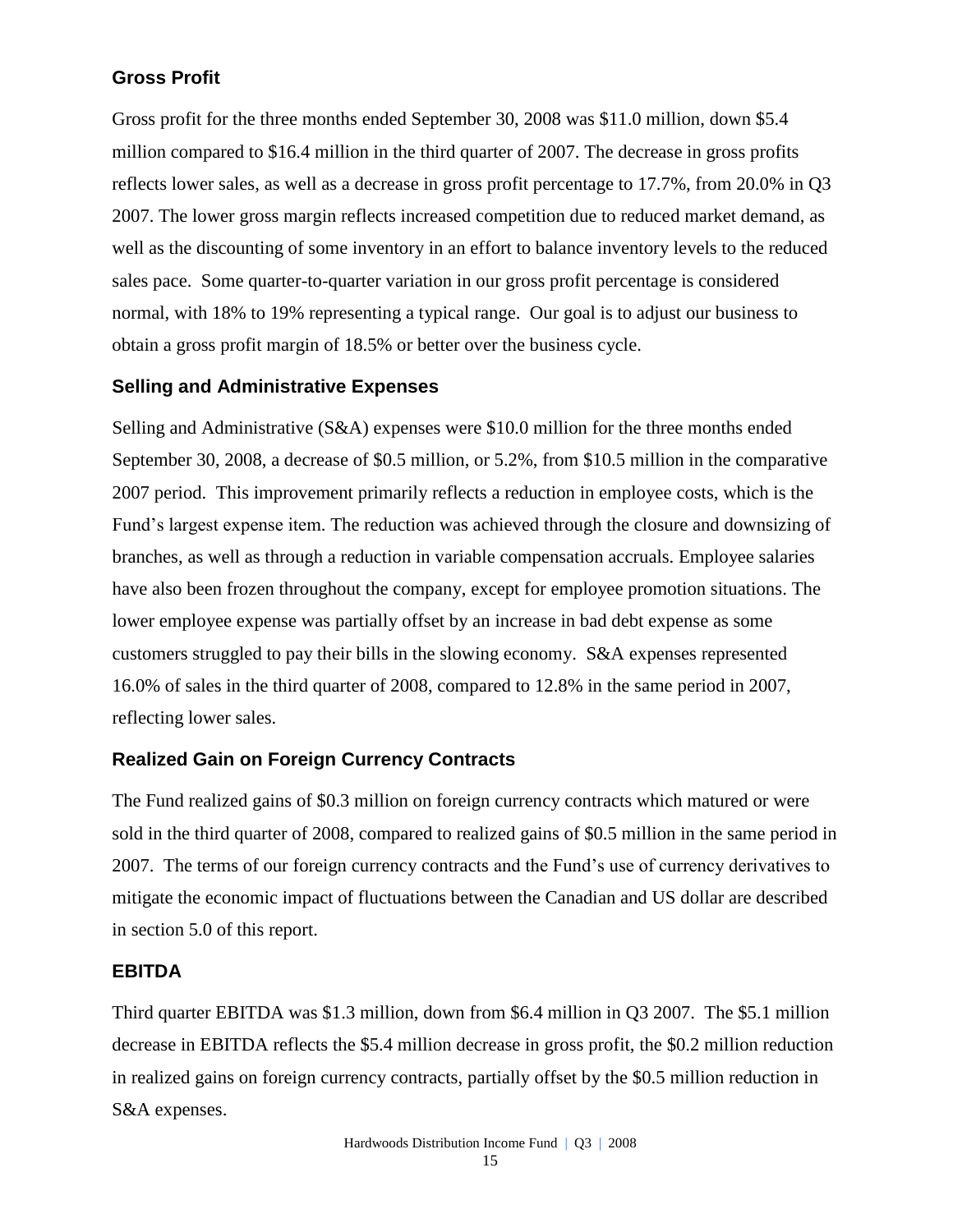### **Interest Expense**

Interest expense was \$0.2 million in the third quarter of 2008, compared to \$0.6 million in the third quarter of 2007. The change in interest charges reflects lower debt due to a reduction in working capital, and lower interest rates.

### **Non-Cash Foreign Currency Gains and Losses**

For the three months ended September 30, 2008, non-cash foreign currency losses were \$0.5 million, compared to a non-cash gain of \$0.5 million in the same period in 2007. Non-cash foreign currency gains and losses primarily relate to mark-to-market valuation adjustments on our outstanding foreign currency contracts. Further discussion of our foreign currency contracts can be found under Financial Instruments in section 5.0 of this report.

### **Non-controlling Interest**

Non-controlling interest ("NCI") was reduced by \$0.6 million in the third quarter of 2008, compared to an increase in NCI of \$0.6 million in the comparable period in 2007. NCI includes the Class B Unit's interest in pretax earnings or loss in the period, less an adjustment to NCI to reflect the value of subordinated distributions that were not made to the Class B Units and that can no longer be recovered by the Class B Units under the terms of the Fund's subordination feature. The Fund's subordination feature is further described in section 4.0 of this report and in the Interim Financial Statements.

### **Income taxes**

An income tax recovery of \$38,000 was recorded in the third quarter of 2008, compared to an expense of \$0.6 million in the comparable period in 2007. The lower income tax expense primarily reflects lower taxable income and the utilization of tax loss carry-forwards available to a subsidiary of the Fund.

### **Net Earnings**

Net earnings for the three months ended September 30, 2008 was \$0.9 million, compared to \$4.7 million in the comparable period in 2007. The \$3.8 million decrease in net earnings primarily reflects the \$5.1 million decrease in EBITDA and the \$1.0 million decrease in unrealized foreign currency gains. These decreases were partially offset by the \$0.4 million reduction in interest expense, the \$1.2 million reduction in non-controlling interest, and the \$0.6 million decrease in income tax expense.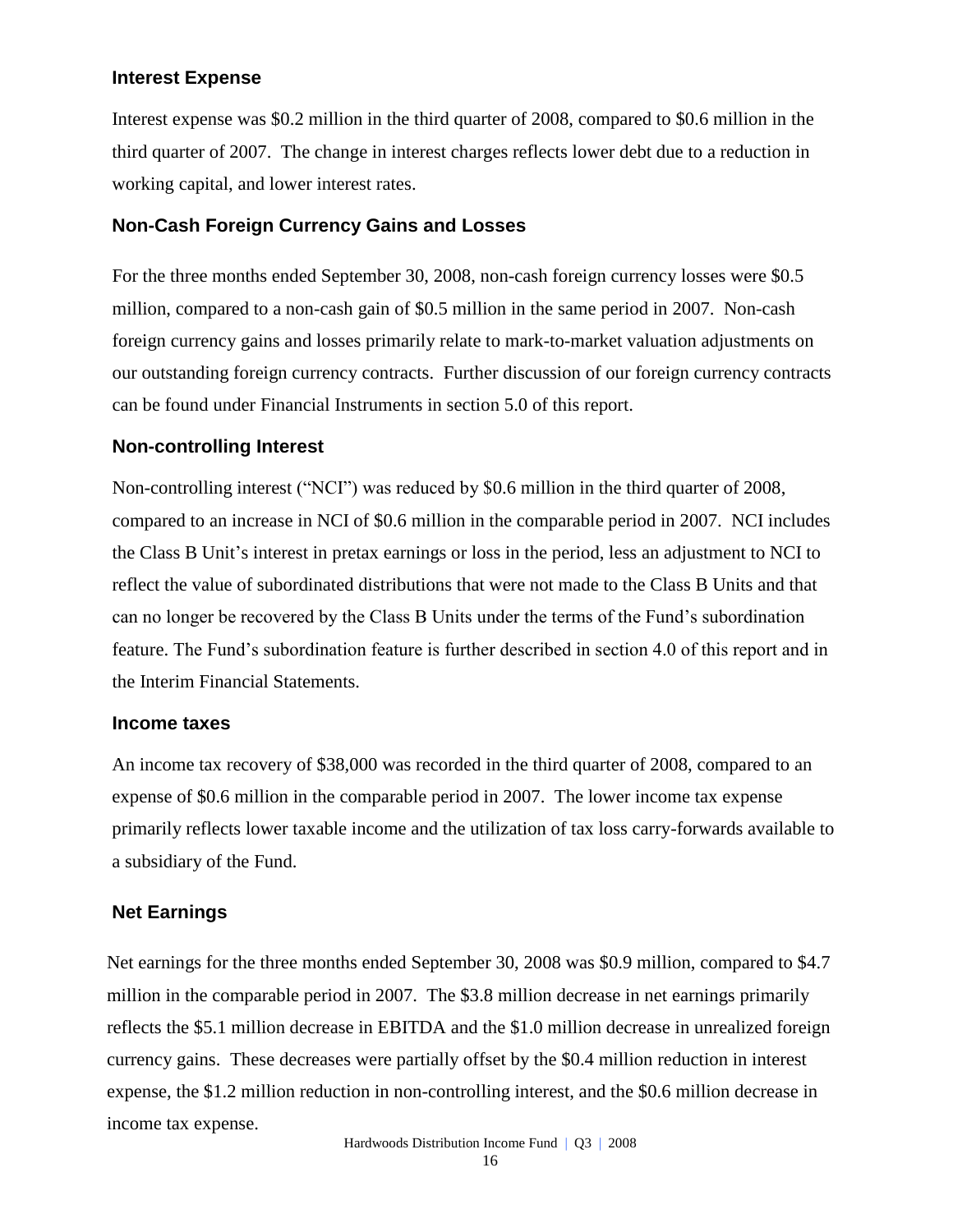## 3.2 Nine Months Ended September 30, 2008 and September 30, 2007

|                                                          | For the nine months |                     | For the nine months |
|----------------------------------------------------------|---------------------|---------------------|---------------------|
|                                                          |                     | Ended September 30, | Ended September 30, |
|                                                          |                     | 2008                | 2007                |
| Total sales                                              | \$                  | 199,651             | \$<br>262,998       |
| Sales in the US (US\$)                                   |                     | 127,128             | 164,142             |
| Sales in Canada                                          |                     | 70,158              | 81,506              |
| Gross profit                                             |                     | 36,611              | 50,249              |
| Gross profit %                                           |                     | 18.3%               | 19.1%               |
| Selling and administrative expenses                      |                     | (30,510)            | (33, 336)           |
| Realized gain on foreign currency contracts              |                     | 1,247               | 1,235               |
| Earnings before interest, taxes, depreciation and        |                     |                     |                     |
| amortization and non-controlling interest ("EBITDA")     |                     | 7,348               | 18,148              |
| Add (deduct):                                            |                     |                     |                     |
| Amortization                                             |                     | (1,145)             | (1,429)             |
| <b>Interest</b>                                          |                     | (935)               | (1,915)             |
| Non-cash foreign currency gains (losses)                 |                     | (1,831)             | 1,275               |
| Intangibles impairment                                   |                     | (5, 468)            |                     |
| Goodwill impairment                                      |                     | (64, 606)           |                     |
| Non-controlling interest                                 |                     | 15,150              | (386)               |
| Income taxe recovery (expense)                           |                     | 28,185              | (2,189)             |
| Net earnings (loss) for the period                       | \$                  | (23,302)            | \$<br>13,504        |
| Basic and fully diluted earnings (loss) per Class A Unit | \$                  | (1.617)             | \$<br>0.937         |
| Average Canadian dollar exchange rate for one US dollar  |                     | 1.0186              | 1.1057              |

**Selected Unaudited Consolidated Financial Information (in thousands of Canadian dollars)**

#### **Sales**

For the nine months ended September 30, 2008, total sales were \$199.7 million, down from \$263.0 million during the same period in 2007. The 24.1% decrease in total sales reflects a 19.9% decrease in underlying sales activity and a 4.2% decrease in sales due to the negative impact of a stronger Canadian dollar. The decrease in underlying sales reflects the challenging business conditions outlined in section 2.0. Year-to-date sales activity at our US operations, as measured in US dollars, declined 22.5% year-over-year, and sales in Canada were down by 13.9%.

#### **Gross Profit**

Gross profit for the nine months ended September 30, 2008 was \$36.6 million, down from \$50.2 million in the first nine months of 2007. The reduction in gross profit primarily reflects lower sales, as well as a reduction in gross profit margin. As a percentage of sales, gross profit was 18.3% in the first nine months of 2008, compared to 19.1% during the same period in 2007. The lower gross profit margin reflects more competitive market conditions, as well as a reduction in some selling prices as inventory levels were decreased.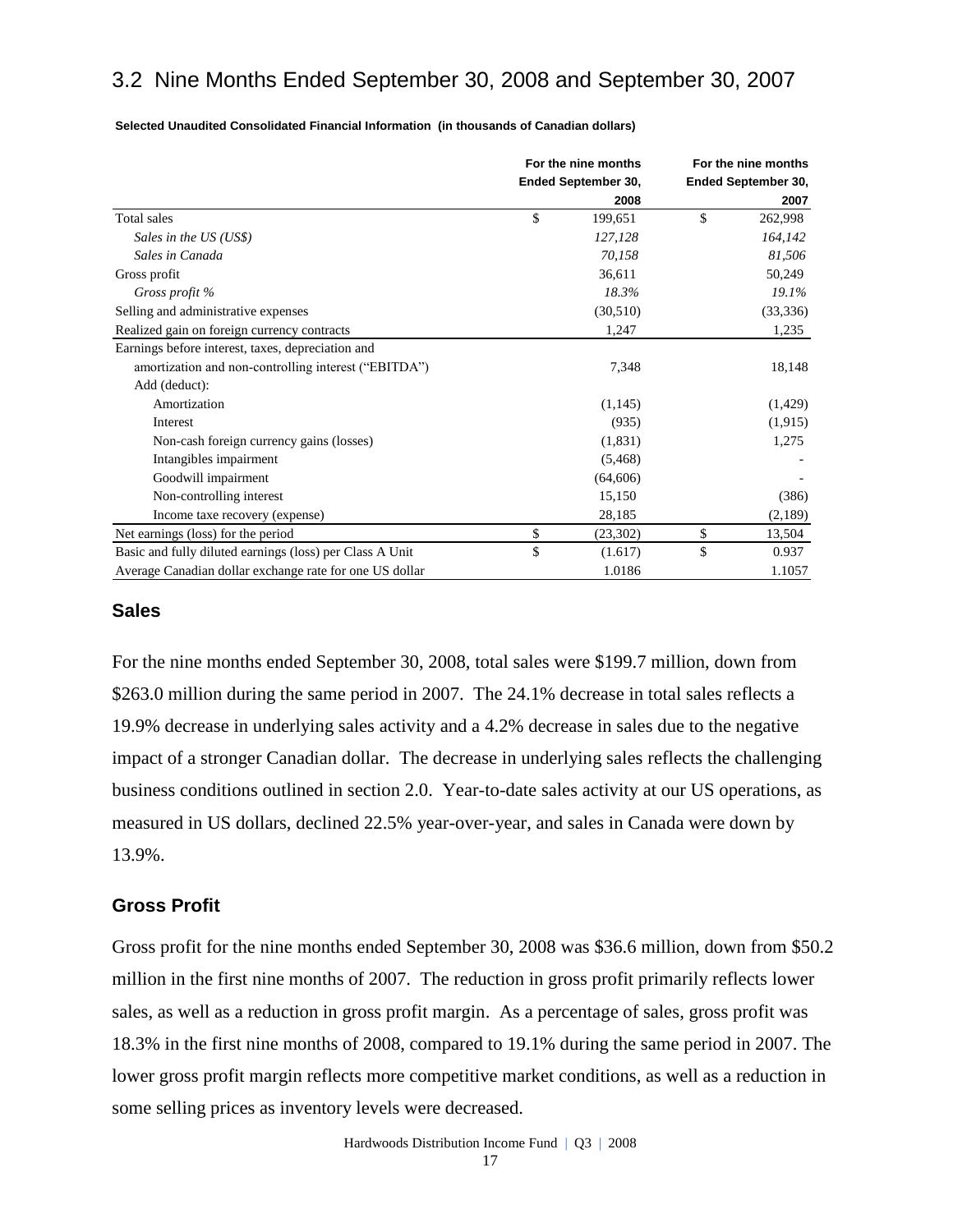### **Selling and Administrative Expenses**

S&A expenses decreased \$2.8 million to \$30.5 million in the first nine months of 2008, from \$33.3 million during the same period in 2007. The improvement in S&A expenses primarily reflects lower personnel costs due to reduced employee headcount and variable compensation pay accruals, and the benefit of the stronger Canadian dollar on the conversion of S&A expenses at our US operations. These S&A reductions were partially offset by \$0.7 million of nonrecurring expenses that were incurred in the first quarter of 2008 related to the Fund's internal reorganization as well as branch closure costs. As a percentage of sales, S&A expenses in the first nine months of 2008 were 15.3% of sales, compared to 12.6% in the same period in 2007.

### **Realized Gain on Foreign Currency Contracts**

Foreign currency contracts provided \$1.2 million in realized gains in both the first nine months of 2008 and 2007. The terms of our foreign currency contracts and the Fund's use of currency derivatives to mitigate the economic impact of fluctuations between the Canadian and US dollar are described in section 5.0 of this report.

### **EBITDA**

EBITDA was \$7.3 million during the nine months ended September 30, 2008, down from \$18.1 million in the same period in 2008. The \$10.8 million decrease in EBITDA reflects the \$13.6 million decrease in gross profit, partially offset by the \$2.8 million reduction in S&A.

### **Interest Expense**

Interest expense was \$0.9 million in the nine months ended September 30, 2008, compared to \$1.9 million in the comparable period in 2007. The decrease in interest expense primarily reflects lower outstanding bank indebtedness (due to reduced working capital financing requirements as a result of lower inventory) and lower interest rates.

## **Non-Cash Foreign Currency Gains and Losses**

For the nine months ended September 30, 2008, non-cash foreign currency losses were \$1.8 million, compared to non-cash gains of \$1.3 million in the same period in 2007. Non-cash foreign currency gains and losses primarily relate to mark-to-market valuation adjustments to our foreign currency contracts. Further discussion of our foreign currency contracts can be found under Financial Instruments in section 5.0 of this report.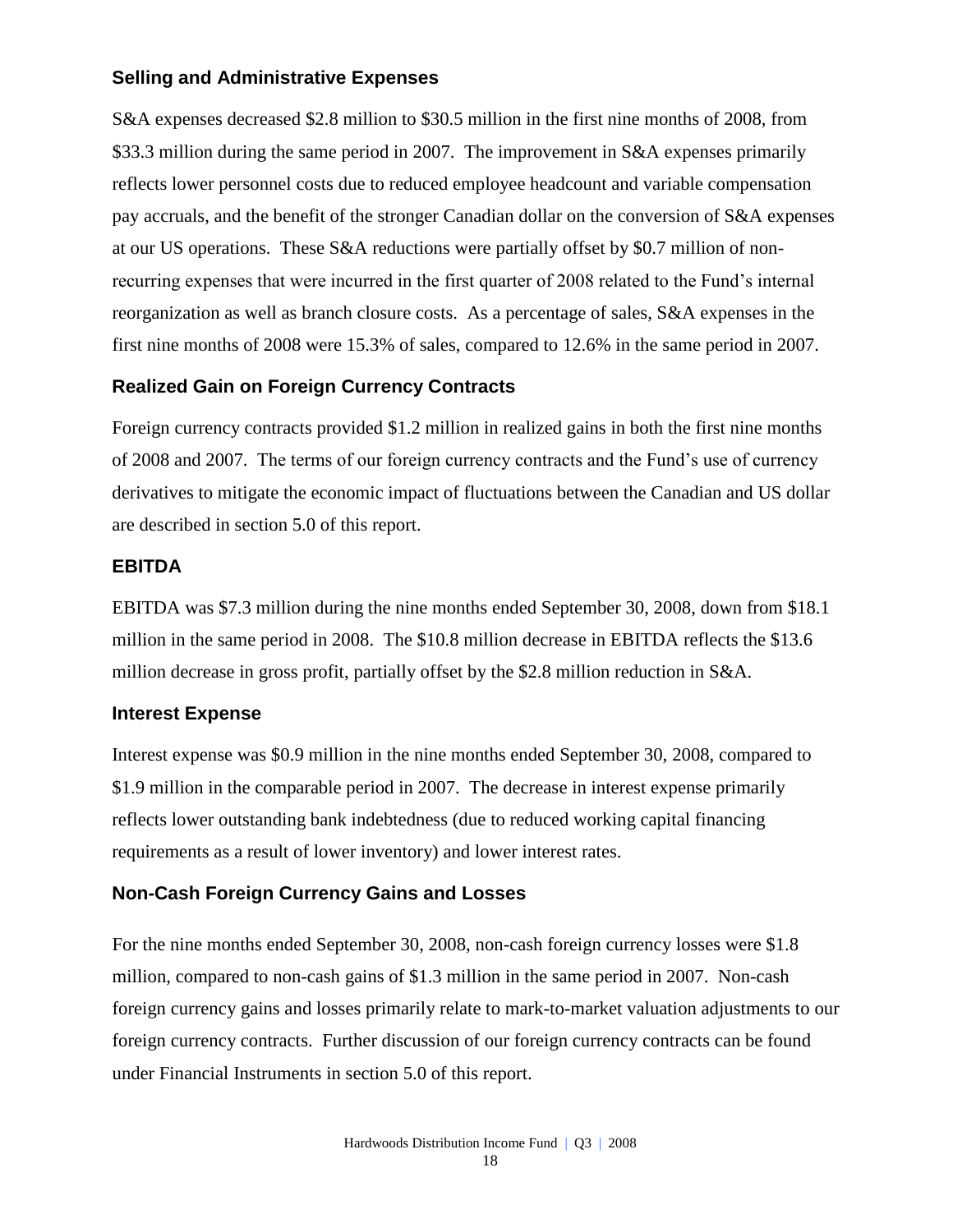### **Intangible Assets and Goodwill Impairment**

Impairment testing of intangibles and goodwill is undertaken annually, or more frequently in the event that circumstances occur that more likely than not reduces the fair value of a reporting unit below its carrying amount. In 2008, Hardwoods has experienced a significant change in circumstances in the form of reduced sales demand for its products and a resulting decline in its net earnings. This change of circumstance caused management to reduce its expectations for future cash flows from the Fund's US and Canadian subsidiary operations. Consequently, during the quarter ended June 30, 2008, management reviewed for impairment the recoverability of the carrying value of intangible assets and the carrying value of goodwill. Testing results indicated that the value of intangibles and goodwill exceeded their carrying value by \$5.5 million and \$64.6 million respectively. No intangibles or goodwill impairment was determined in the comparative period in 2007.

### **Non-controlling Interest**

Non-controlling interest ("NCI") was reduced by \$15.2 million in the first nine months of 2008, compared to an increase in NCI of \$0.3 million in the comparable period in 2007. NCI includes the Class B Unit's interest in pretax earnings or loss in the period, less an adjustment to NCI to reflect the value of subordinated distributions that were not made to the Class B Units and that can no longer be recovered by the Class B Units under the terms of the Fund's subordination feature. The Fund's subordination feature is further described in section 4.0 of this report and in the Interim Financial Statements. The \$15.2 million reduction to NCI in the first nine months of 2008 primarily reflects the NCI's share of the \$70.1 million in goodwill and intangibles impairment recognized in the period.

### **Income taxes**

Income tax recovery in the nine months ended September 30, 2008 was \$28.2 million, compared to income tax expense of \$2.2 million in the same period in 2007. The \$28.0 million income tax recovery primarily reflects \$20.1 million in future income tax assets associated with the recording of the goodwill and intangibles impairment in the second quarter. It also reflects a \$7.0 million future income tax benefit and a \$0.8 million current income tax benefit resulting from the refinancing and reorganization of the Fund's internal affairs. The refinancing and reorganization was undertaken in the first quarter of 2008.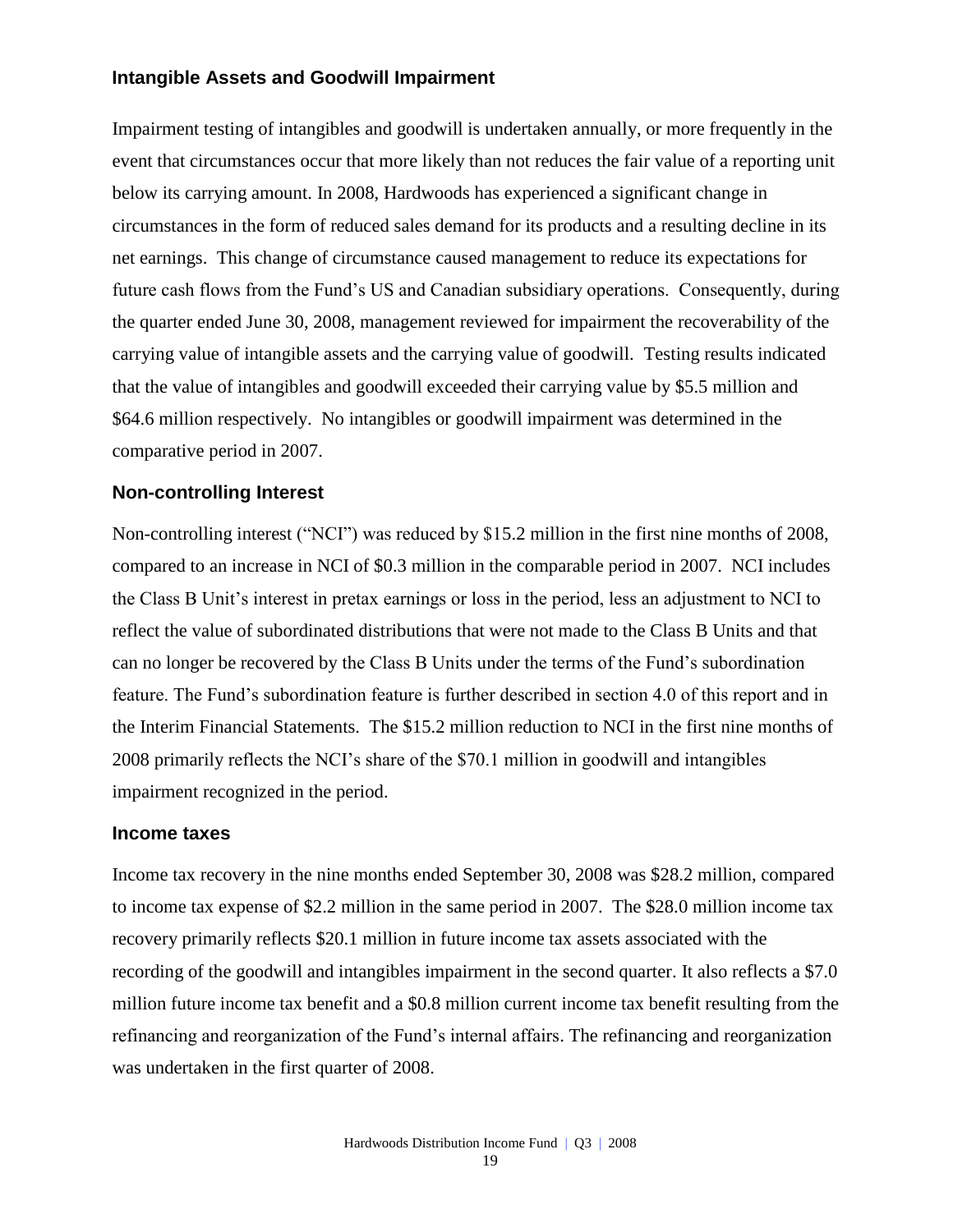### **Net Loss**

The Fund recorded a net loss of \$23.3 million for the nine months ended September 30, 2008, compared to net earnings of \$13.5 million in the comparable period in 2007. The \$36.8 million decrease in net earnings primarily reflects the \$10.8 million decrease in EBITDA, the \$3.1 million decrease in unrealized foreign currency gains, and the combined \$70.1 million in writedowns to goodwill and intangibles. Partially offsetting these negative earnings impacts were a \$1.0 million decrease in interest expense, a \$15.5 million increase in recovery from non-controlling interest, a \$30.4 million decrease in income tax expense, and a \$0.3 million reduction in amortization expense.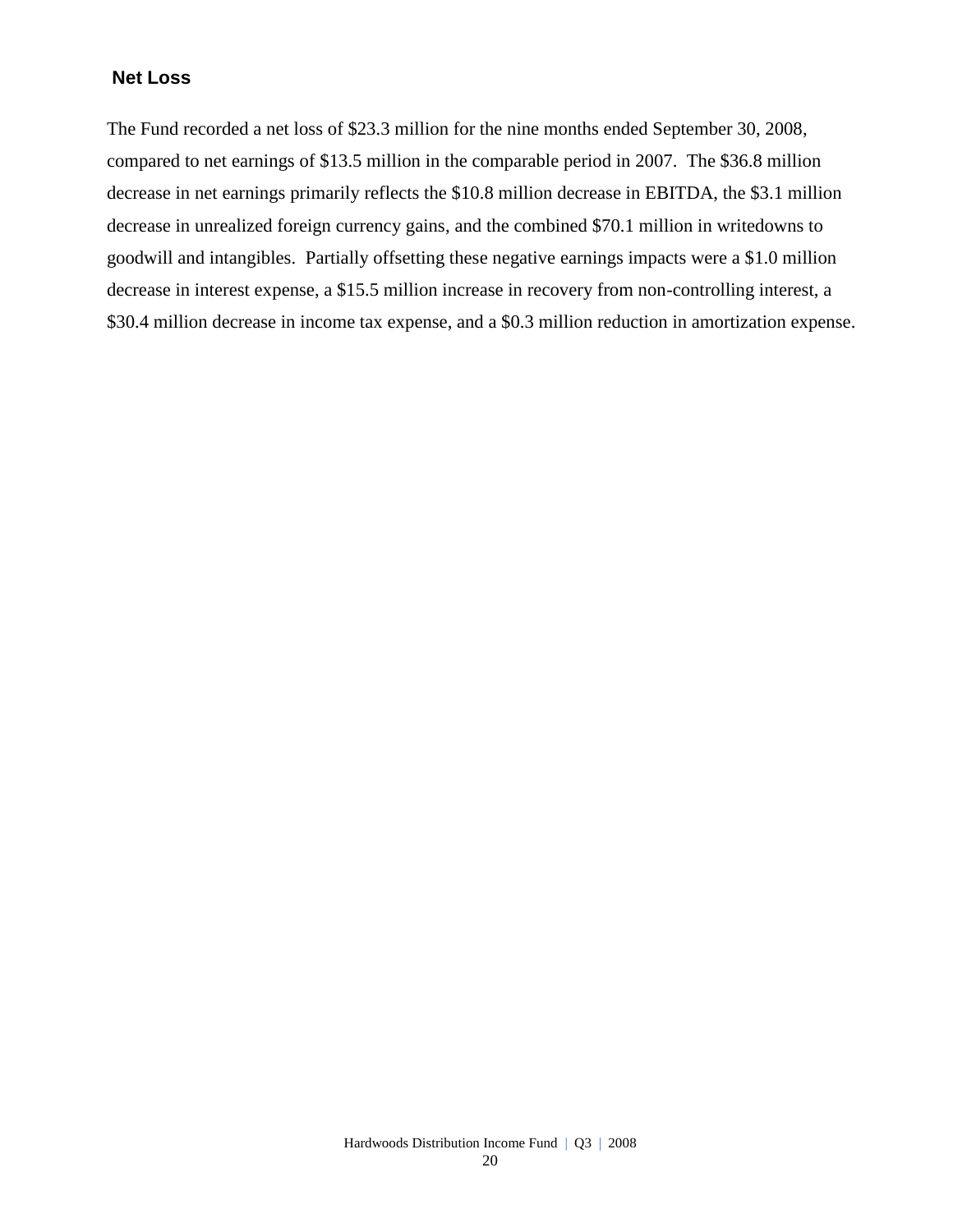## **4.0 Liquidity and Capital Resources**

## 4.1 Distributable Cash and Cash Distributions

#### **Selected Unaudited Consolidated Financial Information**

**(in thousands of dollars except per unit amounts)**

|                                                                                                                                     |              | 3 months ended<br>September 30,<br>2008 |              | 3 months ended<br>September 30,<br>2007 |              | 9 months ended<br>September 30,<br>2008 |              | 9 months ended<br>September 30,<br>2007 |
|-------------------------------------------------------------------------------------------------------------------------------------|--------------|-----------------------------------------|--------------|-----------------------------------------|--------------|-----------------------------------------|--------------|-----------------------------------------|
| Net cash provided by operating activities                                                                                           | \$           | 3,941                                   | \$           | 3,861                                   | \$           | 14,201                                  | \$           | 10,115                                  |
| Increase (decrease) in non-cash operating working capital                                                                           |              | (2,893)                                 |              | 1,453                                   |              | (7, 157)                                |              | 4,514                                   |
| Cash flow from operations before changes in non-cash                                                                                |              |                                         |              |                                         |              |                                         |              |                                         |
| operating working capital                                                                                                           |              | 1,048                                   |              | 5,314                                   |              | 7,044                                   |              | 14,629                                  |
| Capital expenditures                                                                                                                |              | (48)                                    |              | (103)                                   |              | (346)                                   |              | (553)                                   |
| Distributable Cash                                                                                                                  | \$           | 1,000                                   | \$           | 5,211                                   | \$           | 6,698                                   | \$           | 14,076                                  |
| Distributions relating to the period:                                                                                               |              |                                         |              |                                         |              |                                         |              |                                         |
| Class A Units                                                                                                                       | \$           | (1)<br>1,081                            | \$           | 3,086                                   | \$           | (2)<br>7,565                            | \$           | 9,112                                   |
| (3)<br><b>Class B Units</b>                                                                                                         |              |                                         |              |                                         |              |                                         |              |                                         |
| <b>Total Units</b>                                                                                                                  | $\mathbb{S}$ | 1,081                                   | $\mathbb{S}$ | 3,086                                   | $\mathbb{S}$ | 7,565                                   | $\mathbb{S}$ | 9,112                                   |
| Outstanding units and per unit amounts:<br>Class A Units outstanding<br>Class B Units outstanding<br><b>Total Units outstanding</b> |              | 14,410,000<br>3,602,500<br>18,012,500   |              | 14,410,000<br>3,602,500<br>18,012,500   |              | 14,410,000<br>3,602,500<br>18,012,500   |              | 14,410,000<br>3,602,500<br>18,012,500   |
| Distributable Cash per Total Units                                                                                                  | \$           | 0.056                                   | \$           | 0.289                                   | \$           | 0.372                                   | \$           | 0.781                                   |
| Distributions relating to the period:                                                                                               |              |                                         |              |                                         |              |                                         |              |                                         |
| Class A Units                                                                                                                       | \$           | (1)<br>0.075                            | \$           | 0.214                                   | \$           | (2)<br>0.525                            | \$           | 0.632                                   |
| (3)<br>Class B Units                                                                                                                | \$           |                                         | \$           | ä,                                      | \$           | ä,                                      | \$           |                                         |
| <b>Total Units</b>                                                                                                                  | \$           | 0.060                                   | \$           | 0.171                                   | \$           | 0.420                                   | \$           | 0.506                                   |
| (4)<br>Payout ratio                                                                                                                 |              | 108.1%                                  |              | 59.2%                                   |              | 112.9%                                  |              | 64.7%                                   |
|                                                                                                                                     |              | March 23, 2004                          |              |                                         |              |                                         |              |                                         |
|                                                                                                                                     |              | to September 30,                        |              |                                         |              |                                         |              |                                         |
|                                                                                                                                     |              | 2008                                    |              |                                         |              |                                         |              |                                         |
| Cumulative since inception:                                                                                                         |              |                                         |              |                                         |              |                                         |              |                                         |
| Distributable Cash                                                                                                                  |              | 77,347                                  |              |                                         |              |                                         |              |                                         |
| Distributions relating to the period                                                                                                |              | 66,754                                  |              |                                         |              |                                         |              |                                         |
| (4)<br>Payout ratio                                                                                                                 |              | 86.3%                                   |              |                                         |              |                                         |              |                                         |

**1** Includes the cash distributions of \$0.025 per Class A Unit per month which relate to the operations of the Fund for July, August and September 2008.

<sup>2</sup> Includes the cash distributions of \$0.075 per Class A Unit per month which relate to the operations of the Fund for January to June 2008, and cash distributions of \$0.025 per Class A Unit per month which relate to the operations of the Fund for July to September 2008.

<sup>3</sup> On January 10, 2006, Hardwoods Specialty Products LP and Hardwoods Specialty Products US LP, limited partnerships in each of which the Fund owns an 80% interest, announced that quarterly distributions were suspended on the Class B LP and Class B US LP units. The Class B LP units and Class B US LP units represent a 20% interest in Hardwoods Specialty Products LP and Hardwoods Specialty Products US LP, respectively. No distributions are to be paid on the Class B LP units and Class B US LP units unless distributions in stipulated minimum amounts are paid on the units in the limited partnerships held by the Fund, and in certain other circumstances. Accordingly, no distributions have been declared since the third quarter of 2005 to the non-controlling interests. No liability for distributions payable to the non-controlling interests is reflected in the September 30, 2008 balance sheet.

4 Payout ratio measures the ratio of distributions by the Fund relating to the period to Distributable Cash for the period.

We pay distributions on Class A Units at the end of the month following the month in which the cash is earned. Distributions may also be made quarterly on Class B Units in an amount equivalent on an after-tax per-unit basis to distributions made on Class A Units, pursuant to the terms of a subordination agreement as outlined in the Fund's Annual Information Form. Except as outlined in the terms of the subordination agreement with the Class B Units, there are no

Hardwoods Distribution Income Fund | Q3 | 2008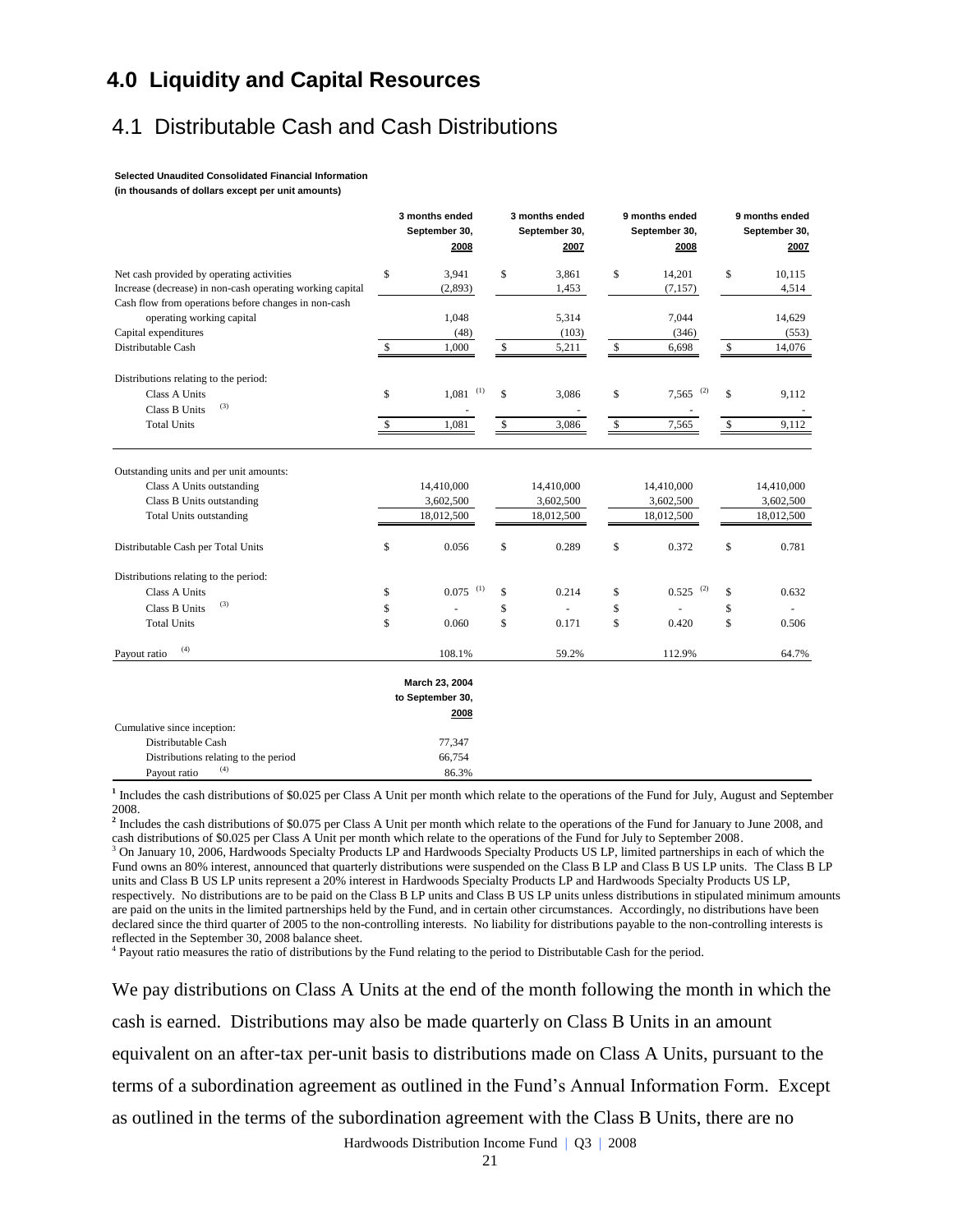limitations on distributions from the subsidiaries of the Fund arising from the existence of a minority interest in a subsidiary of the Fund. Further description of the subordination arrangement is included in note 10 of the accompanying Interim Financial Statements.

The Fund's subordination feature is designed to stay in place until the EBITDA and certain distributable cash tests established at the time of the IPO are met. The terms of these tests are described in the notes to the accompanying Interim Financial Statements.

For the three months ended September 30, 2008, the Fund and its subsidiaries generated total Distributable Cash available to Class A and Class B Unitholders of \$1.0 million, or \$0.056 per unit. Distributions relating to the period were \$1.1 million, or \$0.075 per unit, to our public unitholders (Class A Units). For the nine months ended September 30, 2008, the Fund and its subsidiaries generated total Distributable Cash available to Class A and Class B Unitholders of \$6.7 million, or \$0.372 per unit, and declared distributions relating to the period of \$7.6 million, or \$0.525, to our public unitholders (Class A Units). In accordance with the terms of a subordination feature in place with the previous owners (Class B Units), no distributions were made to the previous owners related to the nine months ended September 30, 2008. These distributions represent an overall payout ratio of 108.1% for the third quarter of 2008, 112.9% for the first nine months of 2008, and 109.1% for the most recent 12-month period ended September 30, 2008.

On November 3, 2008 the Trustees of the Fund announced a suspension of further monthly cash distributions to public unitholders (Class A Units) until such time as market conditions and the Fund's financial performance have improved.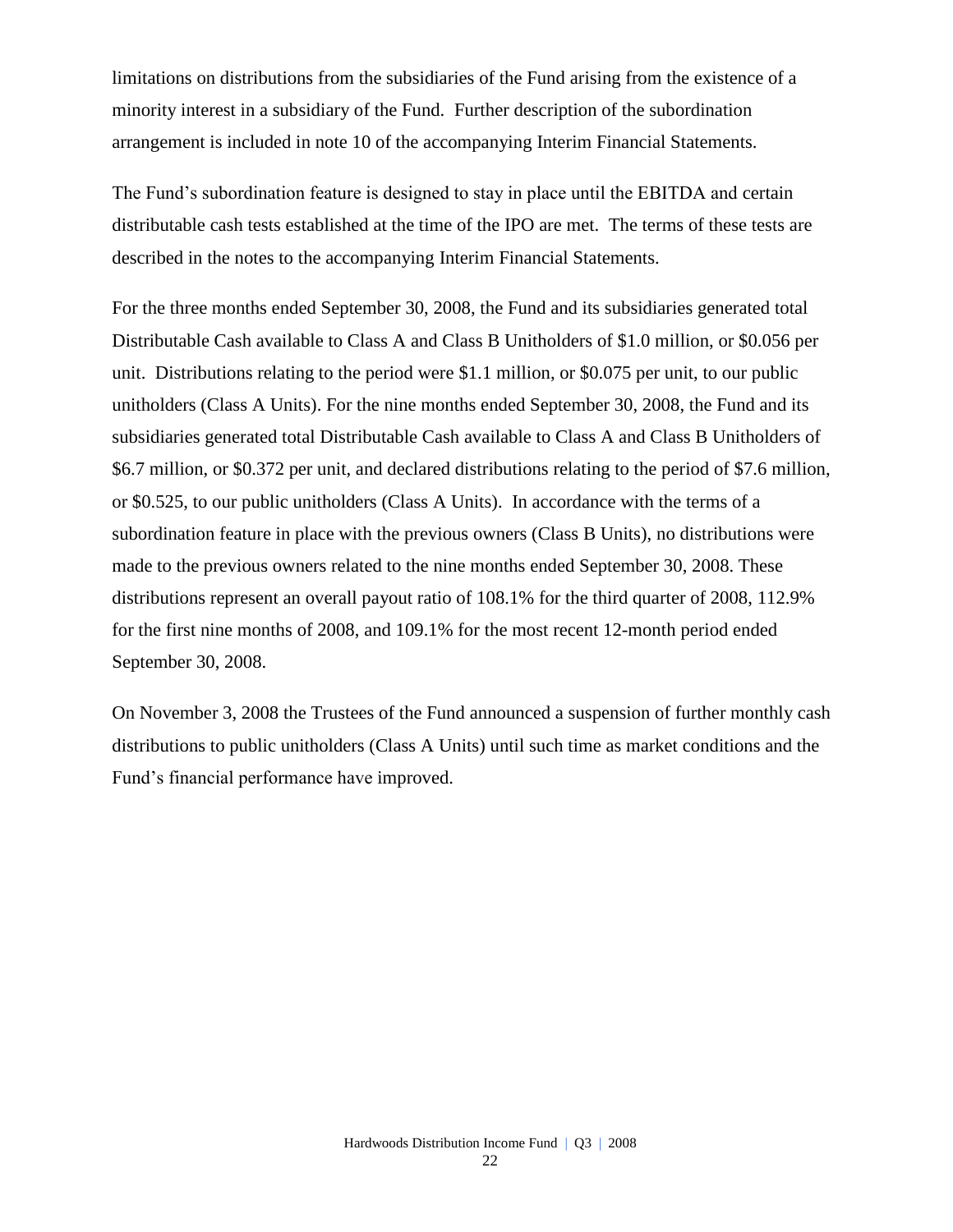## 4.2 Standardized Distributable Cash and Cash Distributions

#### **Selected Unaudited Consolidated Financial Information**

**(in thousands of dollars except per unit amounts)**

|                                                                                                                                     | 3 months ended<br>September 30,<br>2008 | 3 months ended<br>September 30,<br>2007 | 9 months ended<br>September 30,<br>2008 | 9 months ended<br>September 30,<br>2007 |
|-------------------------------------------------------------------------------------------------------------------------------------|-----------------------------------------|-----------------------------------------|-----------------------------------------|-----------------------------------------|
| Net cash provided by operating activities                                                                                           | \$<br>3,941                             | \$<br>3,861                             | \$<br>14,201                            | \$<br>10,115                            |
| Capital expenditures                                                                                                                | (48)                                    | (103)                                   | (346)                                   | (553)                                   |
| Standardized Distributable Cash                                                                                                     | 3,893                                   | \$<br>3,758                             | \$<br>13,855                            | \$<br>9,562                             |
| Distributions relating to the period:                                                                                               |                                         |                                         |                                         |                                         |
| Class A Units                                                                                                                       | \$<br>(1)<br>1,081                      | \$<br>3,086                             | \$<br>(2)<br>7,565                      | \$<br>9,112                             |
| (3)<br><b>Class B Units</b>                                                                                                         |                                         |                                         |                                         | $\overline{\phantom{a}}$                |
| <b>Total Units</b>                                                                                                                  | 1,081                                   | \$<br>3,086                             | \$<br>7,565                             | \$<br>9,112                             |
| Outstanding units and per unit amounts:<br>Class A Units outstanding<br>Class B Units outstanding<br><b>Total Units outstanding</b> | 14,410,000<br>3,602,500<br>18,012,500   | 14,410,000<br>3,602,500<br>18,012,500   | 14,410,000<br>3,602,500<br>18,012,500   | 14,410,000<br>3,602,500<br>18,012,500   |
| Standardized Distributable Cash per Total Units                                                                                     | \$<br>0.216                             | \$<br>0.209                             | \$<br>0.769                             | \$<br>0.531                             |
| Distributions per Total Units                                                                                                       | \$<br>0.060                             | \$<br>0.171                             | \$<br>0.420                             | \$<br>0.506                             |
| (4)<br>Standardized payout ratio                                                                                                    | 27.8%                                   | 82.1%                                   | 54.6%                                   | 95.3%                                   |
|                                                                                                                                     |                                         |                                         |                                         |                                         |

|                                      | March 23, 2004           |
|--------------------------------------|--------------------------|
|                                      | to September 30,<br>2008 |
| Cumulative since inception:          |                          |
| Standardized Distributable Cash      | (5)<br>77.211            |
| Distributions relating to the period | 66,754                   |
| (4)<br>Standardized Payout ratio     | 86.5%                    |

**1** Includes the cash distributions of \$0.025 per Class A Unit per month which relate to the operations of the Fund for July, August and September 2008.

<sup>2</sup> Includes the cash distributions of \$0.075 per Class A Unit per month which relate to the operations of the Fund for January to June 2008, and cash distributions of \$0.025 per Class A Unit per month which relate to the operations of the Fund for July to September 2008.

<sup>3</sup> On January 10, 2006, Hardwoods Specialty Products LP and Hardwoods Specialty Products US LP, limited partnerships in each of which the Fund owns an 80% interest, announced that quarterly distributions were suspended on the Class B LP and Class B US LP units. The Class B LP units and Class B US LP units represent a 20% interest in Hardwoods Specialty Products LP and Hardwoods Specialty Products US LP, respectively. No distributions are to be paid on the Class B LP units and Class B US LP units unless distributions in stipulated minimum amounts are paid on the units in the limited partnerships held by the Fund, and in certain other circumstances. Accordingly, no distributions have been declared since the third quarter of 2005 to the non-controlling interests. No liability for distributions payable to the non-controlling interests is reflected in the September 30, 2008 balance sheet.

<sup>4</sup> Payout ratio measures the ratio of distributions by the Fund relating to the period to Standardized Distributable Cash for the period. <sup>5</sup>Calculation of cumulative Standardized Distributable Cash since inception excludes a \$10.3 million increase in non-cash operating working capital, which relates to a final working capital adjustment payment made to the former owners to complete the initial purchase of the Business.

In addition to our Distributable Cash, the Interpretive Guidance also recommends disclosure of Standardized Distributable Cash. This is provided in the table above. Management believes that the calculation of Standardized Distributable Cash distorts the Fund's quarter-to-quarter distributable cash and payout ratios, as our non-cash operating working capital fluctuates significantly as a result of the seasonality of our business and significant changes in market demand for our products. The board of directors of our operating entities look beyond quarter-toquarter fluctuations in working capital when making decisions regarding monthly distributions. As a result, management believes that our historical measure of Distributable Cash, which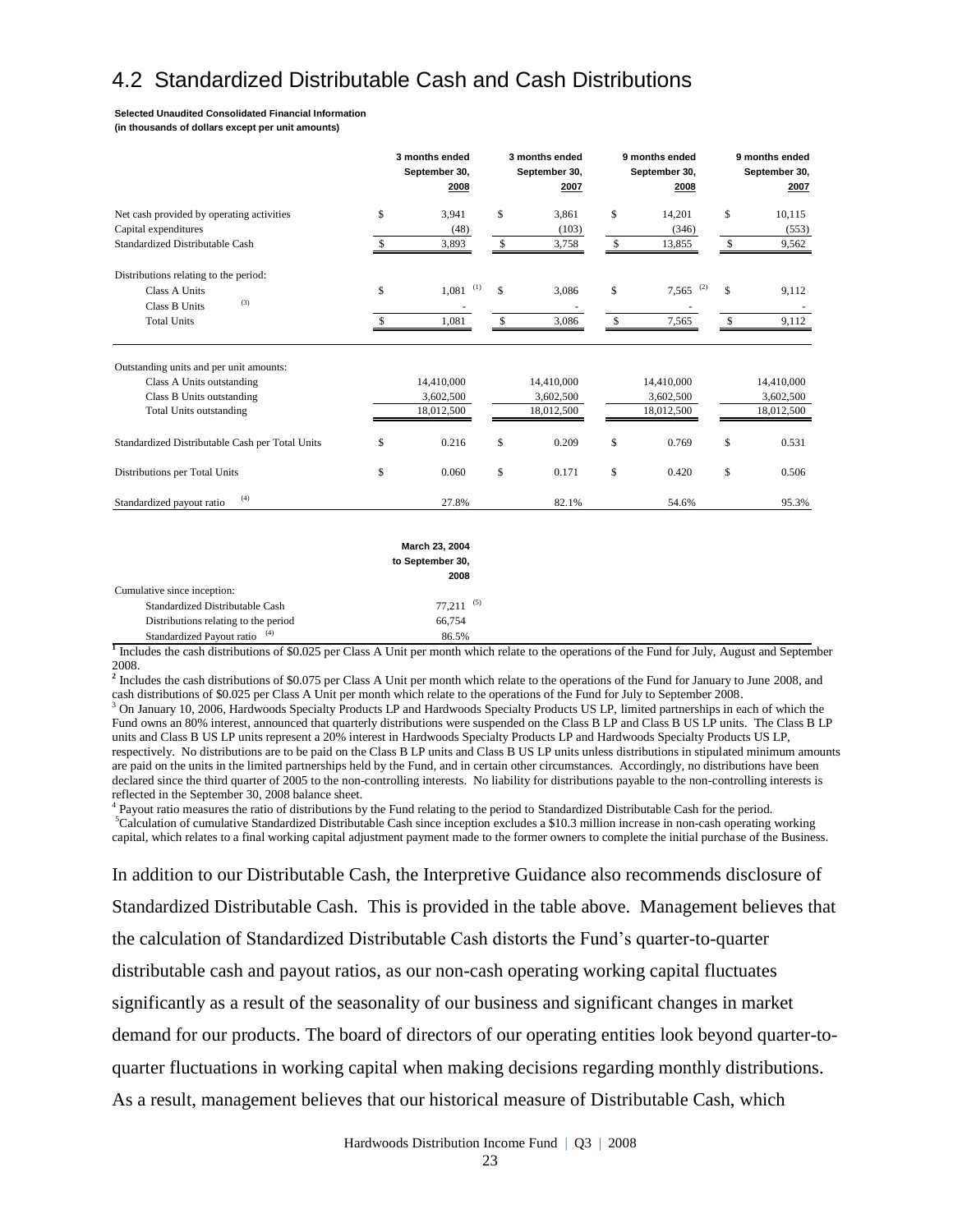excludes the impact of changes in non-cash working capital, is a better measure for determining our operating performance.

The table below reconciles Standardized Distributable Cash to our Distributable Cash.

**Selected Unaudited Consolidated Financial Information** 

**(in thousands of dollars)**

|                                                           | 3 months ended<br>September 30,<br>2008 | 3 months ended<br>September 30,<br>2007 | 9 months ended<br>September 30,<br>2008 | 9 months ended<br>September 30,<br>2007 |
|-----------------------------------------------------------|-----------------------------------------|-----------------------------------------|-----------------------------------------|-----------------------------------------|
| Standardized Distributable Cash                           | 3.893                                   | 3.758                                   | 13.855                                  | 9.562                                   |
| Increase (decrease) in non-cash operating working capital | (2,893)                                 | 1.453                                   | (7, 157)                                | 4.514                                   |
| Distributable Cash                                        | .000                                    | 5.211                                   | 6.698                                   | 14.076                                  |

## 4.3 Working Capital

Our business requires an ongoing investment in working capital, comprised of accounts receivable, income taxes recoverable, inventory, and prepaid expenses, partly offset by short term credit provided by suppliers in the form of accounts payable and accrued liabilities. Our investment in working capital fluctuates from quarter-to-quarter based on factors such as seasonal sales demand, strategic purchasing decisions taken by management, and the timing of collections from customers and payments made to our suppliers. Historically the first and fourth quarters are seasonally slower periods for construction activity and therefore demand for hardwood products decreases. As a result, sales and working capital requirements may be lower in these quarters. A summary of changes in our non-cash operating working capital during the three and nine months ended September 30, 2008 is provided below.

| Source (use) of funds                                                                                                                |   | Three months<br>ended<br>September 30.<br>2008 | Three months<br>ended<br>September 30.<br>2007 |   | Nine months<br>ended<br>September 30.<br>2008 |   | Nine months<br>ended<br>September 30.<br>2007 |
|--------------------------------------------------------------------------------------------------------------------------------------|---|------------------------------------------------|------------------------------------------------|---|-----------------------------------------------|---|-----------------------------------------------|
| Accounts receivable<br>Income taxes recoverable/payable<br>Inventory<br>Prepaid expenses<br>Accounts payable and accrued liabilities | s | 2.527<br>(3)<br>188<br>190<br>(9)              | \$<br>497<br>194<br>(2.399)<br>(211)<br>466    | S | (50)<br>(861)<br>8.826<br>(137)<br>(621)      | S | (6, 155)<br>196<br>267<br>(409)<br>1.587      |
| Decrease (increase) in non-cash operating working capital                                                                            |   | 2.893                                          | (1.453)                                        |   | 7.157                                         | S | (4.514)                                       |

## 4.4 Capital Expenditures and Productive Capacity

Our capital expenditures are typically low as we lease all of our buildings and contract out all freight delivery services. Capital expenditures are principally for the replacement of forklifts, furniture and fixtures, leasehold improvements and computer equipment. Annual maintenance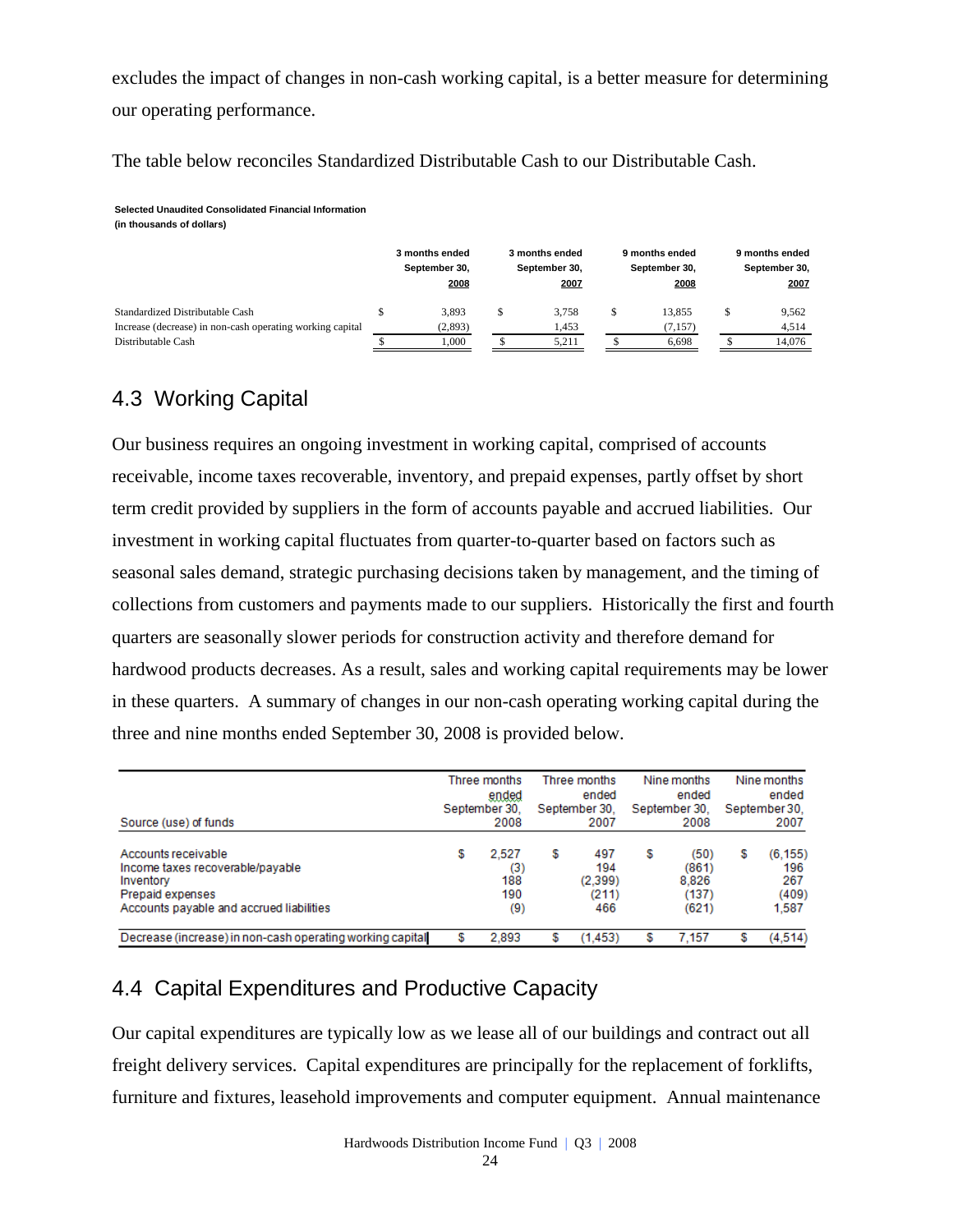capital requirements are expected to average approximately \$1.0 million per year, but may be higher or lower than this in a particular year based on the needs of the business. Management believes this annual amount is sufficient to maintain the existing productive capacity of the business as it relates to our needs for property, plant and equipment. Our actual capital expenditures in the third quarter of 2008 totalled \$48,000, compared to \$0.1 million in the same period in 2007. Our actual capital expenditures in the first nine months of 2008 totalled \$0.3 million, compared to \$0.6 million in the same period in 2007. We anticipate capital expenditures in 2008 will not exceed \$0.5 million.

In addition to maintaining the productive capacity of our property, plant and equipment, management also manages the productive capacity of the business in terms of: (1) available distribution infrastructure; and (2) maintenance of a skilled work force.

Available distribution infrastructure refers to the physical capacity of the distribution network maintained by our business, and may be measured in terms of the number and total square footage of distribution centres in operation. Since the Fund's IPO in March 2004, we have made a number of adjustments to our distribution network, including opening, closing, and relocating some of our distribution facilities. As discussed in section 3.0 of this report, we have experienced a significant market downturn in demand for hardwood products in 2008. In response to reduced market demand for hardwood products sold by our business, we have reduced our available distribution infrastructure by closing four branches in the first nine months of 2008. As discussed in section 2.0 of this report, an additional three branches are expected to be closed by the end of the year, which will further reduce our capacity in terms of distribution square footage to 1.1 million s.f. We believe these reductions to our distribution network are appropriate to better match our operating costs to present market demand.

| Selected Unaudited Consolidated Financial Information |                  |               |                            |                 |                 |                    |  |  |  |
|-------------------------------------------------------|------------------|---------------|----------------------------|-----------------|-----------------|--------------------|--|--|--|
|                                                       | September 30.    | December 31.  | December 31.               | December 31.    | December 31.    | March 23.          |  |  |  |
|                                                       | 2008             | 2007          | 2006                       | 2005            | 2004            | 2004               |  |  |  |
| Number of distribution centres in operation           | 32               | 36            | 36                         | 39              | 1.3 millions.f. | 37                 |  |  |  |
| Total square footage of distribution centres          | 1.2 million s.f. | 3 million s f | $\frac{3}{2}$ million s.f. | .3 million s.f. |                 | $1.3$ million s.f. |  |  |  |

Maintenance of a skilled workforce is also critical to managing the productive capacity of our business. We utilize a number of strategies to attract, train, retain and reward our employees. Our staffing levels reflect decisions regarding our distribution network and our expectations for sales demand based upon prevalent economic conditions. Trends in our workforce capacity, as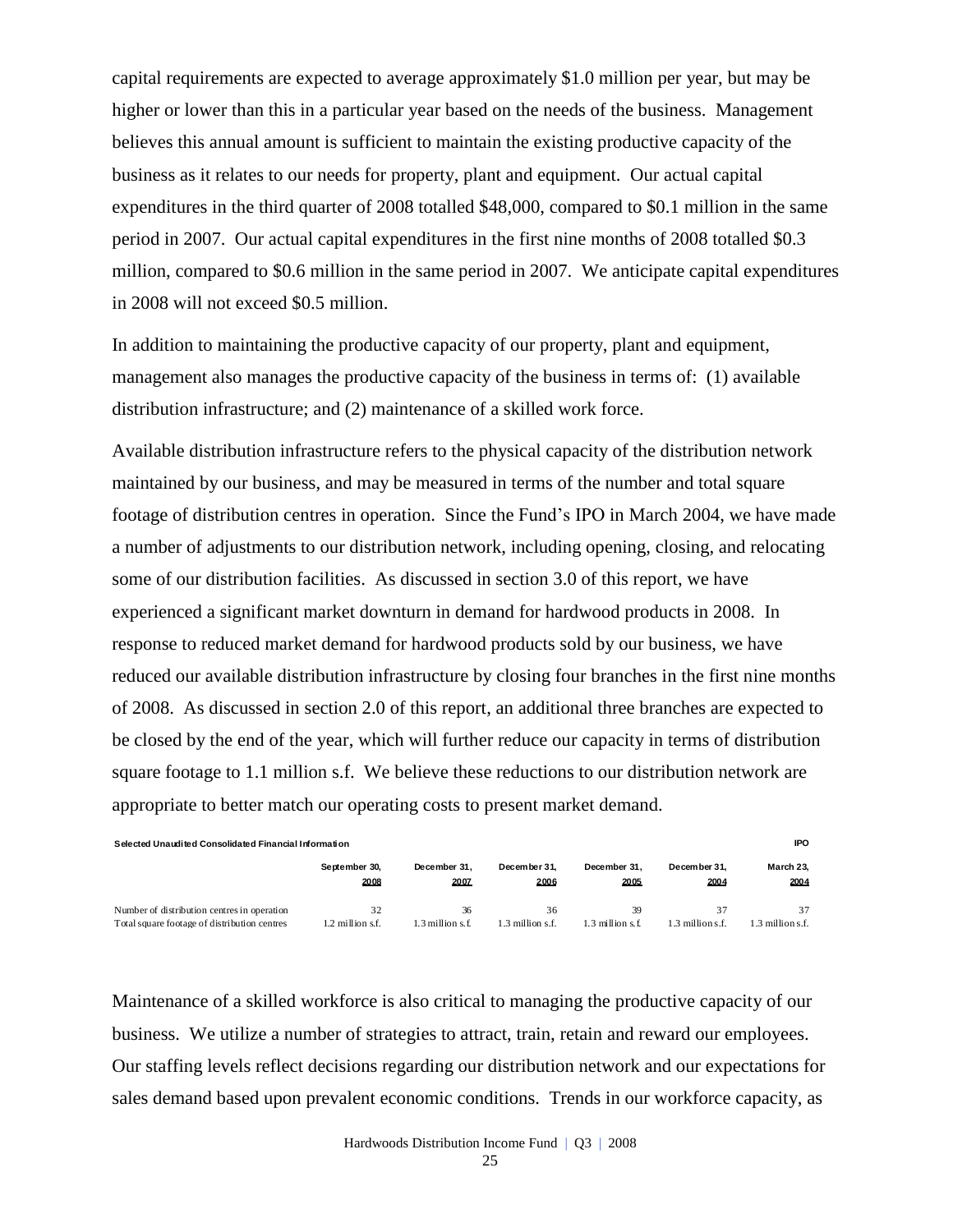measured in terms of number of employees and average annual sales dollars per employee, are summarized below. Although the productive capacity of our human capital is difficult to measure directly, we believe the productive capacity of our business in terms of our human capital relative to available market demand, as measured by sales, has been largely sustained since the Fund's IPO in March 2004.

| Selected Unaudited Consolidated Financial Information |                      |              |              |              |              |           |  |  |  |
|-------------------------------------------------------|----------------------|--------------|--------------|--------------|--------------|-----------|--|--|--|
|                                                       | September 30.        | December 31. | December 31. | December 31. | December 31. | March 23, |  |  |  |
|                                                       | 2008                 | 2007         | 2006         | 2005         | 2004         | 2004      |  |  |  |
| Number of employees                                   | 208                  | 236          | 252          | 259          | 224          | 216       |  |  |  |
| Annual sales per employee (\$ millions)               | $1.3$ <sup>(1)</sup> | 1.4          | 1.4          | 1.4          | 1.7          |           |  |  |  |

(1) Nine months sales to September 30, 2008 annualized

## 4.5 Utilization of Distributable Cash

**Selected Unaudited Consolidated Financial Information (in thousands of dollars)**

|                                                           | 3 months ended<br>September 30.<br>2008 | 3 months ended<br>September 30.<br>2007 |   | 9 months ended<br>September 30.<br>2008 |    | 9 months ended<br>September 30.<br>2007 |
|-----------------------------------------------------------|-----------------------------------------|-----------------------------------------|---|-----------------------------------------|----|-----------------------------------------|
| Distributable Cash                                        | \$<br>1.000                             | \$<br>5.211                             | S | 6.698                                   | S  | 14.076                                  |
| Cash Distributions paid in the period                     | (1,801)                                 | (3,087)                                 |   | (8,286)                                 |    | (9,064)                                 |
| Distributable Cash retained (shortfall)                   | \$<br>(801)                             | \$<br>2,124                             | S | (1,588)                                 | \$ | 5,012                                   |
| Decrease (increase) in non-cash operating working capital | 2.893                                   | (1,453)                                 |   | 7.157                                   |    | (4,514)                                 |
| Decrease (increase) in long-term receivables              | 302                                     | 360                                     |   | 186                                     |    | 1,503                                   |
| Decrease (increase) in deferred financing fees            | (204)                                   | $\sim$                                  |   | (204)                                   |    |                                         |
| Proceeds from disposal of property, plant and equipment   |                                         |                                         |   |                                         |    | 26                                      |
| Decrease (increase) in bank indebtedness, net of cash     | 2.190                                   | 1.036                                   |   | 5,551                                   |    | 2,027                                   |

Our utilization of Distributable Cash and its relation to working capital use and bank line financing are summarized above. For the three months ended September 30, 2008 the Fund generated Distributable Cash of \$1.0 million, and paid cash distributions of \$1.8 million. We decreased our investment in non-cash operating working capital (primarily accounts receivable) by \$2.9 million, decreased our investment in long-term receivables by \$0.3 million, and increased our investment in deferred financing fees by \$0.2 million. Taking these factors together, the Fund reduced its bank indebtedness (net of cash) by \$2.2 million in the third quarter of 2008.

For the nine months ended September 30, 2008 the Fund generated Distributable Cash of \$6.7 million, and paid cash distributions of \$8.3 million. We decreased our investment in non-cash operating working capital by \$7.2 million, decreased our investment in long-term receivables by \$0.2 million, and increased our investment in deferred financing fees by \$0.2 million. Taking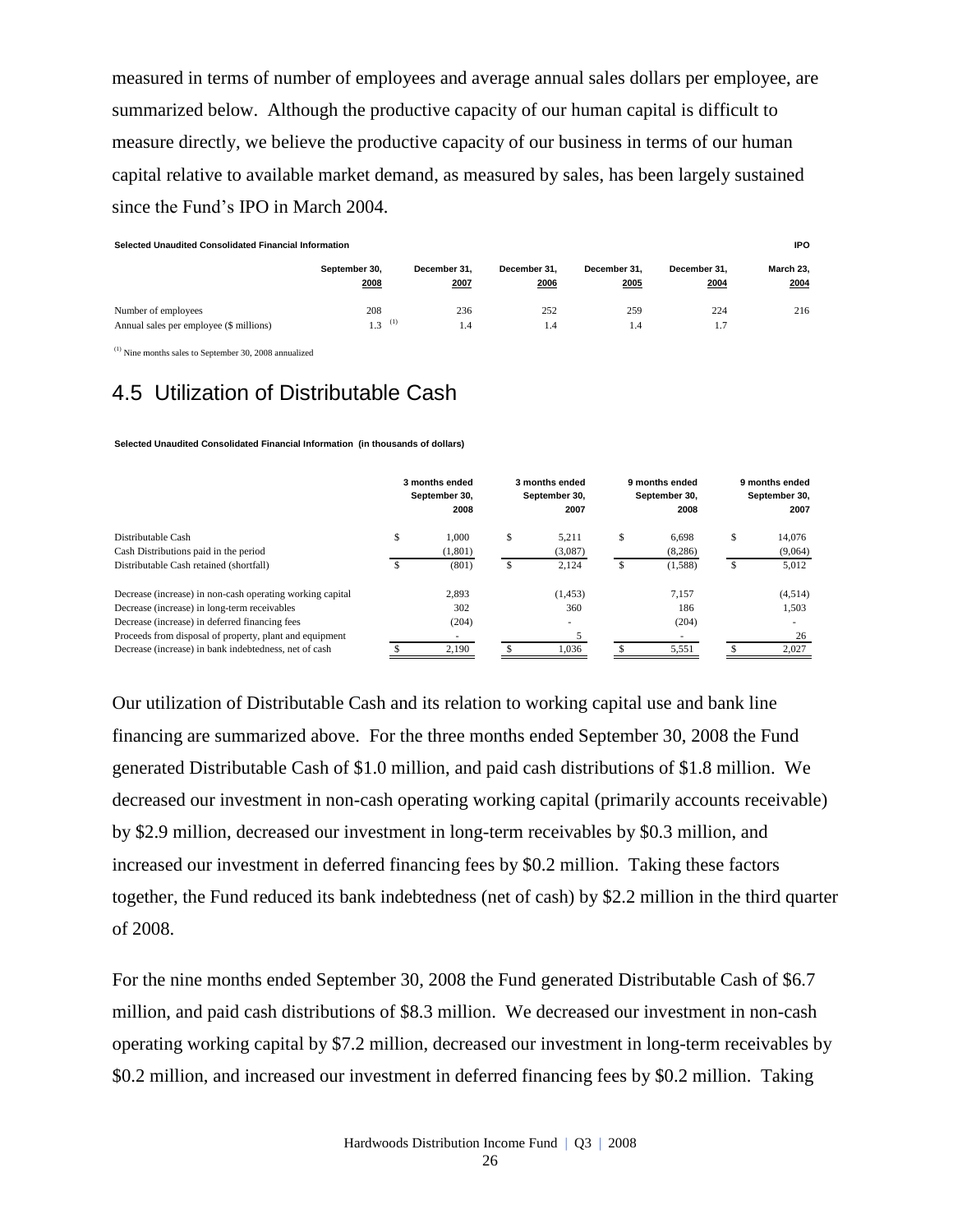these factors together, the Fund reduced its bank indebtedness (net of cash) by \$5.6 million in the first nine months of 2008.

We believe that our credit facilities, combined with the retained portion of our Distributable Cash, are sufficient to meet our current working capital requirements. The terms of our revolving credit facilities are addressed in section 4.6 of this report.

## 4.6 Revolving Credit Facilities and Debt Management Strategy

|                                       | As at<br><b>September 30, 2008</b> | As at<br>December 31, 2007 |                  |  |
|---------------------------------------|------------------------------------|----------------------------|------------------|--|
| Cash and cash equivalents             | \$<br>(1,137)                      | \$                         | (295)            |  |
| Bank indebtedness<br>Net Debt         | \$<br>22,103<br>20,966             | $\mathcal{S}$              | 25,515<br>25,220 |  |
| Unitholders' Equity                   | \$<br>77,865                       | \$                         | 105,994          |  |
| <b>Total Capitalization</b>           | \$<br>98.831                       | $\mathcal{S}$              | 131,214          |  |
| Net debt to total capitalization      | 21.2%                              |                            | 19.2%            |  |
| Previous 12 months EBITDA             | \$<br>10,460                       | \$                         | 21,260           |  |
| Net debt to previous 12 months EBITDA | 2.00                               |                            | 1.19             |  |

**Selected Unaudited Consolidated Financial Information (in thousands of dollars)**

We have independent credit facilities in both Canada and the U.S. In Canada, our operating line extends to November 30, 2009 and comprises a maximum facility of \$22.0 million. The balance outstanding on the Canadian operating line as at September 30, 2008 was \$3.5 million. In the US, on September 30, 2008 we entered into a new operating line which extends to September 30, 2011 and comprises a maximum facility of US\$30 million. As at September 30, 2008 the US credit facility had a balance outstanding of \$17.9 million (US \$16.8 million). The amount made available under these revolving credit facilities from time to time is limited to the extent of the value of certain accounts receivable and inventories held by subsidiaries of the Fund. At September 30, 2008 the Canadian and US credit facilities have \$11.0 million and \$7.3 million (US\$6.9million), respectively of available borrowing capacity. The principal terms of the credit facilities of Hardwoods LP and Hardwoods US LP are available in more detail at www.sedar.com.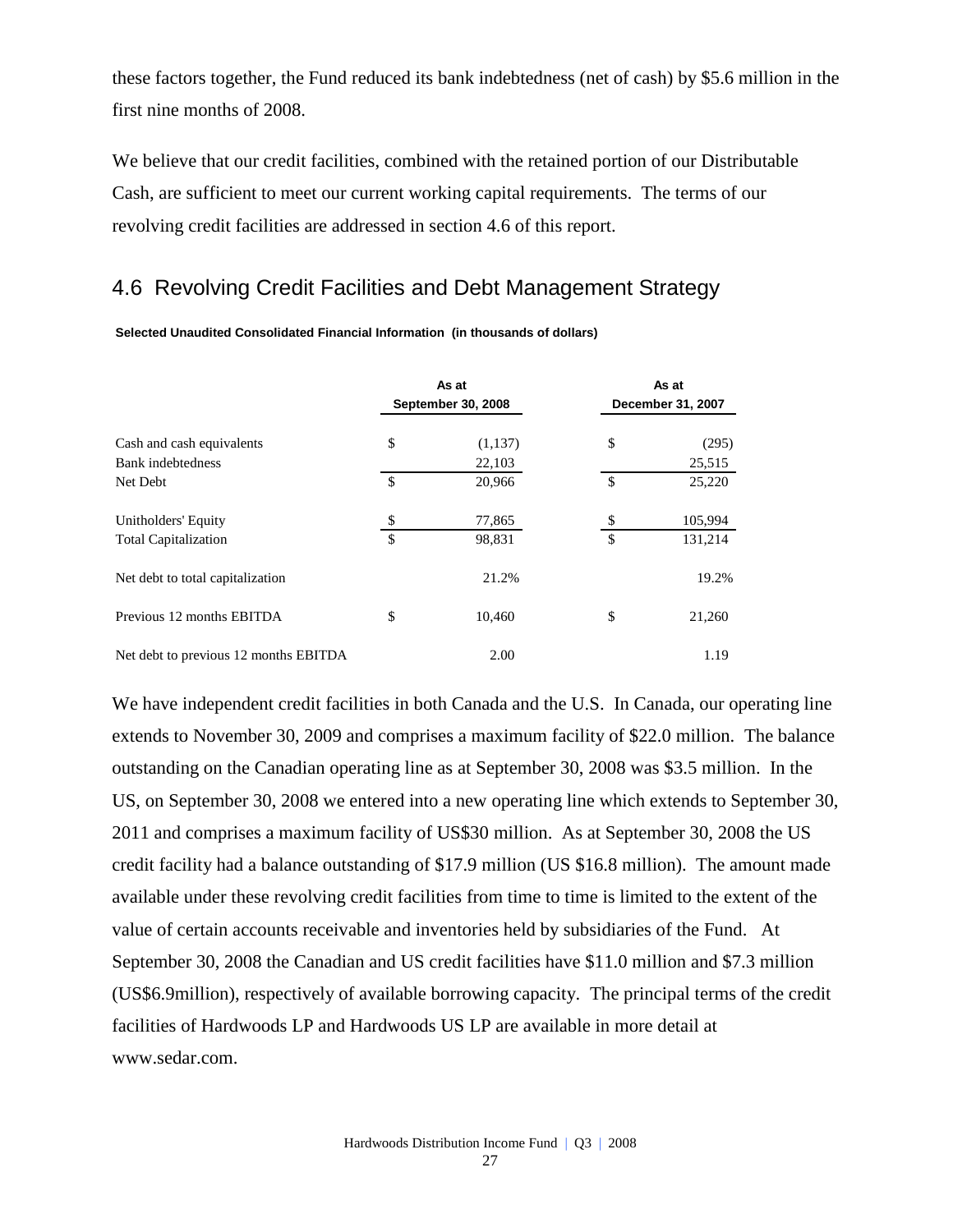As discussed previously in section 4.5 of this report, the Fund paid down its net debt by \$5.6 million in the nine months ended September 30, 2008. The impact of the weaker Canadian dollar (as at September 30, 2008 compared to December 31, 2007) on the conversion of our US dollar-bank line increased our net debt by \$1.4 million. Taken together, the Fund's net debt balance decreased by \$4.2 million, from \$25.2 million at December 31, 2007 to \$21.0 million at September 30, 2008. Overall net debt compared to total capitalization stood at 21.2% as of September 30, 2008, compared to 19.2% at December 31, 2007. The Fund's overall ratio of net debt to EBITDA in the previous 12 months is 2.00 times at September 30, 2008, compared to 1.19 times at December 31, 2007. Net debt to EBITDA serves as an indicator of our financial leverage.

The terms of the agreements with our lenders provide that distributions cannot be made to our unitholders in the event that our subsidiaries do not meet certain credit ratios specified in the lending agreements. In the case of our US credit agreement, for Hardwoods US LP to make distributions also requires that it retain at least US\$4.0 million of unused borrowing capacity after giving effect to any proposed distribution. Our operating subsidiaries were fully compliant with all required credit ratios as at September 30, 2008. Accordingly, there were no restrictions on distributions arising from compliance with financial covenants except as outlined in the terms above.

Our debt management strategy is to roll and renew, as opposed to repay and retire, our revolving credit facilities in Canada and the US when they expire in November 2009 and September 2011, respectively. We do not intend to restrict future distributions in order to fully extinguish our bank debt obligations upon their maturity. The amount of bank debt that will actually be drawn upon our available revolving credit facilities will depend upon the seasonal needs of the business and cash generating capacity of the Fund. When making distribution decisions, we will consider the amount of financial leverage, and therefore bank debt, we believe is appropriate for the Fund given existing and expected market conditions and available business opportunities. We do not target a specific financial leverage amount.

## 4.7 Contractual Obligations

The table below sets forth our contractual obligations as at September 30, 2008. These obligations relate to operating leases on various premises and automobiles, and become due in the fiscal years indicated: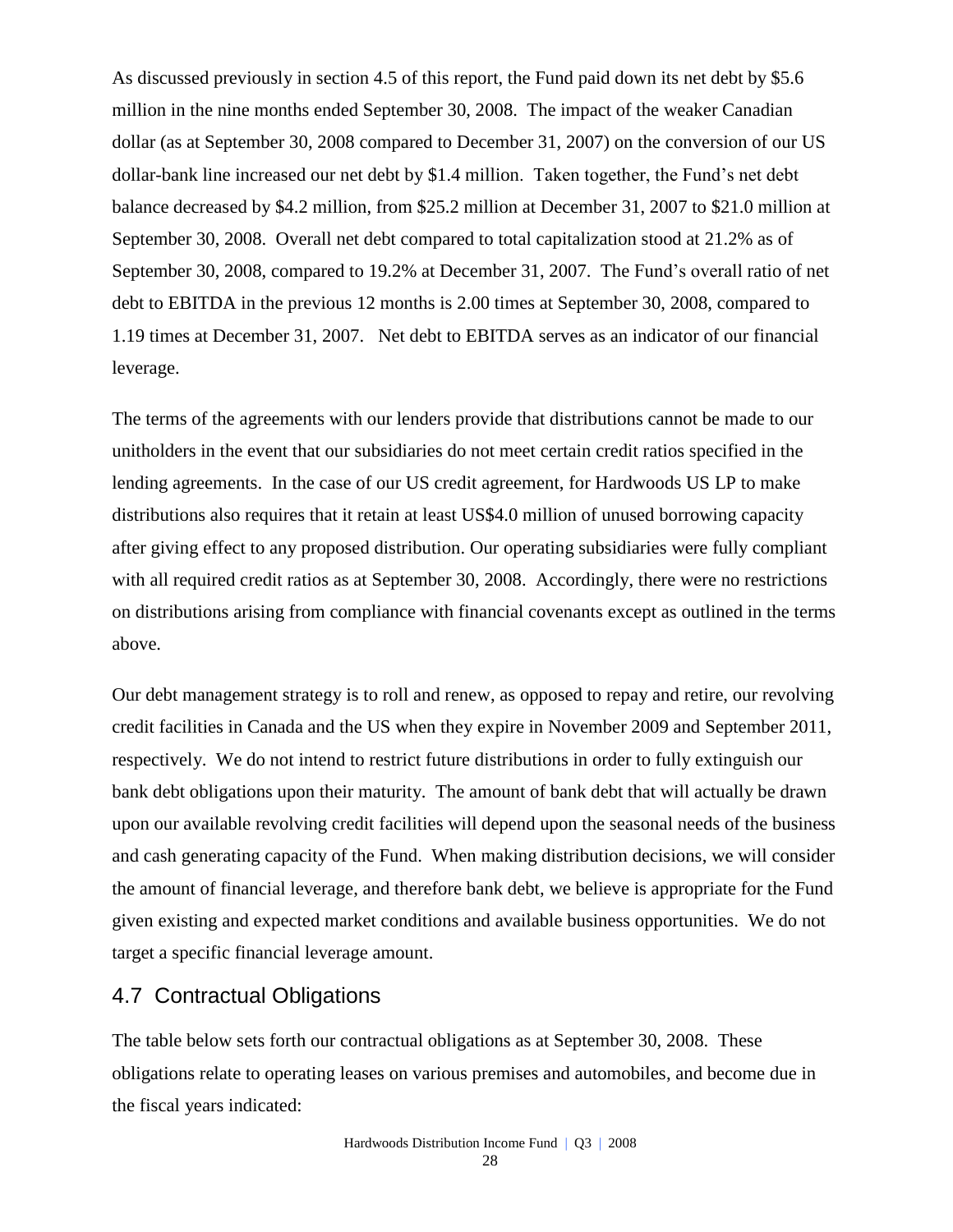| (in thousands of Canadian dollars)                |      |      |      |      |      |                      |
|---------------------------------------------------|------|------|------|------|------|----------------------|
| Total                                             | 2008 | 2009 | 2010 | 2011 | 2012 | 2013 &<br>thereafter |
| $$14,676$ $$1,749$ $$5,975$ $$4,057$ $$1,423$ $$$ |      |      |      |      | 737  | 735                  |

### 4.8 Off-Balance Sheet Arrangements

The Fund has no off-balance sheet arrangements. The foreign currency contracts discussed under Financial Instruments in section 5.0 of this report are marked-to-market at the end of each quarter, with the fair value recorded on the balance sheet.

## **5.0 Financial Instruments**

Up to June 30, 2008, the Fund used currency contracts to assist in forward planning for the business as it related to managing the Fund's exposure to fluctuations in exchange rates between the Canadian dollar and the United States dollar. In particular, monthly foreign currency contracts were purchased to cover the estimated amount of US dollar denominated Distributable Cash that must be converted to Canadian dollars to pay distributions to Class A Unitholders.

As discussed in the Fund's Second Quarter Report to Unitholders, effective July 2008 the Fund reduced its monthly distributions with the expectation that little or no cash flows would be converted from the Fund's US subsidiaries to pay distributions until such time as sales demand and associated business results for the Fund's US subsidiaries improved. Accordingly, in the third quarter the Fund ceased purchasing additional foreign exchange contracts until such time as the amount and timing of resumption of distributions from the Fund's US subsidiaries are known. In the third quarter of 2008 the Fund determined that its remaining currency contracts were no longer needed to hedge US dollar cash flow, and realized cash proceeds of \$0.2 million from the sale of these contracts.

## **6.0 Related Party Transactions**

Hardwoods Distribution Income Fund | Q3 | 2008 Related parties refers to affiliates of the previous owners of the Business who have retained a 20% interest in Hardwoods through ownership of Class B Hardwoods LP units and Class B Hardwoods USLP units, respectively. For the three months ended September 30, 2008, sales of \$0.1 million were made to related parties, and the subsidiaries of the Fund purchased \$10,000 from related parties. For the nine months ended September 30, 2008, sales of \$0.3 million were made to related parties, and the subsidiaries of the Fund purchased \$51,000 from related parties.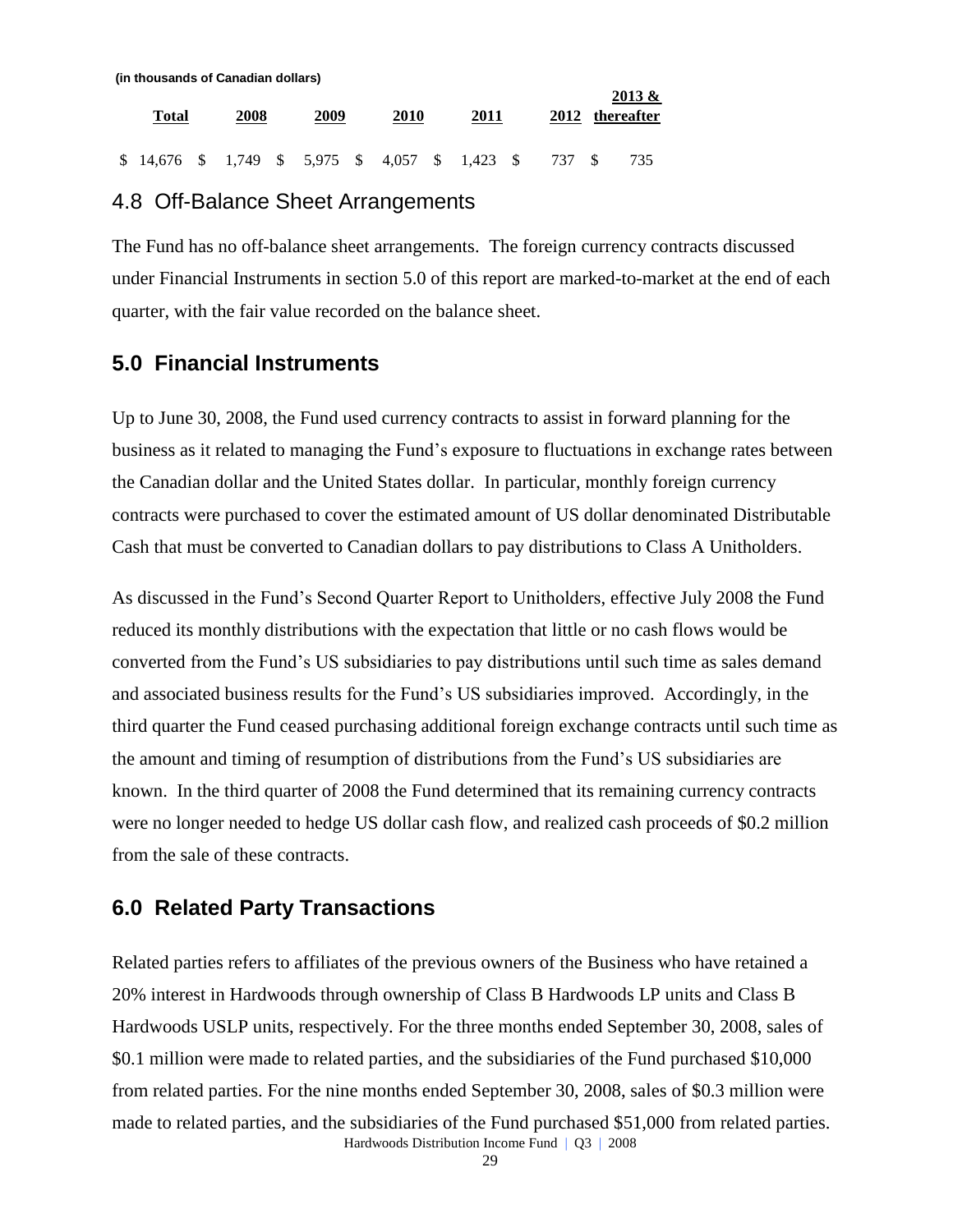These sales and purchases took place at prevailing market prices. Subsidiaries of the Fund also paid \$27,000 in the third quarter and \$81,000 in the nine months ended September 30, 2008 to related parties to provide services for management information systems.

## **7.0 Critical Accounting Estimates and Adoption of Changes in Accounting Policies**

## 7.1 Critical Accounting Estimates

The preparation of financial statements in accordance with Canadian generally accepted accounting principles requires that we make estimates and assumptions that can have a material impact on our results of operations as reported on a periodic basis. We base our estimates and assumptions on past experience and other factors that are deemed reasonable under the circumstances. Actual results could differ from these estimates. The critical estimates used in preparing our financial statements are:

*Accounts Receivable Provision*: Due to the nature of our business and the credit terms we provide to our customers, we anticipate that a certain portion of required customer payments will not be made, and we maintain an allowance for these doubtful accounts. The allowance is based on our estimate of the potential of recovering our accounts receivable, and incorporates current and expected collection trends.

*Valuation of Inventories:* We anticipate that the net realizable value of our inventory could be affected by market shifts or damage to our products. Our inventory is valued at the lower of cost and net realizable value.

*Valuation of Other Intangible Assets and Goodwill:* Other intangible assets represent customer relationships acquired at the time of our IPO and are recorded at cost, less accumulated amortization. Amortization is provided for on a straight line basis over 15 years. Goodwill is recorded at cost and is not amortized. Management reviews the carrying value of goodwill and of other intangible assets annually, or more frequently if events or changes in circumstances indicate that an asset may be impaired. An excess of carrying value over fair value is charged to income in the period in which the impairment is determined.

*Future Income Taxes:* In response to the Canadian federal government's legislation to tax publicly traded income trusts, which was substantively enacted in the second quarter of 2007, the Fund is now required to recognize the value of future income tax assets and liabilities that are expected to reverse subsequent to January 1, 2011. Management is required to make estimates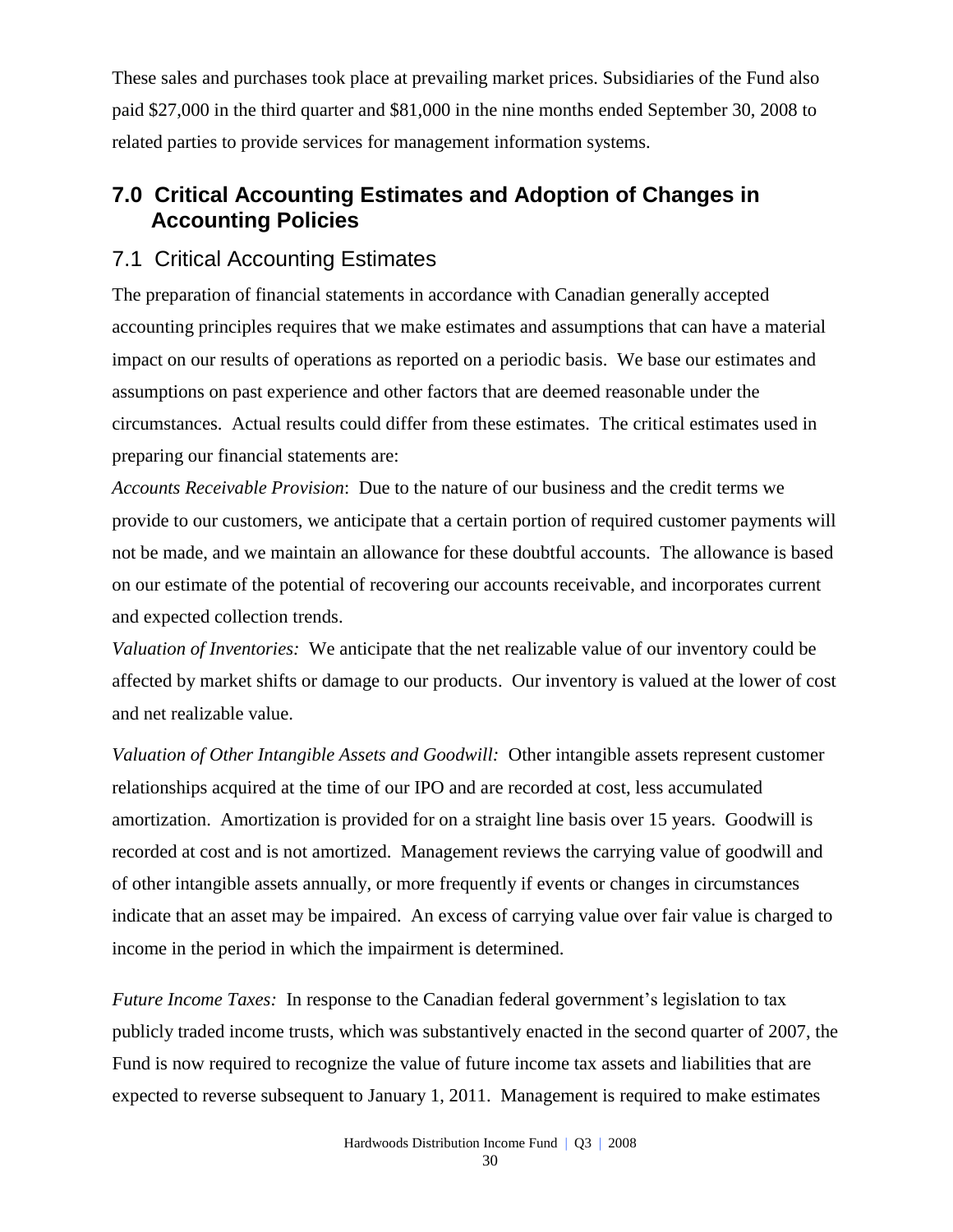and assumptions regarding future business results as well as the amount and timing of certain future discretionary tax deductions available to the Fund. These management estimates and assumptions can have a material impact upon the amount of future income tax assets and liabilities that are recognized by the Fund.

All significant accounting policies have been included in note 2 to the consolidated audited financial statements of the Fund for the year ended December 31, 2007.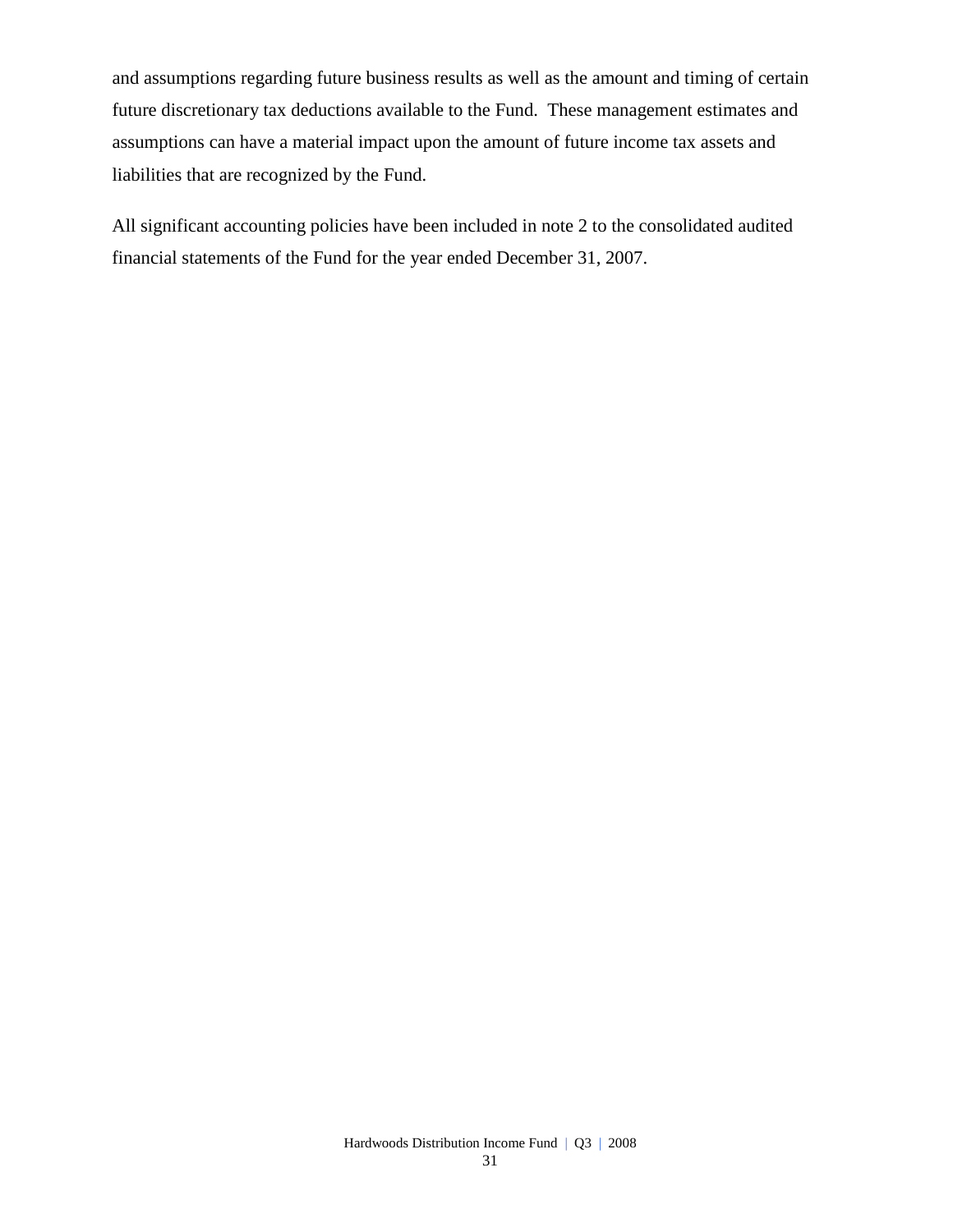## 7.2 Adoption of Changes in Accounting Policies

In the second quarter of 2008 the Canadian Accounting Standards Board confirmed January 1, 2011, as the date International Financial Reporting Standards ("IFRS") will replace current Canadian standards and interpretations as Canadian generally accepted accounting principles (Canadian GAAP) for public companies. Changing from current Canadian GAAP to IFRS will be a significant undertaking that may materially affect the Fund's reported financial position and results of operations. It may also affect certain business functions. The Fund has adopted an IFRS changeover plan. It is expected that the Fund's changeover plan will be modified and updated as the Fund proceeds through the changeover process. Key elements of the Fund's present changeover plan include:

| Year | <b>Key Activities</b>                                                                                                                                                                                                                                                                                                                                                                                                                                                                                                                                                                                                                                                                                                                                                                                                                                                           |
|------|---------------------------------------------------------------------------------------------------------------------------------------------------------------------------------------------------------------------------------------------------------------------------------------------------------------------------------------------------------------------------------------------------------------------------------------------------------------------------------------------------------------------------------------------------------------------------------------------------------------------------------------------------------------------------------------------------------------------------------------------------------------------------------------------------------------------------------------------------------------------------------|
| 2008 | Complete IFRS education and training with Hardwoods accounting staff. Identify<br>an IFRS project manager. Determine intended use of outside consultants, if any.<br>Analyze differences between Fund accounting policies and IFRS.                                                                                                                                                                                                                                                                                                                                                                                                                                                                                                                                                                                                                                             |
| 2009 | Make preliminary selections of IFRS accounting policies. Identify one-time<br>elective exemptions available on initial IFRS adoption. Identify the information<br>required to deliver the preliminary selections of IFRS accounting policies.<br>Identify system changes (accounting, policies, procedures, information<br>technology) required to get that information. Develop a master conversion plan<br>for changes identified. Adopt formal project plan. Automate and test data<br>collection. Identify and address the impact of changes IFRS makes to the Fund's<br>business drivers, including debt covenants, incentive plans, and management<br>reporting, budgeting, and other items. Link IFRS to CEO/CFO certification<br>processes and update certification documentation. Estimate anticipated impacts<br>of IFRS adoption on the Fund's financial statements. |
| 2010 | Commence IFRS accounting to provide comparative figures for 2011 IFRS<br>startup date. Prepare IFRS communication plan for stakeholders.                                                                                                                                                                                                                                                                                                                                                                                                                                                                                                                                                                                                                                                                                                                                        |
| 2011 | Commence IFRS reporting.                                                                                                                                                                                                                                                                                                                                                                                                                                                                                                                                                                                                                                                                                                                                                                                                                                                        |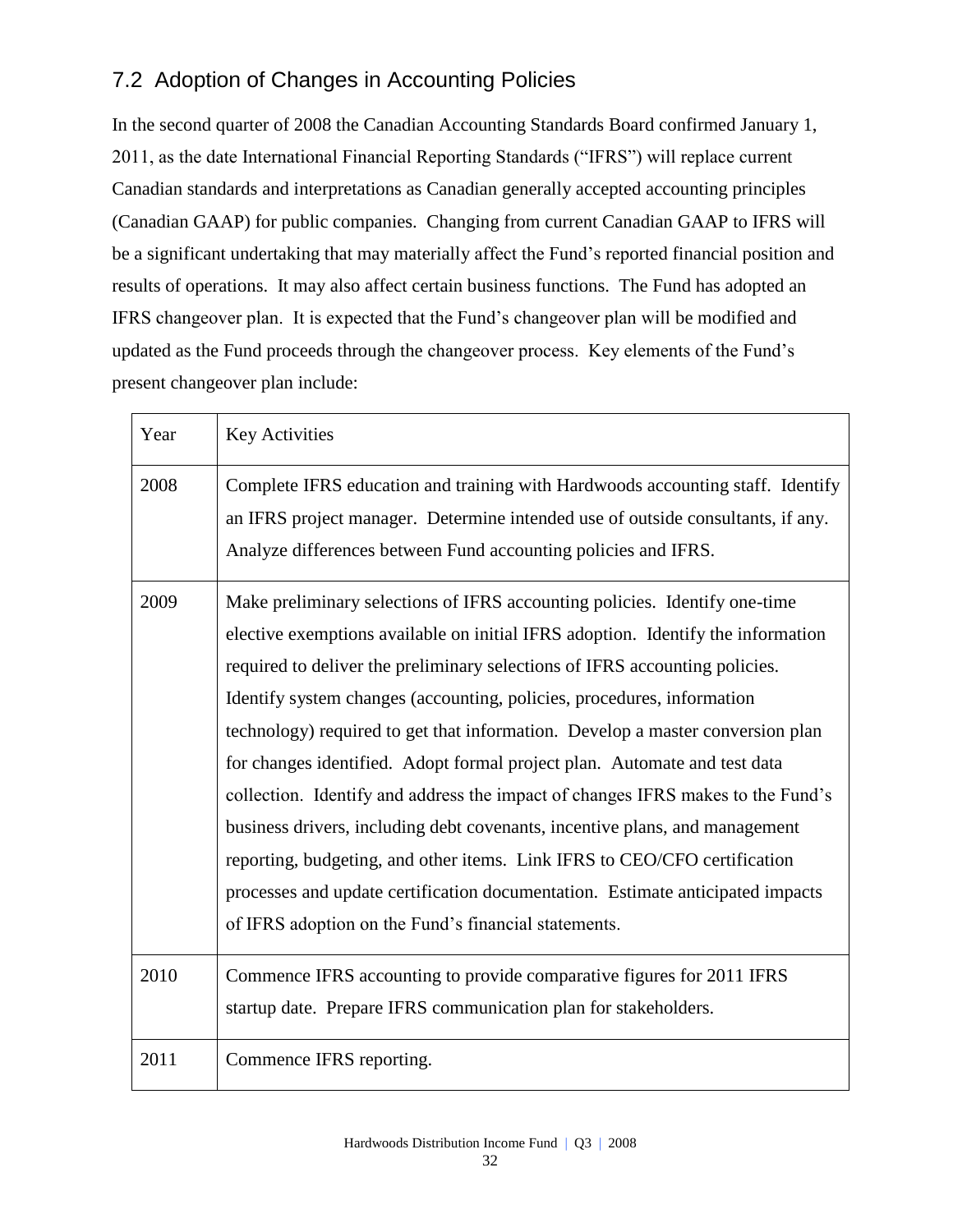Effective January 1, 2008, the Fund adopted four new Canadian Institute of Chartered Accountants ("CICA") accounting standards: (a) Handbook Section 1535, Capital Disclosures; (b) Handbook Section 3031, Inventories; (c) Handbook Section 3862, Financial Instruments - Disclosures; and Handbook Section 3863, Financial Instruments - Presentation. The main requirements of these new standards and the resulting financial statement impact are described below.

(a)Capital Disclosures (Section 1535):

CICA Section 1535 requires disclosure of: (i) an entity's objectives, policies and process for managing capital; (ii) quantitative data about what the entity considers as capital; (iii) whether the entity has complied with any capital requirements and, if it has not complied, the consequences of such non-compliance. Refer to note 4 of the Interim Financial Statements for additional disclosures.

(b)Inventories (Section 3031):

CICA Section 3031 provides significantly more guidance on the measurement of inventories, with an expanded definition of cost and the requirement that inventory must be measured at the lower of cost and net realizable value. In addition the section has additional disclosure requirements, including accounting policies, carrying values, and the amount of any inventory write-downs. Refer to note 5 Interim Financial Statements for additional disclosures.

Consistent with the transitional rules for Section 3031, the Fund has not restated any prior period amounts as a result of adopting the accounting changes. As allowed under the transition rules, the opening deficit has been adjusted to reflect the cumulative impact of adopting the changes in accounting policy related to inventory. The adoption of this new standard resulted in a decrease in the carrying value of opening inventory of \$317,000, a decrease in non-controlling interests of \$62,000, and an increase in deficit of \$255,000 on the balance sheet at January 1, 2008, to reflect trade discounts from suppliers for inventory purchases that previously had been recognized in earnings when received.

(c) Financial Instruments – Disclosures (Section 3862) and Financial Instruments - Presentation (Section 3863):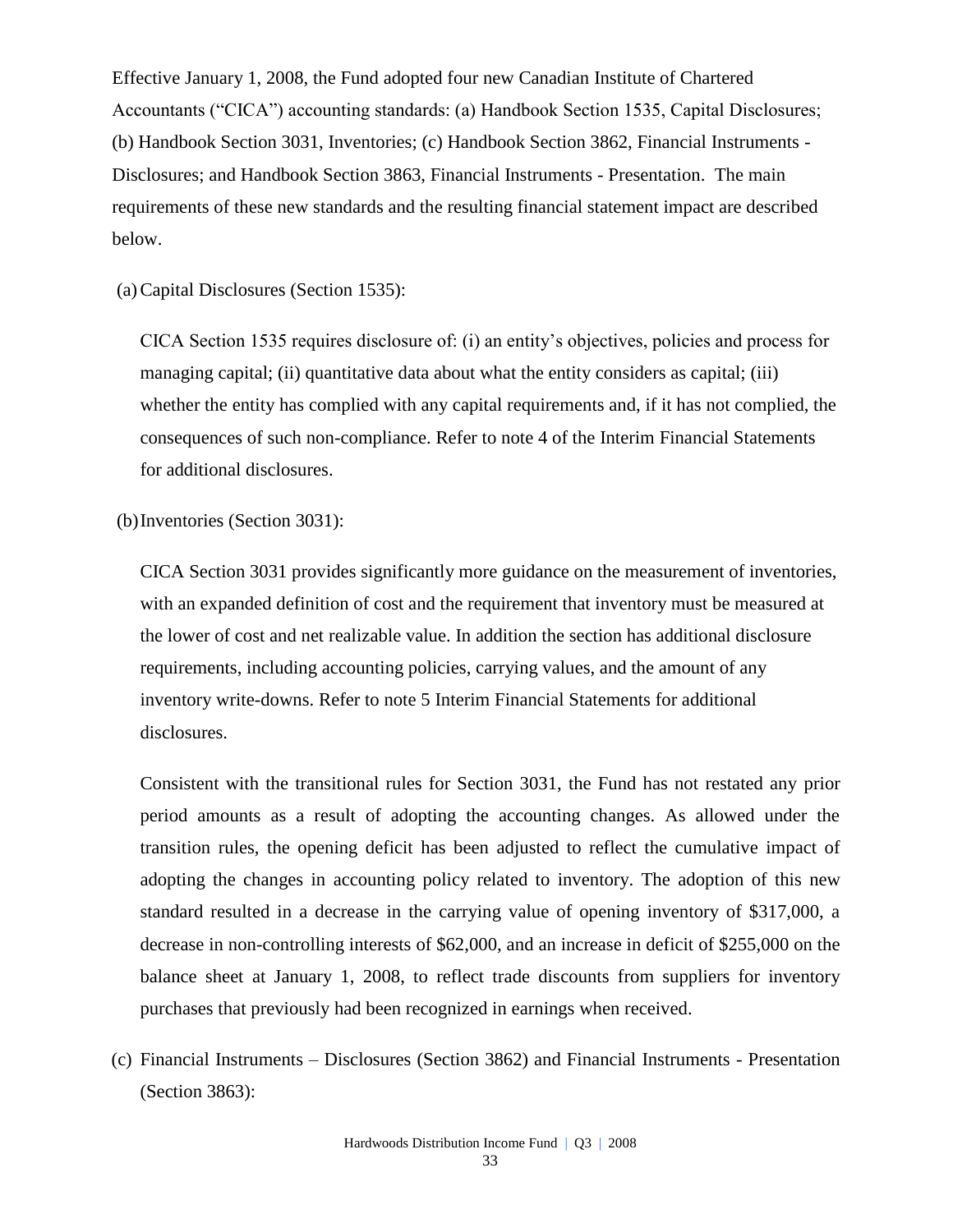CICA Section 3032 and 3063 replaces CICA Handbook Section 3861, Financial Instruments – Disclosures and Presentation, revising and enhancing disclosure requirements to provide additional information on the nature and extent of risks arising from financial instruments to which the entity is exposed and how it manages those risks. Refer to note 6 for additional disclosures.

Effective January 1, 2009, the Fund will adopt new CICA Handbook Section 3064, *Goodwill and Intangible Assets*. This section replaces CICA Handbook Section 3062, *Goodwill and Intangible Assets*, and establishes revised standards for the recognition, measurement, presentation and disclosure of goodwill and intangible assets. The Fund is still evaluating the impact of this standard on its consolidated financial statements.

## **8.0 Risks and Uncertainties**

We are exposed to a number of risks and uncertainties in the normal course of business that could have a negative effect on our financial condition or results of operations. We identified significant risks that we were aware of in our Annual Information Form dated March 17, 2008, which is available to readers at [www.sedar.com.](http://www.sedar.com/)

As discussed previously in section 2.0 of this report, in the third quarter the US economy experienced a widely reported financial crisis and severe contraction of credit market conditions, associated with problems originating in the US sub-prime lending market. These issues spread to international markets and resulted in market responses including government loans, guarantees and direct investment in financial institutions, as well as coordinated global interest rate cuts. The impact these events will have on the Fund cannot be predicted with certainty, but may include: heightened risk of bad debts, as Hardwoods customers cope with the newly emerged reduction in credit availability to finance their operations, as well as potentially reduced consumer demand including demand for hardwood products; heightened risk of supply line disruption, as Hardwoods suppliers also face more scarce availability of financing and reduced market demand; and heightened financing risk to all businesses including Hardwoods should additional borrowings or equity be required to provide the Business with liquidity in a prolonged market downturn.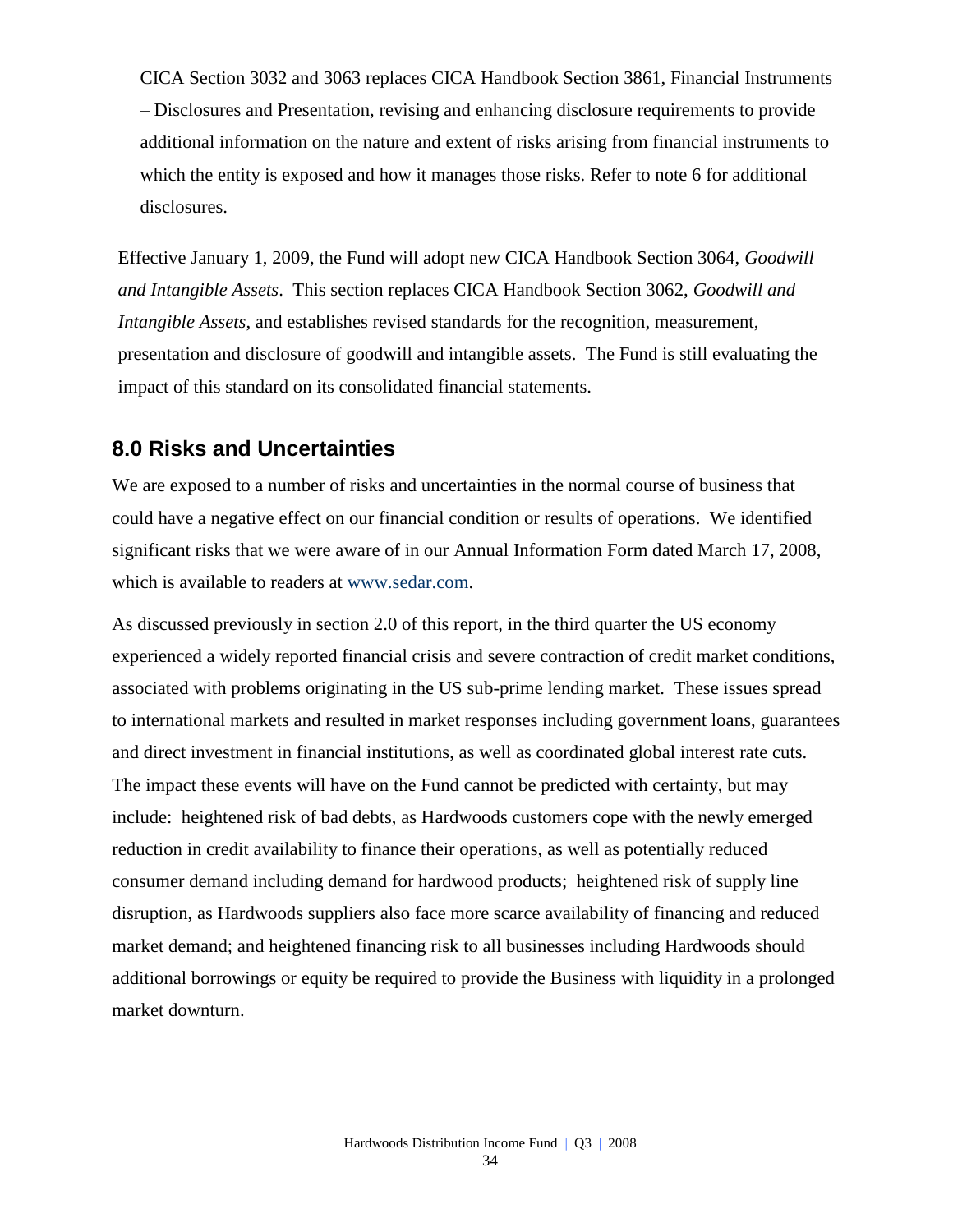## **9.0 Internal Control over Financial Reporting**

During the three months ended September 30, 2008 no changes were made in our internal control over financial reporting that have materially affected, or are reasonably likely to materially affect, our internal control over financial reporting.

## **10.0 Quarterly Financial Information**

| (in thousands of dollars)                                        |    | Q3<br>2008 |               | Q <sub>2</sub><br>2008 |   | Q1<br>2008 |      | Q4<br>2007 |              | Q3<br>2007 |               | Q <sub>2</sub><br>2007 |               | Q1<br>2007 |      | Q4<br>2006 |
|------------------------------------------------------------------|----|------------|---------------|------------------------|---|------------|------|------------|--------------|------------|---------------|------------------------|---------------|------------|------|------------|
| <b>Total</b> sales                                               | \$ | 62,115     | S             | 66,488                 | S | 71,048     | S    | 68,767     | - \$         | 81,878     | -S            | 89,400                 | \$            | 91,720     | - \$ | 83,120     |
| Net earnings $^{(1)}$                                            | \$ | 885        | <sup>\$</sup> | $(33,716)$ \$          |   | 9,529      | S    | 2,115      | - \$         | 4,698      | <sup>\$</sup> | 4,800                  | <sup>\$</sup> | 4,006      | S    | (4,826)    |
| Basic and fully diluted earnings<br>(loss) per Class A $Unit(1)$ | \$ | 0.061      | \$            | $(2.340)$ \$           |   | 0.661      | - \$ | 0.147      | - \$         | $0.326$ \$ |               | 0.333                  | -S            | 0.278      | S    | (0.335)    |
| <b>EBITDA</b>                                                    | \$ | 1,344      | -S            | 3,091                  | S | 2,913      | S    | 3,112 \$   |              | 6,411      | -S            | 6,350                  | <sup>\$</sup> | 5,387      | - \$ | 4,088      |
| Distributable Cash                                               | S  | 1,000      | -S            | 2,427                  | S | 3,271      | - S  | 3,205      | $\mathbf{s}$ | 5,211      | \$            | 4,868                  | <sup>\$</sup> | 3,997      | \$   | 3,714      |
| Total distributions to Class A and<br>Class B Units              | S  | 1,081      | -S            | $3,242$ \$             |   | $3,242$ \$ |      | 3,243      | - \$         | 3,086      | -S            | 3,086                  | -S            | $2,940$ \$ |      | 2,940      |
| Payout ratio                                                     |    | 108.1%     |               | 133.6%                 |   | 99.1%      |      | 101.2%     |              | 59.2%      |               | 63.4%                  |               | 73.6%      |      | 79.2%      |

<sup>1</sup>Quarterly net earnings and basic and fully diluted earnings per Class A Unit for 2007 have been restated to reflect an adjustment to the noncontrolling interest's share of earnings resulting from the Fund's subordination feature, further discussion of which is provided in section 3.1 of the Fund's Annual Report and in the consolidated audited financial statements of the Fund dated December 31, 2007. The impact of the adjustment is to increase net earnings by \$1.5 million in Q1 2007, \$0.7 million in Q2 2007 and \$0.6 million in Q3 2007. The adjustment has no impact on the Fund's EBITDA, cash flow from operations, or distributable cash for any period presented.

The table above provides selected quarterly financial information for the eight most recently completed fiscal quarters of the Fund. This information is unaudited, but reflects all adjustments of a normal, recurring nature which are, in our opinion, necessary to present a fair statement of the results of operations for the periods presented. Quarter-to-quarter comparisons of our financial results are not necessarily meaningful and should not be relied upon as an indication of future performance. Historically, the first and fourth quarters have been seasonally slower periods for our business. In addition, net earnings reported in each quarter may be impacted by changes to the foreign exchange rate of the Canadian and US dollar, write-downs in the carrying value of goodwill and other intangible assets (which occurred in the three months ended December 31, 2006, and in the three months ended June 30, 2008), and gains or losses on foreign currency contracts which are described under Financial Instruments in section 5.0 of this report.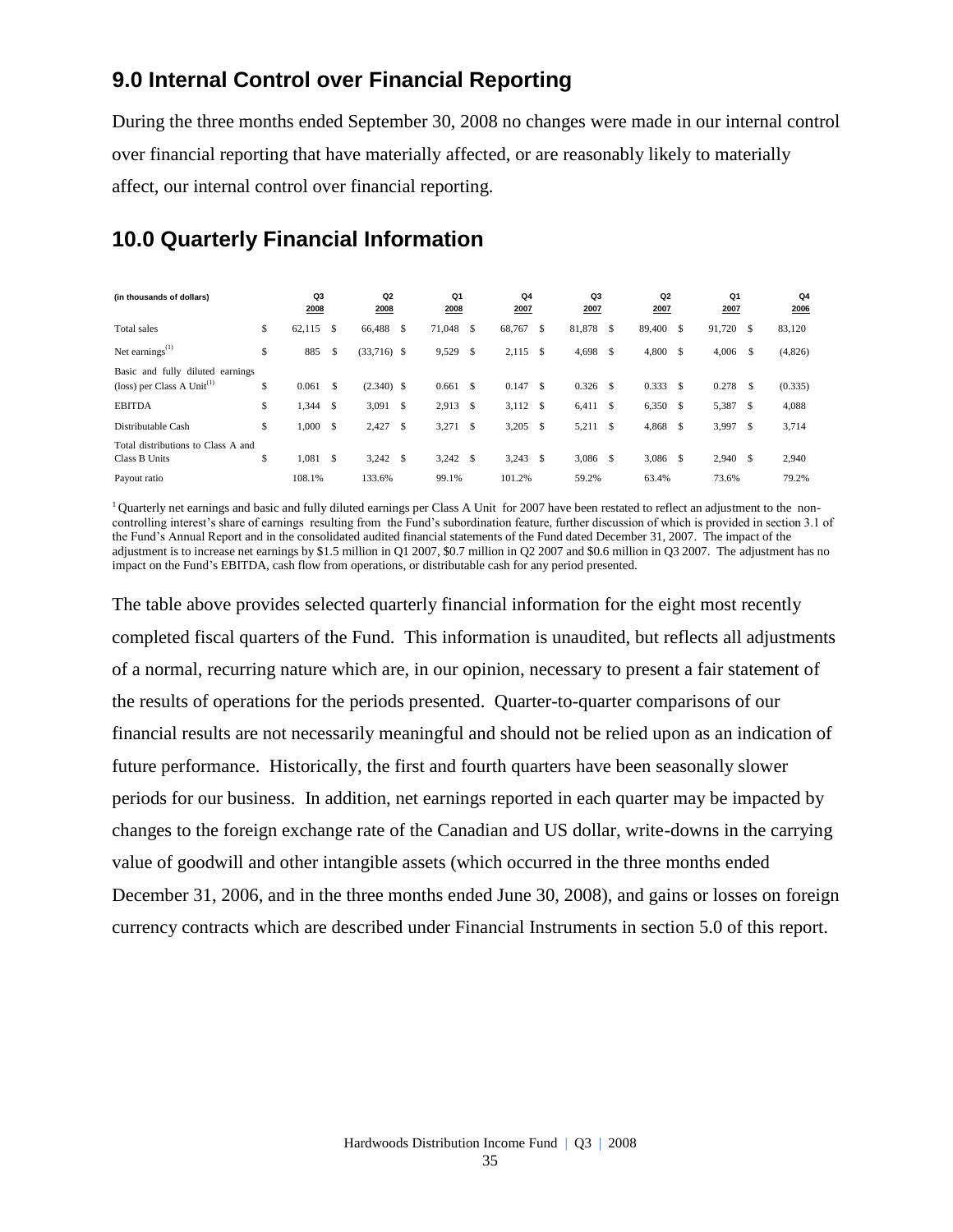Consolidated Balance Sheets

(Expressed in thousands of Canadian dollars)

|                                                                                                                                                                                               | September 30,             |                                             |         | December 31,                                       |
|-----------------------------------------------------------------------------------------------------------------------------------------------------------------------------------------------|---------------------------|---------------------------------------------|---------|----------------------------------------------------|
|                                                                                                                                                                                               | (unaudited)               | 2008                                        |         | 2007                                               |
|                                                                                                                                                                                               |                           |                                             |         |                                                    |
| <b>Assets</b>                                                                                                                                                                                 |                           |                                             |         |                                                    |
| Current assets:<br>Cash and cash equivalents<br>Accounts receivable (note $6(c)$ )<br>Income tax recoverable<br>Inventory (note 5)<br>Prepaid expenses<br>Foreign currency contracts (note 7) | \$                        | 1,137<br>36,581<br>1,917<br>30,836<br>1,249 | \$      | 295<br>36,474<br>1,041<br>38,400<br>1,060<br>1,533 |
|                                                                                                                                                                                               |                           | 71,720                                      |         | 78,803                                             |
| Long-term receivables (note $6(c)$ )                                                                                                                                                          |                           | 3,969                                       |         | 2,191                                              |
| Property, plant and equipment                                                                                                                                                                 |                           | 2,152                                       |         | 2,413                                              |
| Deferred financing costs                                                                                                                                                                      |                           | 220                                         |         | 21                                                 |
| Foreign currency contracts (note 7)                                                                                                                                                           |                           |                                             |         | 528                                                |
| Future income taxes                                                                                                                                                                           |                           | 24,762                                      |         |                                                    |
| Intangible assets (note 8)                                                                                                                                                                    |                           | 3,220                                       |         | 9,013                                              |
| Goodwill (note 8)                                                                                                                                                                             |                           | 17,477                                      |         | 80,758                                             |
|                                                                                                                                                                                               | \$                        | 123,520                                     | \$      | 173,727                                            |
| Liabilities and Unitholders' Equity<br><b>Current liabilities:</b><br>Bank indebtedness (note 9)<br>Accounts payable and accrued liabilities<br>Distribution payable to Unitholders           | \$                        | 22,103<br>6,611<br>360                      | \$      | 25,515<br>6,950<br>1,081                           |
|                                                                                                                                                                                               |                           | 29,074                                      |         | 33,546                                             |
| Foreign currency contracts (note 7)                                                                                                                                                           |                           |                                             |         | 47                                                 |
| Deferred gain on sale - leaseback of land and building                                                                                                                                        |                           | 519                                         |         | 538                                                |
| Non-controlling interests (note 10)                                                                                                                                                           |                           | 16,062                                      |         | 30,068                                             |
| Future income taxes                                                                                                                                                                           |                           |                                             |         | 3,534                                              |
| Unitholders' equity:<br><b>Fund Units</b><br>Deficit<br>Accumulated other comprehensive loss                                                                                                  |                           | 133,454<br>(37, 017)<br>(18, 572)           |         | 133,454<br>(5,895)<br>(21, 565)                    |
| Subsequent event (note 4)<br>Contingencies (note 17)                                                                                                                                          |                           | 77,865                                      |         | 105,994                                            |
|                                                                                                                                                                                               | \$                        | 123,520                                     | \$      | 173,727                                            |
| See accompanying notes to consolidated financial statements.                                                                                                                                  |                           |                                             |         |                                                    |
| Approved on behalf of the Trustees:                                                                                                                                                           |                           |                                             |         |                                                    |
| (Signed) GRAHAM M. WILSON<br><b>Trustee</b>                                                                                                                                                   | (Signed) TERRY M. HOLLAND |                                             | Trustee |                                                    |

Hardwoods Distribution Income Fund | Q3 | 2008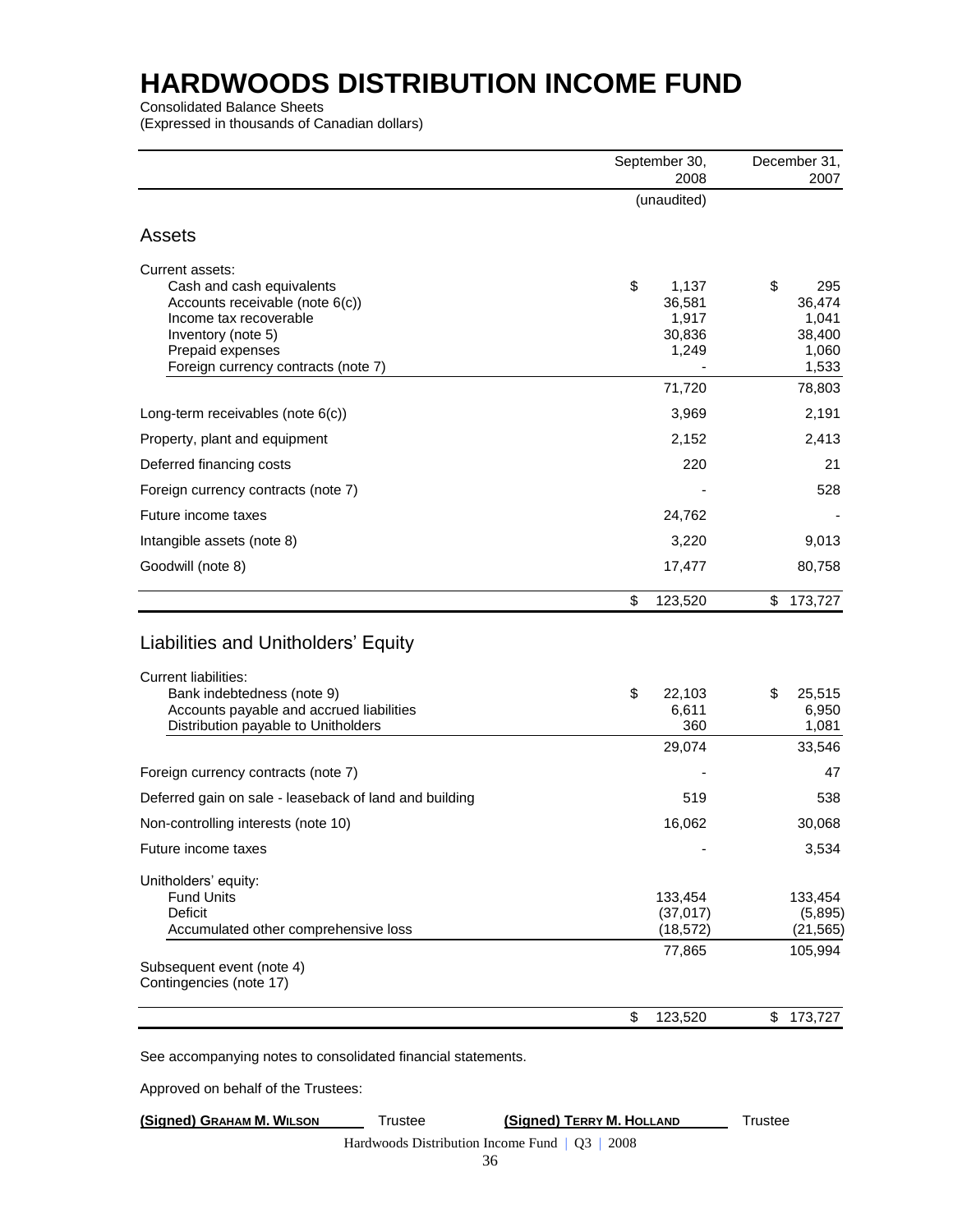Consolidated Statement of Earnings (Loss) and Deficit (Unaudited)

(Expressed in thousands of Canadian dollars)

|                                                                                | Three months           | Three months            | Nine months              | Nine months              |
|--------------------------------------------------------------------------------|------------------------|-------------------------|--------------------------|--------------------------|
|                                                                                | ended                  | ended                   | ended                    | ended                    |
|                                                                                | September 30,<br>2008  | September 30,<br>2007   | September 30,<br>2008    | September 30,<br>2007    |
|                                                                                |                        | (Restated<br>- note 10) |                          | (Restated<br>- note 10)  |
| Sales<br>Cost of sales                                                         | \$<br>62,115<br>51,102 | \$<br>81,878<br>65,491  | \$<br>199,651<br>163,040 | \$<br>262,998<br>212,749 |
| Gross profit                                                                   | 11,013                 | 16,387                  | 36,611                   | 50,249                   |
| Expenses:                                                                      |                        |                         |                          |                          |
| Selling and administrative<br>Amortization:                                    | 9,967                  | 10,517                  | 30,510                   | 33,336                   |
| Plant and equipment                                                            | 229                    | 271                     | 703                      | 838                      |
| Deferred financing costs<br>Other intangible assets<br>Deferred gain on sale - | 8<br>80                | 2<br>208                | 14<br>484                | 8<br>644                 |
| leaseback of land and building                                                 | (19)                   | (19)                    | (56)                     | (61)                     |
| Interest                                                                       | 237                    | 581                     | 935                      | 1,915                    |
| Foreign currency losses (gains)<br>Intangibles impairment (note 8)             | 224                    | (1,045)                 | 584<br>5,468             | (2,510)                  |
| Goodwill impairment (note 8)                                                   |                        |                         | 64,606                   |                          |
|                                                                                | 10,726                 | 10,515                  | 103,248                  | 34,170                   |
| Earnings (loss) before non-controlling interests<br>and income taxes           | 287                    | 5,872                   | (66, 637)                | 16,079                   |
| Non-controlling interests (note 10)                                            | (560)                  | 587                     | (15, 150)                | 386                      |
| Earnings (loss) before income taxes                                            | 847                    | 5,285                   | (51, 487)                | 15,693                   |
| Income tax expense (recovery) (note 15):<br>Current<br>Future                  | 114<br>(152)           | 265<br>322              | (638)<br>(27, 547)       | 1,058<br>1,131           |
|                                                                                | (38)                   | 587                     | (28, 185)                | 2,189                    |
| Net earnings (loss) for the period                                             | 885                    | 4,698                   | (23, 302)                | 13,504                   |
| Deficit, beginning of period (note 3(b))                                       | (36, 821)              | (6, 379)                | (6, 150)                 | (9, 159)                 |
| Distributions declared to Unitholders                                          | (1,081)                | (3,086)                 | (7, 565)                 | (9, 112)                 |
| Deficit, end of period                                                         | \$<br>(37, 017)        | \$<br>(4,767)           | \$<br>(37, 017)          | \$<br>(4, 767)           |
| Basic and diluted earnings (loss) per Unit                                     | \$<br>0.06             | \$<br>0.33              | \$<br>(1.62)             | \$<br>0.94               |
| Weighted average number of Units<br>outstanding                                | 14,410,000             | 14,410,000              | 14,410,000               | 14,410,000               |

See accompanying notes to consolidated financial statements.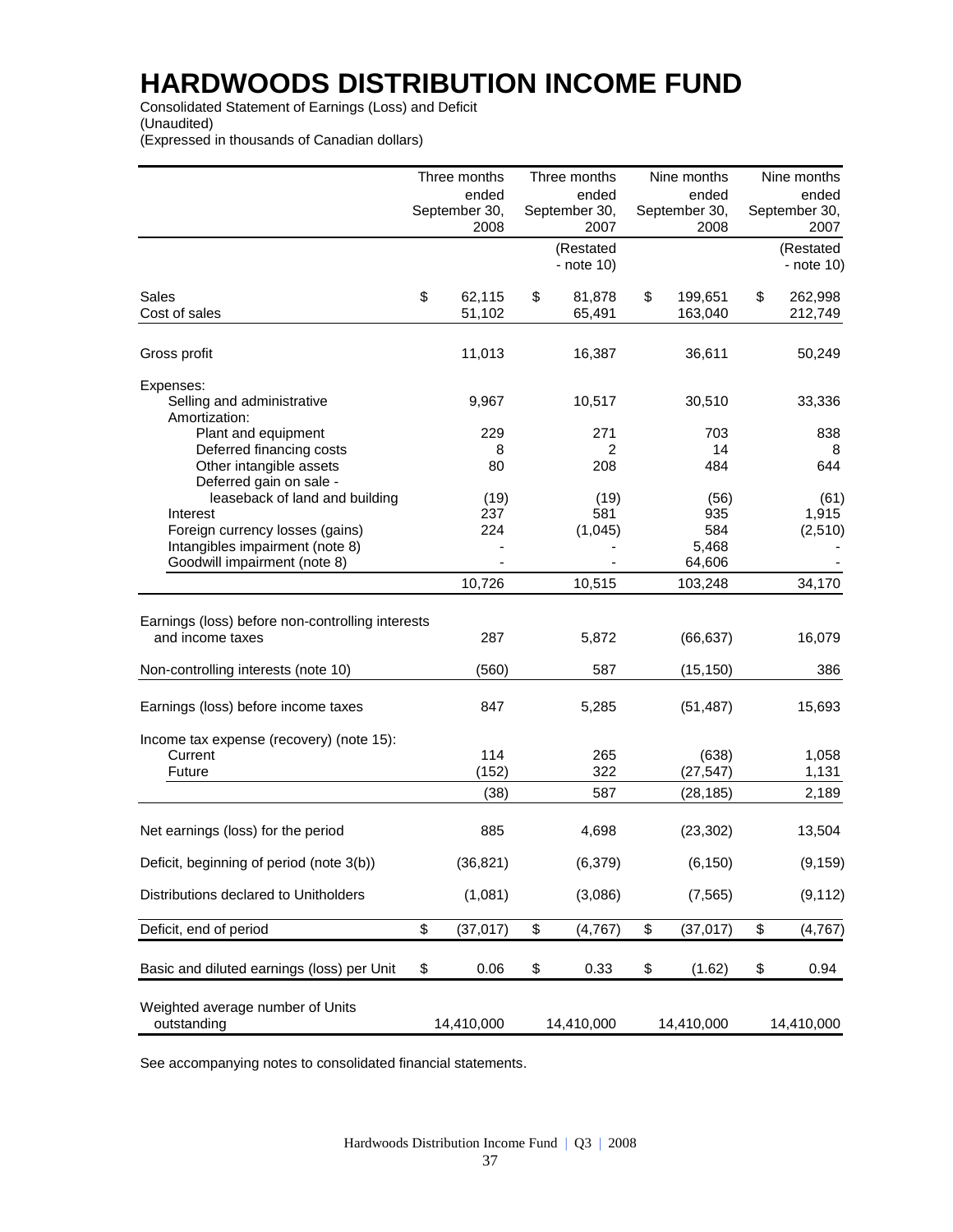Consolidated Statement of Comprehensive Income (Loss) (Unaudited)

(Expressed in thousands of Canadian dollars)

|                                                                         | Three months           | Three months              | Nine months            | Nine months             |
|-------------------------------------------------------------------------|------------------------|---------------------------|------------------------|-------------------------|
|                                                                         | ended<br>September 30, | ended<br>September 30,    | ended<br>September 30, | ended                   |
|                                                                         | 2008                   | 2007                      | 2008                   | September 30,<br>2007   |
|                                                                         |                        | (Restated<br>$-$ note 10) |                        | (Restated<br>- note 10) |
| Net earnings (loss) for the period                                      | \$<br>885              | \$<br>4,698               | \$<br>(23, 302)        | \$<br>13,504            |
| Other comprehensive income:<br>Unrealized gain (loss) on translation of |                        |                           |                        |                         |
| self-sustaining foreign operations                                      | 1,335                  | (4,325)                   | 2,993                  | (10, 374)               |
| Other comprehensive income (loss)                                       | 1,335                  | (4,325)                   | 2,993                  | (10, 374)               |
| Comprehensive income (loss)                                             | \$<br>2,220            | \$<br>373                 | \$<br>(20,309)         | \$<br>3,130             |

#### Consolidated Statement of Accumulated Other Comprehensive Loss (Unaudited) (Expressed in thousands of Canadian dollars)

|                                                              | Three months<br>ended<br>September 30,<br>2008 | Three months<br>ended<br>September 30,<br>2007 | Nine months<br>ended<br>September 30,<br>2008 | Nine months<br>ended<br>September 30,<br>2007 |
|--------------------------------------------------------------|------------------------------------------------|------------------------------------------------|-----------------------------------------------|-----------------------------------------------|
| Accumulated other comprehensive loss,<br>beginning of period | \$<br>(19,907)                                 | \$<br>(17, 229)                                | \$<br>(21, 565)                               | \$<br>(11, 180)                               |
| Other comprehensive income (loss)                            | 1,335                                          | (4,325)                                        | 2,993                                         | (10, 374)                                     |
| Accumulated other comprehensive loss,<br>end of period       | \$<br>(18, 572)                                | \$<br>(21,554)                                 | \$<br>(18,572)                                | \$<br>(21, 554)                               |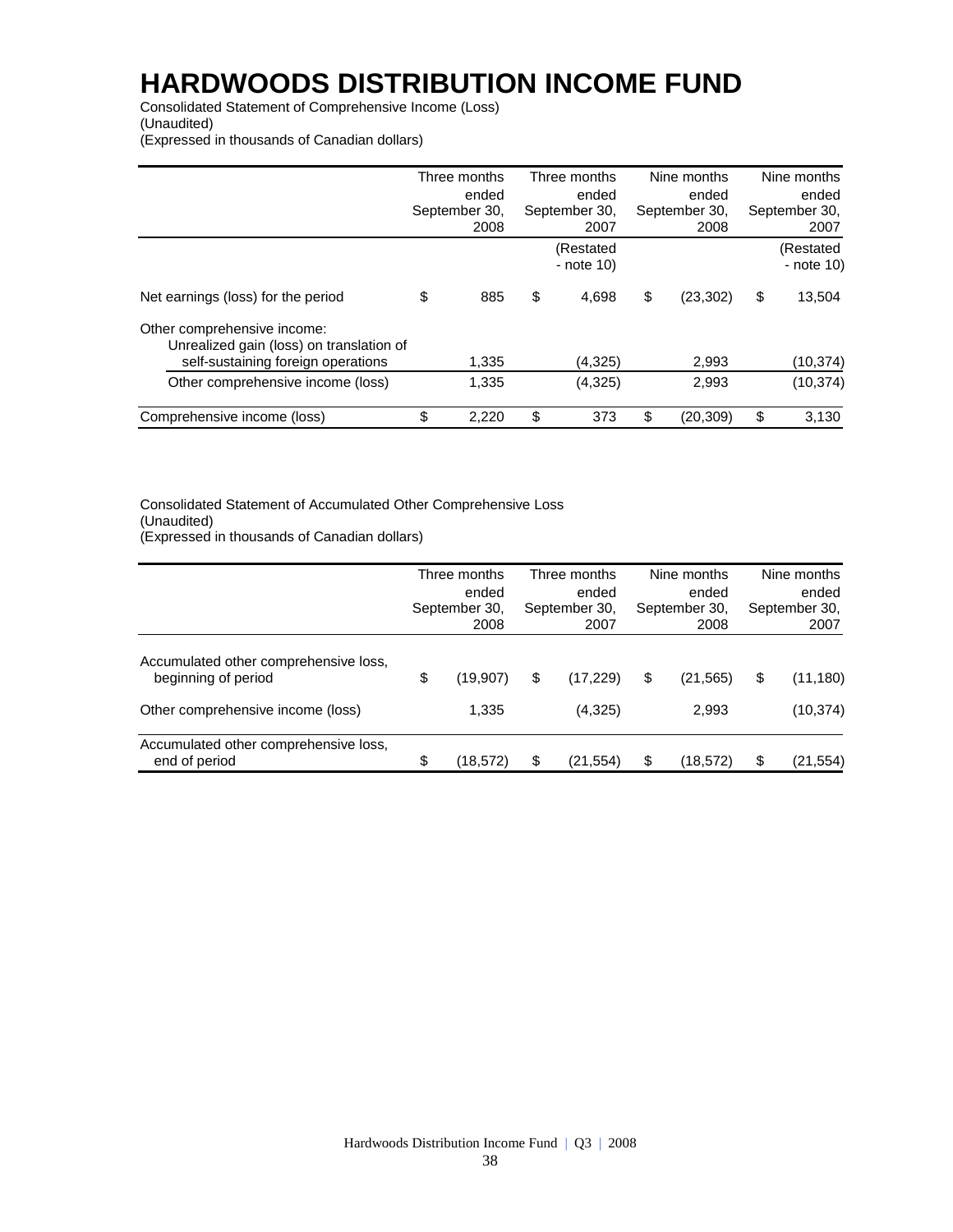Consolidated Statements of Cash Flows

(Unaudited)

(Expressed in thousands of Canadian dollars)

|                                                               | Three months          | Three months               | Nine months           | Nine months             |
|---------------------------------------------------------------|-----------------------|----------------------------|-----------------------|-------------------------|
|                                                               | ended                 | ended                      | ended                 | ended                   |
|                                                               | September 30,<br>2008 | September 30,<br>2007      | September 30,<br>2008 | September 30,<br>2007   |
|                                                               |                       | (Restated<br>- note $10$ ) |                       | (Restated<br>- note 10) |
| Cash flows provided by (used in)                              |                       |                            |                       |                         |
| operating activities:                                         |                       |                            |                       |                         |
| Net earnings for the period                                   | \$<br>885             | \$<br>4,698                | \$<br>(23, 302)       | \$<br>13,504            |
| Items not involving cash:                                     |                       |                            |                       |                         |
| Amortization                                                  | 298                   | 462                        | 1,145                 | 1,429                   |
| Imputed interest income in                                    |                       |                            |                       |                         |
| employee loans                                                | (17)                  | (30)                       | (48)                  | (46)                    |
| Gain on sale of property, plant                               |                       |                            |                       |                         |
| and equipment                                                 | 1                     | (5)                        | 1                     | (24)                    |
| Foreign currency losses (gains)                               | 522                   | (504)                      | 1,831                 | (1,275)                 |
| Non-controlling interests                                     | (560)                 | 587                        | (15, 150)             | 386                     |
| Future income taxes                                           | (81)                  | 106                        | (27, 507)             | 655                     |
| Intangibles impairment                                        |                       |                            | 5,468                 |                         |
| Goodwill impairment                                           |                       |                            | 64,606                |                         |
|                                                               | 1,048                 | 5,314                      | 7,044                 | 14,629                  |
| Change in non-cash operating<br>working capital (note 11)     | 2,893                 | (1, 453)                   | 7,157                 | (4, 514)                |
|                                                               |                       |                            |                       |                         |
| Net cash provided by operating activities                     | 3,941                 | 3,861                      | 14,201                | 10,115                  |
| Cash flows provided by (used in) investing<br>activities:     |                       |                            |                       |                         |
| Additions to property, plant and<br>equipment                 | (48)                  | (103)                      | (346)                 | (553)                   |
| Proceeds on disposal of property,                             |                       |                            |                       |                         |
| plant and equipment<br>Increase in long-term receivables, net | 302                   | 5<br>360                   | 186                   | 26<br>1,503             |
|                                                               |                       |                            |                       |                         |
| Net cash provided by (used in)<br>investing activities        | 254                   | 262                        | (160)                 | 976                     |
| Cash flows (used in) financing activities:                    |                       |                            |                       |                         |
| Decrease in bank indebtedness                                 | (2, 287)              | (1,241)                    | (4,709)               | (2, 429)                |
| Increase in deferred finance fees                             | (204)                 |                            | (204)                 |                         |
| Distributions paid to Unitholders                             | (1, 801)              | (3,087)                    | (8, 286)              | (9,064)                 |
| Net cash used in financing activities                         | (4,292)               | (4,328)                    | (13, 199)             | (11, 493)               |
|                                                               |                       |                            |                       |                         |
| Increase (decrease) in cash                                   | (97)                  | (205)                      | 842                   | (402)                   |
| Cash, beginning of period                                     | 1,234                 | 397                        | 295                   | 594                     |
| Cash, end of period                                           | \$<br>1,137           | \$<br>192                  | \$<br>1,137           | \$<br>192               |
|                                                               |                       |                            |                       |                         |
| Supplementary information (cash amounts):                     |                       |                            |                       |                         |
| Interest paid                                                 | \$<br>237             | \$<br>581                  | \$<br>935             | \$<br>1,915             |
| Income taxes paid                                             | 19                    | 89                         | 771                   | 890                     |
| Transfer of accounts receivable to long-                      |                       |                            |                       |                         |
| term customer notes receivable, net of                        |                       |                            |                       |                         |
| write offs, being a non-cash transaction                      |                       |                            | 2,364                 | 1,106                   |

See accompanying notes to consolidated financial statements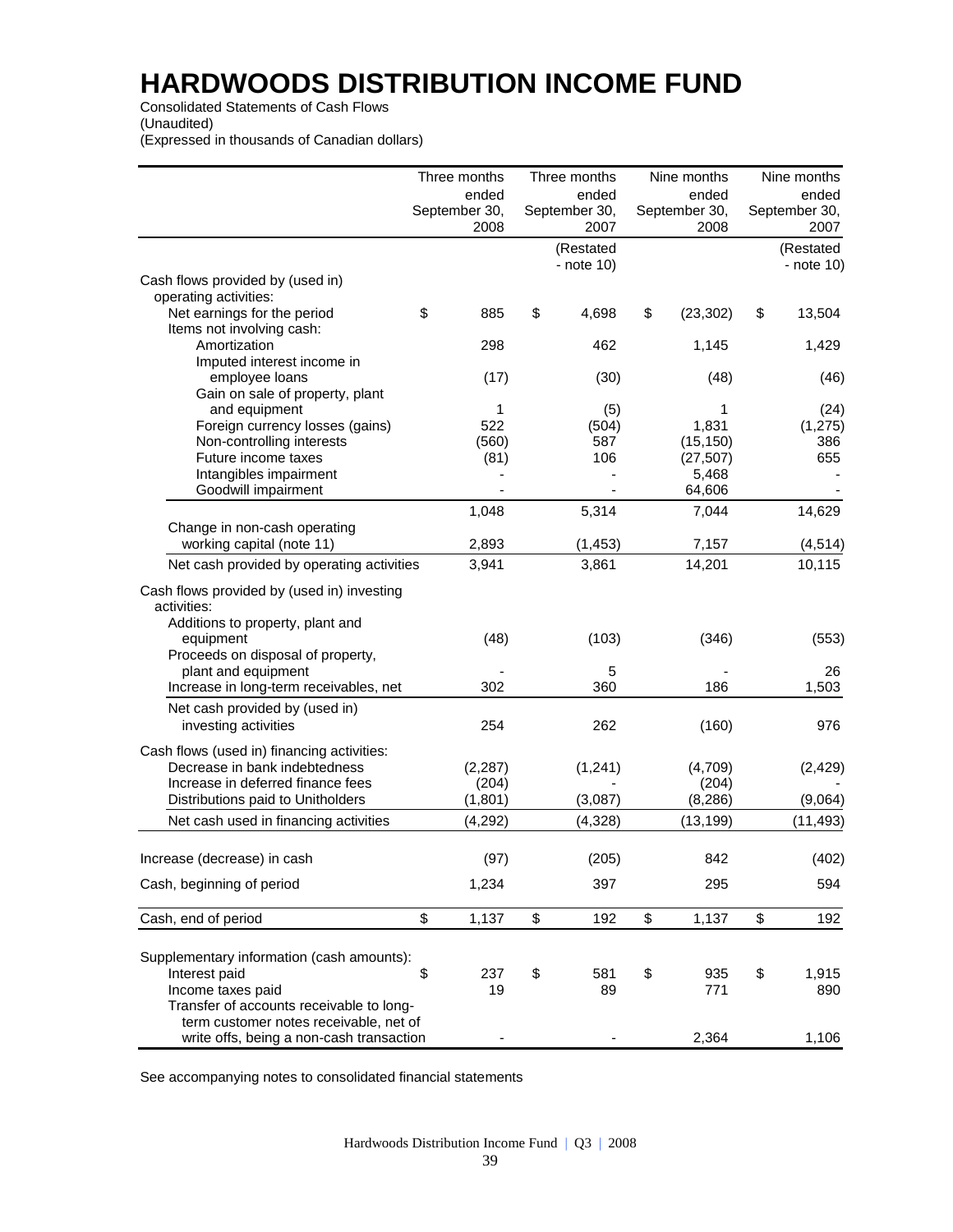Notes to Consolidated Financial Statements (Unaudited) (Tabular amounts expressed in thousands of Canadian dollars)

For the periods ended September 30, 2008 and 2007

#### **1. Nature of operations:**

Hardwoods Distribution Income Fund (the "Fund") is an unincorporated, open ended, limited purpose trust established under the laws of the Province of British Columbia on January 30, 2004 by a Declaration of Trust. The Fund commenced operations on March 23, 2004 when it completed an initial public offering of Units and acquired an 80% interest in a hardwood lumber and sheet goods distribution business in North America (the "Business") from affiliates of Sauder Industries Limited ("SIL"). The Fund holds, indirectly, 80% of the outstanding limited partnership units of Hardwoods Specialty Products LP ("Hardwoods LP") and Hardwoods Specialty Products US LP ("Hardwoods USLP"), limited partnerships established under the laws of the Province of Manitoba and the state of Delaware, respectively.

#### **2. Basis of presentation:**

The Fund prepares its consolidated interim financial statements in accordance with Canadian generally accepted accounting principles on a basis consistent with those used and described in the annual consolidated financial statements for the year ended December 31, 2007 except as discussed in note 3. The disclosures contained in these consolidated interim financial statements do not include all the requirements of Canadian generally accepted accounting principles for annual financial statements, and accordingly, these consolidated interim financial statements should be read in conjunction with the annual consolidated financial statements for the period ended December 31, 2007. Certain comparative figures have been restated to conform to the current period's financial statement presentation.

#### **3. Adoption of changes in accounting polices:**

Effective January 1, 2008, the Fund adopted four new Canadian Institute of Chartered Accountants ("CICA") accounting standards: (a) Handbook Section 1535, *Capital Disclosures*; (b) Handbook Section 3031, *Inventories*; (c) Handbook Section 3862, *Financial Instruments - Disclosures*; and Handbook Section 3863, *Financial Instruments - Presentation*. The main requirements of these new standards and the resulting financial statement impact are described below.

(a) Capital Disclosures (Section 1535):

CICA Section 1535 requires disclosure of: (i) an entity's objectives, policies and process for managing capital; (ii) quantitative data about what the entity considers as capital; (iii) whether the entity has complied with any capital requirements and, if it has not complied, the consequences of such non-compliance. Refer to note 4 for additional disclosures.

(b) Inventories (Section 3031):

CICA Section 3031 provides significantly more guidance on the measurement of inventories, with an expanded definition of cost and the requirement that inventory must be measured at the lower of cost and net realizable value. In addition the section has additional disclosure requirements, including accounting policies, carrying values, and the amount of any inventory writedowns. Refer to note 5 for additional disclosures.

Consistent with the transitional rules for Section 3031, the Fund has not restated any prior period amounts as a result of adopting the accounting changes. As allowed under the transition rules, the opening deficit has been adjusted to reflect the cumulative impact of adopting the changes in accounting policy related to inventory. The adoption of this new standard resulted in a decrease in the carrying value of opening inventory of \$317,000, a decrease in non-controlling interests of \$62,000, and an increase in deficit of \$255,000 on the balance sheet at January 1, 2008, to reflect trade discounts from suppliers for inventory purchases that previously had been recognized in earnings when received.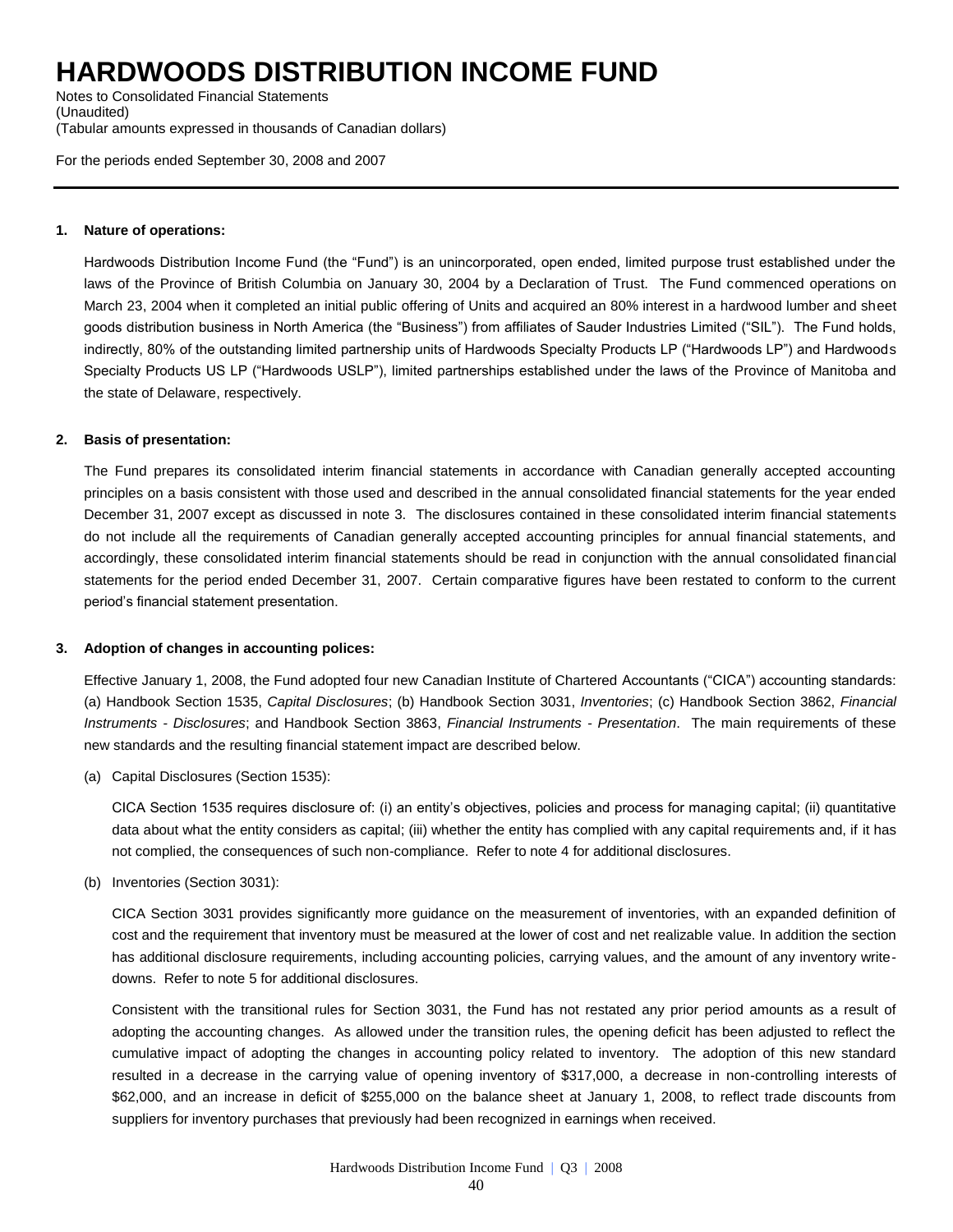Notes to Consolidated Financial Statements (Unaudited) (Tabular amounts expressed in thousands of Canadian dollars)

For the periods ended September 30, 2008 and 2007

#### **3. Adoption of changes in accounting polices (continued):**

(b) Inventories (Section 3031) (continued):

The effect of the adoption of Section 3031 is summarized in the following table:

|                                        |   | As at<br>December 31,<br>2007 | Adjustment<br>on adoption of<br>new standards |               | As at<br>January 1,<br>2008 |
|----------------------------------------|---|-------------------------------|-----------------------------------------------|---------------|-----------------------------|
| Inventory<br>Non-controlling interests |   | 38,400<br>30,068              |                                               | (317)<br>(62) | 38,083<br>30,006            |
| Unitholders equity:<br>Deficit         | S | (5,895)                       |                                               | (255)         | (6, 150)                    |

(c) Financial Instruments - Disclosures (Section 3862) and Financial Instruments - Presentation (Section 3863):

CICA Section 3032 and 3063 replaces CICA Handbook Section 3861, *Financial Instruments - Disclosures and Presentation,*  revising and enhancing disclosure requirements to provide additional information on the nature and extent of risks arising from financial instruments to which the entity is exposed and how it manages those risks. Refer to note 6 for additional disclosures.

#### **4. Capital disclosures:**

The Fund's policy is to maintain a strong capital base so as to maintain investor, creditor and market confidence and to sustain future development of the business. The Fund considers its capital to be bank indebtedness (net of cash) plus Unitholders' equity. The Fund's capitalization is as follows:

|                                      |   | September 30,<br>2008 | December 31,<br>2007 |
|--------------------------------------|---|-----------------------|----------------------|
| Cash and cash equivalents            | S | (1, 137)              | \$<br>(295)          |
| <b>Bank indebtedness</b><br>Net debt |   | 22,103<br>20,966      | 25,515<br>25,220     |
| Unitholders' equity                  |   | 77,865                | 105,994              |
| Total capitalization                 |   | 98,831                | \$<br>131,214        |

The Fund monitors on a monthly basis the ratio of net debt to earnings before interest, income taxes, depreciation and amortization ("EBITDA"). Net debt to EBITDA serves as an indicator of the Fund's financial leverage. The maximum ratio of net debt to EBITDA allowed under our Canadian credit facility is 2.50 times. Under our US credit facility a Fixed Charge Coverage Ratio ((EBITDA less capital expenditures less cash taxes)/(interest plus distributions) must be greater than .75 for the period September 30, 2008 to June 30, 2009, and greater than 1.0 thereafter. Refer to note 9 for additional disclosures.

The terms of the agreements with the Fund's lenders provide that distributions cannot be made to its unitholders in the event that its subsidiaries did not meet the foregoing leverage as well as certain additional credit ratios. After negotiating a new US bank credit facility (see note 9), our operating subsidiaries were fully compliant with all required credit ratios as at September 30, 2008, and accordingly there were no restrictions on distributions arising from compliance with financial covenants.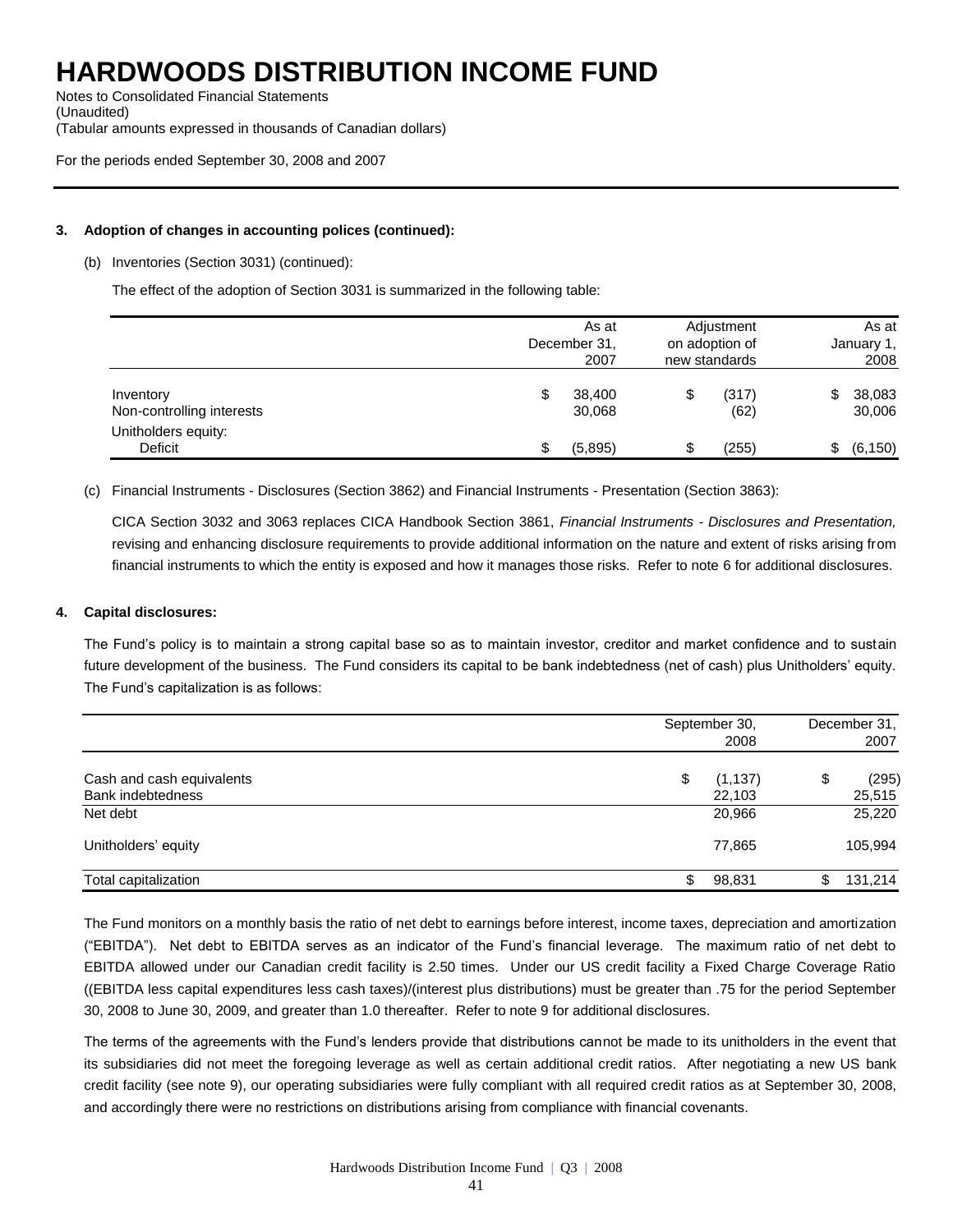Notes to Consolidated Financial Statements (Unaudited) (Tabular amounts expressed in thousands of Canadian dollars)

For the periods ended September 30, 2008 and 2007

#### **4. Capital disclosures (continued):**

Distributions are one of the ways the Fund manages its capital. Distributions of the Fund's available cash are made to the maximum extent possible, subject to reasonable reserves established by the Trustees of the Fund. Distributions are made by the Fund having given consideration to a variety of factors including the outlook for the business, financial leverage, and the ratio of distributions to available cash of the Fund. There were no changes in the Fund's approach to capital management during the three and nine month periods ended September 30, 2008. On November 3, 2008 the Trustees of the Fund suspended further monthly distributions until such time as market conditions improve and the Fund's generation of cash has improved.

#### **5. Inventory:**

|                                                        | September 30,<br>2008                    | December 31,<br>2007                      |
|--------------------------------------------------------|------------------------------------------|-------------------------------------------|
| Lumber<br>Sheet goods<br>Specialty<br>Goods in-transit | 13,254<br>\$<br>13,043<br>2,784<br>1,755 | 15,077<br>\$.<br>17,884<br>3,067<br>2,372 |
|                                                        | 30,836                                   | 38,400<br>\$                              |

Inventory is valued at lower of cost and net realizable value. Cost is determined using the weighted average cost method and includes invoice cost, duties, freight, and other directly attributable costs of acquiring the inventory.

Volume rebates and other supplier discounts are included in income when earned. Volume discounts and supplier trade discounts are accounted for as a reduction of the cost of the related inventory and are earned when inventory is sold.

During the three months ended September 30, 2008 inventory write-downs totaling \$0.6 million (nine months ended September 30, 2008 - \$1.9 million) were recorded to reduce certain inventory items to their net realizable value.

Cost of sales for the three months ended September 30, 2008 were \$51.1 million (nine months ended September 30, 2008 - \$163.0 million), which included \$49.3 million (nine months ended September 30, 2008 - \$158.5 million) of costs associated with inventory. The other \$1.5 million (nine months ended September 30, 2008 - \$4.5 million) related principally to freight and other related selling expenses.

#### **6. Financial instruments:**

Financial instrument assets include cash and cash equivalents, which are designated as held-for-trading and measured at fair value, and current and long-term receivables which are designated as loans and receivables and measured at amortized cost. Financial instrument liabilities include bank indebtedness, accounts payable, accrued liabilities and distributions payable. All financial liabilities are designated as other liabilities and are measured at amortized cost. There are no financial instruments classified as available-for- sale or held-to-maturity. Financial instruments of the Fund also include foreign currency contracts which are derivative financial instruments (note 6(b)) and measured at fair value.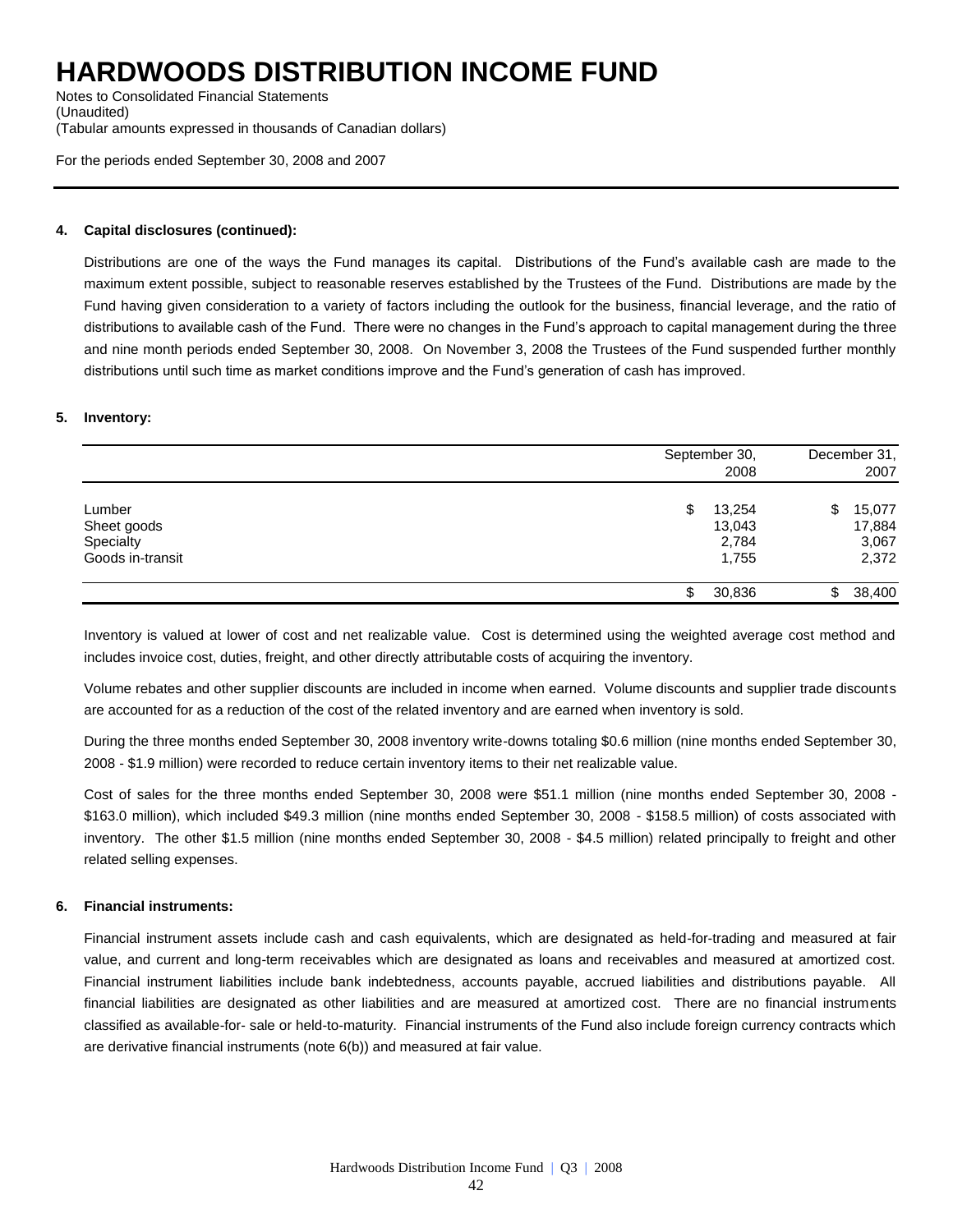Notes to Consolidated Financial Statements (Unaudited) (Tabular amounts expressed in thousands of Canadian dollars)

For the periods ended September 30, 2008 and 2007

#### **6. Financial instruments (continued):**

(a) Fair values of financial instruments:

The carrying values of cash and cash equivalents, accounts receivable, income tax recoverable, accounts payable and accrued liabilities and distributions payable approximate their fair values due to the relatively short period to maturity of the instruments. The fair value of long-term receivables is not expected to differ materially from the carrying value. The carrying values of the credit facilities approximate their fair values due to the existence of floating market based interest rates. The foreign currency contracts are carried at market values as disclosed in note 7.

(b) Derivative financial instruments:

Until August 2008 the Fund used foreign currency contracts to assist in forward planning for the business relating to managing its exposure to fluctuations in exchange rates between the Canadian dollar and the US dollar. The foreign currency contracts were recognized in the balance sheet and measured at their fair value, with changes in fair value recognized currently in the statement of earnings.

All of the outstanding foreign currency contracts were settled with the counterparty during the quarter ended September 30, 2008. Refer to note 7 for additional disclosure.

(c) Financial risk management:

Trustees of the Fund and the Board of Directors of the Fund's subsidiaries have the overall responsibility for the establishment and oversight of the Fund's risk management framework. The Fund's risk management policies are established to identify and analyze the risks faced by the Fund, to set appropriate risk limits and controls, and to monitor risks and adherence to limits. Risk management policies and systems are reviewed regularly to reflect changes in market conditions and in response to the Fund's activities. Through its standards and procedures management has developed a disciplined and constructive control environment in which all employees understand their roles and obligations. Management regularly monitors compliance with the Fund's risk management policies and procedures and reviews the adequacy of the risk management framework in relation to the risks faced by the Fund.

The Fund has exposure to credit, liquidity and market risks from its use of financial instruments.

(i) Credit risk:

Credit risk is the risk of financial loss to the Fund if a customer or counterparty to a financial instrument fails to meet its contractual obligations, and arises principally from the Fund's receivables from customers. Employee housing loans, customer notes and security deposits also present credit risk to the Fund. The credit risk associated with foreign currency contracts is addressed in note 6(b).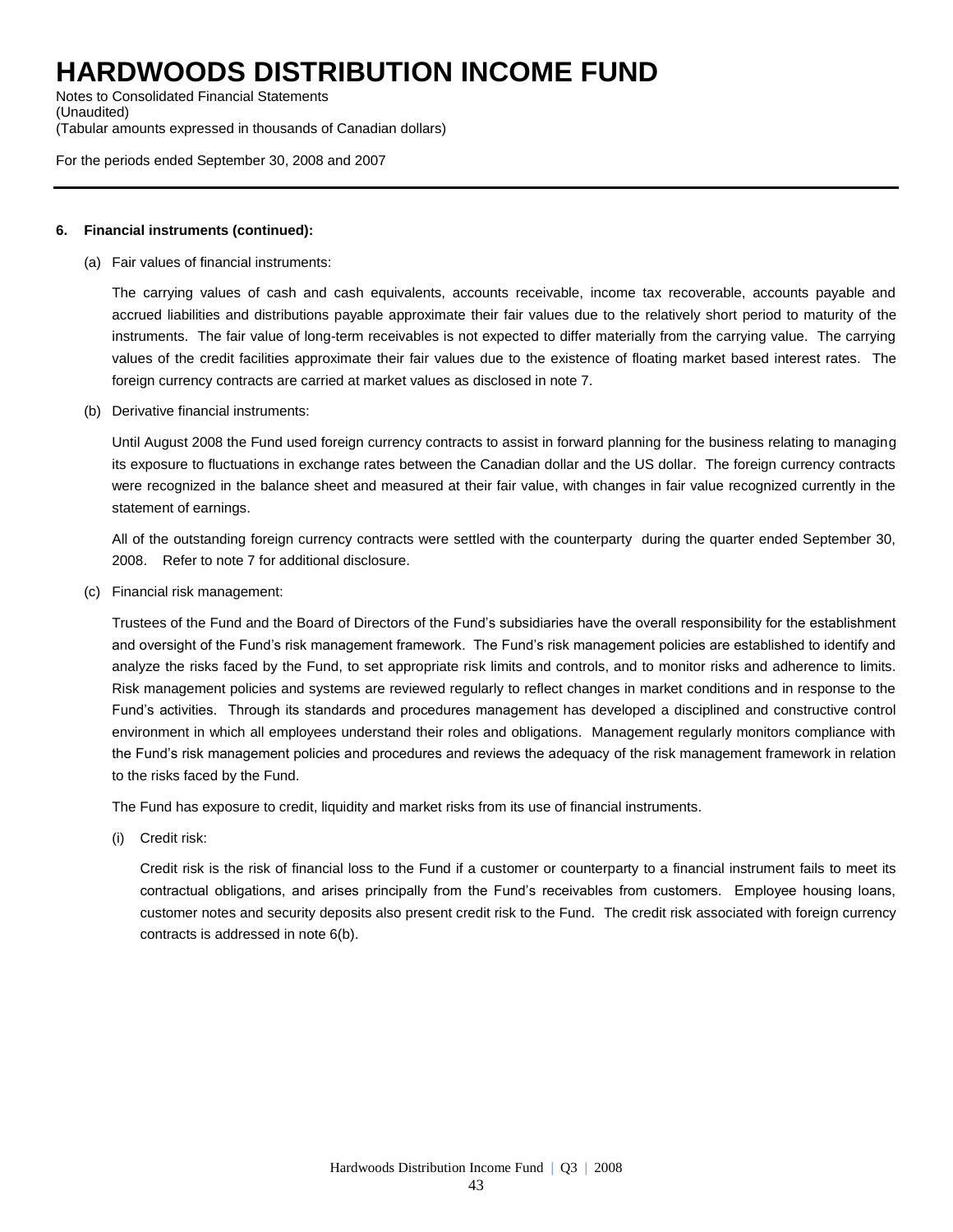Notes to Consolidated Financial Statements (Unaudited) (Tabular amounts expressed in thousands of Canadian dollars)

For the periods ended September 30, 2008 and 2007

#### **6. Financial instruments (continued):**

- (c) Financial risk management (continued):
	- (i) Credit risk (continued):

The following is a breakdown of the Fund's current and long-term receivables and represents the Fund's exposure to credit risk related to its financial assets:

|                                           | September 30, |   | December 31, |  |
|-------------------------------------------|---------------|---|--------------|--|
|                                           | 2008          |   | 2007         |  |
| Trade accounts receivable - Canada        | \$<br>11.667  | S | 11,086       |  |
| Trade accounts receivable - United States | 26,796        |   | 25,131       |  |
| Sundry receivable                         | 321           |   | 645          |  |
| Current portion of long-term receivables  | 1,275         |   | 658          |  |
|                                           | 40,059        |   | 37,520       |  |
| Less: allowance for doubtful accounts     | 3,478         |   | 1,046        |  |
|                                           | \$<br>36,581  |   | 36,474       |  |

| Long-term receivables                                         | September 30,<br>2008       |    | December 31,<br>2007  |  |
|---------------------------------------------------------------|-----------------------------|----|-----------------------|--|
| Employee housing loans<br>Customer notes<br>Security deposits | \$<br>1,367<br>3,307<br>570 | \$ | 1,130<br>1,166<br>553 |  |
|                                                               | 5,244                       |    | 2,849                 |  |
| Less: current portion, included in accounts receivable        | 1,275                       |    | 658                   |  |
|                                                               | \$<br>3,969                 | \$ | 2.191                 |  |

#### *Trade accounts receivable:*

The Fund's exposure to credit risk is influenced mainly by individual characteristics of each customer. The Fund is exposed to credit risk in the event it is unable to collect in full amounts receivable from its customers. The Fund employs established credit approval practices and engages credit attorneys when appropriate to mitigate the credit risk. It is the Fund's policy to secure credit advanced to customers whenever possible by registering security interests in the assets of the customer and by obtaining personal guarantees. Credit limits are established for each customer and are regularly reviewed. In some instances the Fund may choose to transact with a customer on a cash-on-delivery basis. Our largest individual customer balance amounted to 6.5% of trade accounts receivable and customer notes receivable at September 30, 2008.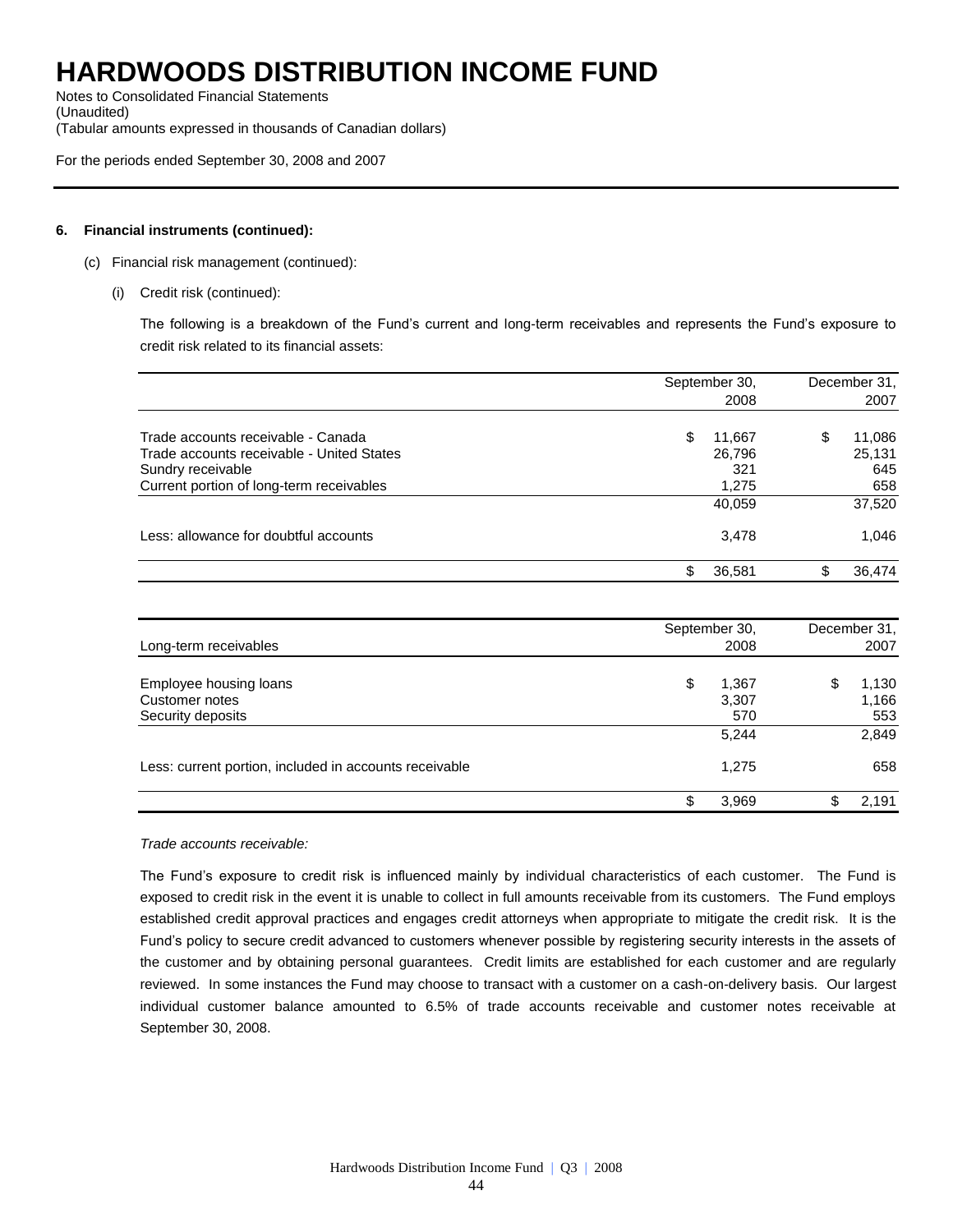Notes to Consolidated Financial Statements (Unaudited) (Tabular amounts expressed in thousands of Canadian dollars)

For the periods ended September 30, 2008 and 2007

#### **6. Financial instruments (continued):**

- (c) Financial risk management (continued):
	- (i) Credit risk (continued):

The aging of trade receivables was:

|                     | September 30,<br>2008 | December 31,<br>2007 |  |
|---------------------|-----------------------|----------------------|--|
| Current             | \$<br>23,164          | 20,245<br>\$         |  |
| Past due 31-60 days | 6,641                 | 8,345                |  |
| Past due 61-90 days | 2,707                 | 3,453                |  |
| Past due 90+ days   | 5,951                 | 4,174                |  |
|                     | 38,463<br>\$          | 36,217<br>\$         |  |

The Fund determines its allowance for doubtful accounts based on its best estimate of the net recoverable amount by customer account. Accounts that are considered uncollectable are written off. The total allowance at September 30, 2008 was \$3.5 million (December 31, 2007- \$1.0 million). The amount of the allowance is considered sufficient based on the past experience of the business, the security the Fund has in place for past due accounts and management's regular review and assessment of customer accounts and credit risk.

Bad debt expense for the three months ended September 30, 2008 was \$0.9 million which equates to 1.4% of sales. For the nine months ended September 30, 2008 bad debt expense was \$1.9 million which equates to 0.95% of sales. Historically bad debt as a percentage of sales has averaged approximately 0.5%.

#### *Employee housing loans:*

Employee loans are non-interest bearing and are granted to employees who are relocated. Employee loans are secured by a deed of trust or mortgage depending upon the jurisdiction. Employees are required to make an annual payment from their profit share. These loans are measured at their fair market value upon granting the loan and subsequently measured at amortized cost.

#### *Customer notes:*

Customer notes are issued to certain customers to provide fixed repayment schedules for amounts owing that have been agreed will be repaid over longer periods of time. The terms of each note are negotiated with the customer. For notes issued the Fund requires a fixed payment amount, personal guarantees, general security agreements, and in some cases security over specific property or assets. Customer notes bear market interest rates ranging from 8%-18%.

#### *Security deposits:*

Security deposits are recoverable on leased premises at the end of the lease terms with which it relates to. The Fund does not believe there is any material credit risk associated with its security deposits.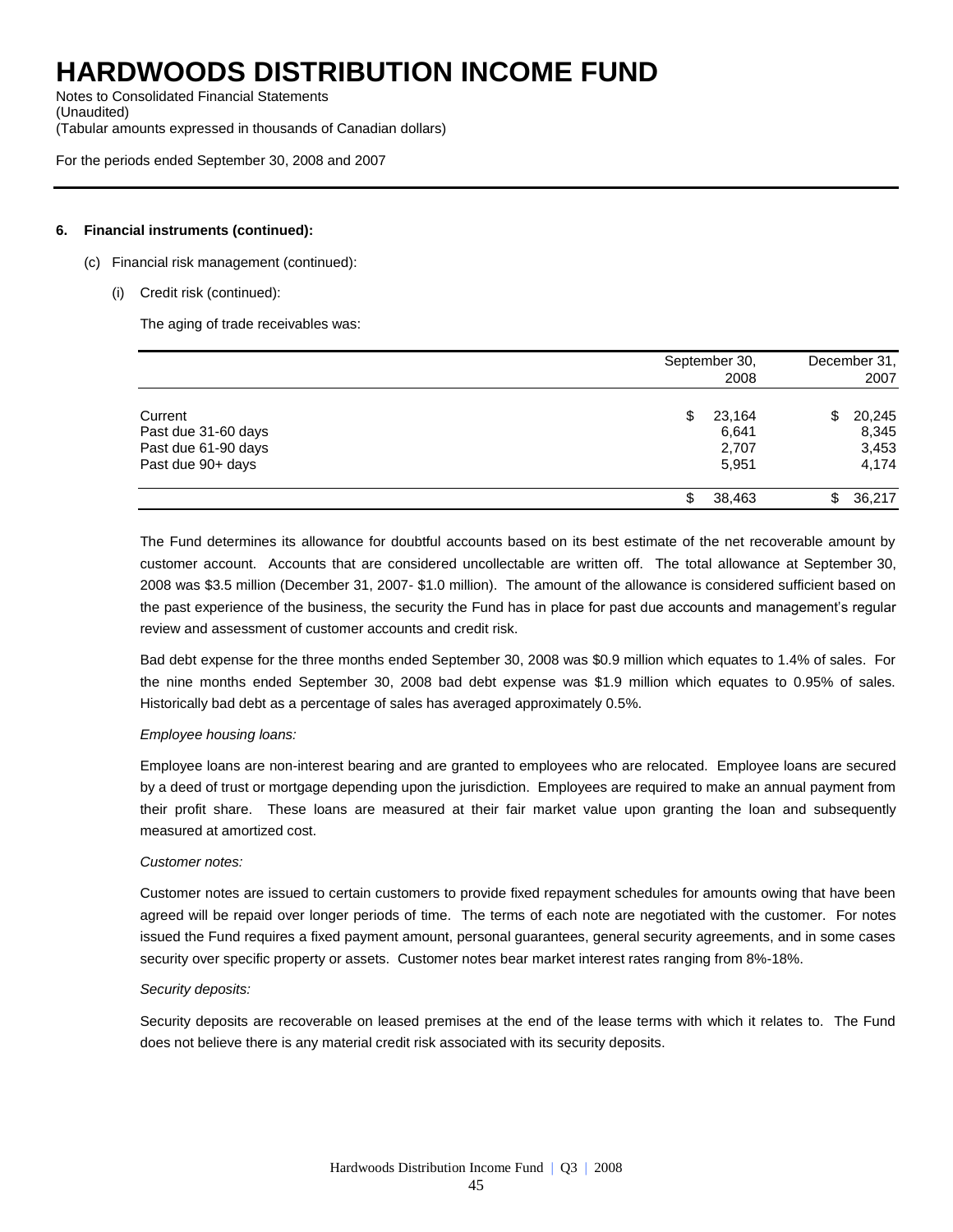Notes to Consolidated Financial Statements (Unaudited) (Tabular amounts expressed in thousands of Canadian dollars)

For the periods ended September 30, 2008 and 2007

#### **6. Financial instruments (continued):**

- (c) Financial risk management (continued):
	- (ii) Liquidity risk:

Liquidity risk is the risk that the Fund will not be able to meet its financial obligations as they fall due. The Fund's approach to managing liquidity is to ensure that it will have sufficient cash available to meet its liabilities when due, under both normal and stressed conditions, without incurring unacceptable losses or risking damage to the Fund's reputation. In Canada, a subsidiary of the Fund has a revolving credit facility of up to an aggregate amount of \$22.0 million. In the US, a subsidiary of the Fund has a revolving credit facility of up to an aggregate amount of \$31.9 million (US\$30.0 million). These credit facilities can be drawn down to meet short-term financing requirements, including fluctuations in non-cash working capital. The amount made available under the revolving credit facilities from time to time is limited to the extent of the value of certain accounts receivable and inventories held by subsidiaries of the Fund, as well as by continued compliance with credit ratios and certain other terms under the credit facilities. At September 30, 2008 the Canadian and US credit facilities have \$11.0 million and \$7.3 million (US\$6.9 million), respectively of available borrowing capacity. Refer to note 9 for additional disclosure.

(iii) Market risk:

Market risk is the risk that changes in market prices, such as interest rates, foreign exchange rates, and commodity prices will affect the Fund's net earnings or value of its holdings of financial instruments.

#### *Interest rate risk:*

The Fund is exposed to interest rate risk on its credit facilities which bear interest at floating market rates.

Based upon September 30, 2008 bank indebtedness balance of \$22.1 million, a 1% increase or decrease in the interest rates charged will result in decrease or increase to annual net earnings by \$0.2 million.

#### *Currency risk:*

As the Fund conducts business in both Canada and the United States it is exposed to currency risk. Most of the hardwood lumber sold by the Fund in Canada is purchased in US dollars from suppliers in the United States. Although the Fund reports its financial results in Canadian dollars, approximately two-thirds of its sales are generated in the United States. Changes in the currency exchange rates of the Canadian dollar against the US dollar will affect the results presented in the Fund's financial statements and cause its earnings to fluctuate. In addition, while changes in the costs of hardwood lumber purchased by the Fund in the United States as a result of the appreciation of the Canadian dollar against the US dollar are usually absorbed by the Canadian market, when the hardwood lumber is resold in Canada it is generally sold at a lower Canadian dollar equivalent selling price, and accordingly revenues in Canada are effectively reduced. Increases in the value of the Canadian dollar against the US dollar will affect the amount of cash available to the Fund for distribution to its Unitholders.

The Fund no longer maintains foreign currency contracts to mitigate the potential impact of foreign exchange on US dollar distributions made by its' US operations. These contracts did not eliminate the Fund's exposure to fluctuations in the exchange rate between the Canadian dollar and the US dollar.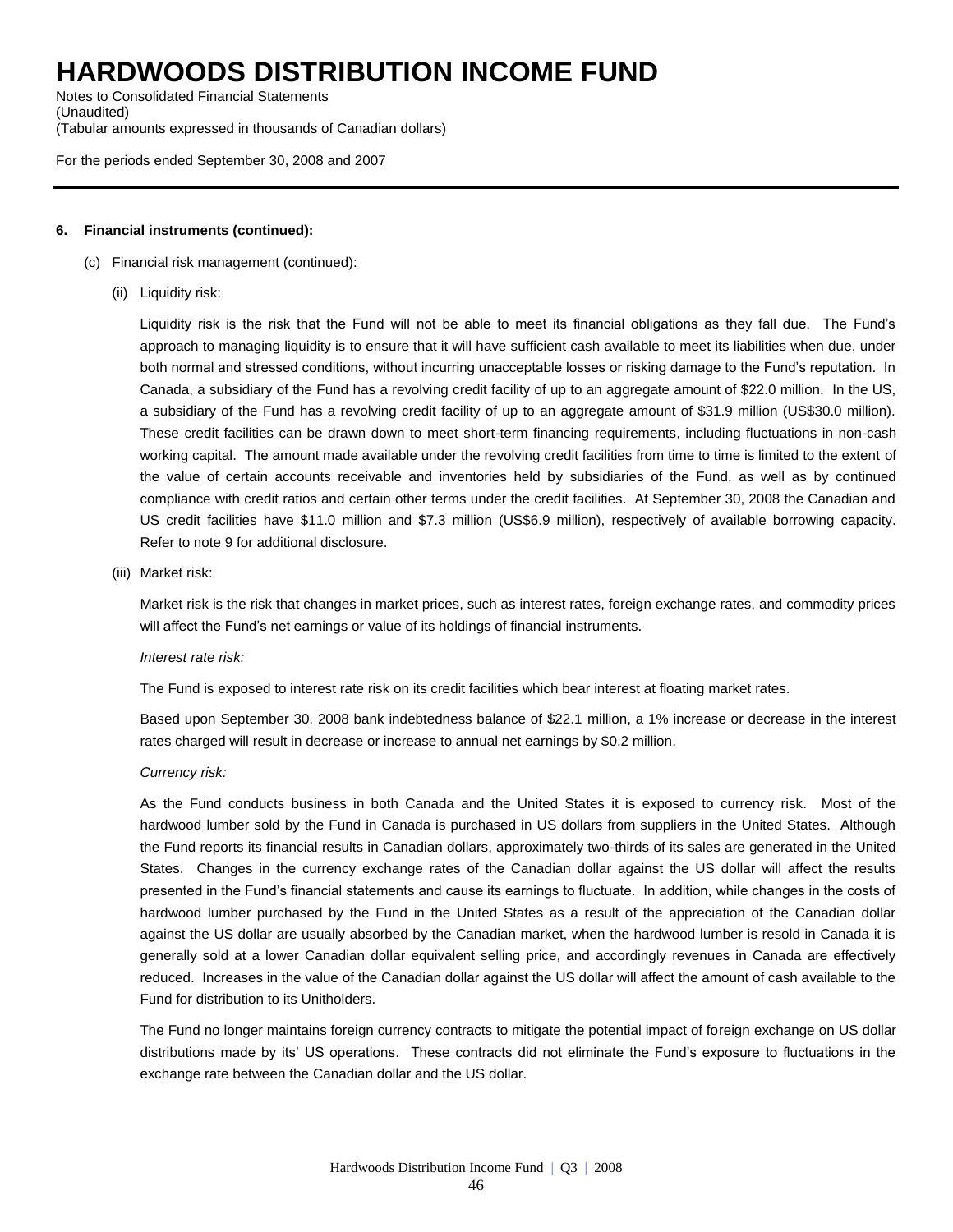Notes to Consolidated Financial Statements (Unaudited) (Tabular amounts expressed in thousands of Canadian dollars)

For the periods ended September 30, 2008 and 2007

#### **6. Financial instruments (continued):**

- (c) Financial risk management (continued):
	- (iii) Market risk (continued):

*Currency risk* (continued)*:*

The foreign currency contracts allowed the Fund to determine in advance, for the period and amount covered by the contracts, the rates of exchange that would be realized when translating into Canadian dollars that portion distributable cash contributed by our United States operation. Currently no distributions are being made from the Fund's U.S. subsidiary.

At September 30, 2008 the Fund's Canadian subsidiaries exposure to foreign denominated working capital financial instruments was in relation to accounts receivable from US customers (US\$0.3 million), income taxes recoverable (US\$1.5 million), and accounts payable to US suppliers (\$0.5 million).

Based on the Fund's exposure to foreign denominated financial instruments, the Fund estimates a \$0.05 weakening in the Canadian dollar as compared to the US dollar would have increased net earnings for the quarter ended September 30, 2008 by approximately \$0.1 million. A \$0.05 strengthening of the Canadian dollar as compared to the US dollar would have had the equal but opposite effect.

This foreign currency sensitivity is focused solely on the currency risk associated with Fund's Canadian subsidiaries exposure to foreign denominated financial instruments as at September 30, 2008 and does not take into account the effect of a change in currency rates will have on the translation of the balance sheet and operations of the Fund's US subsidiaries nor is it intended to estimate the potential impact changes in currency rates would have on the Fund's sales and purchases.

#### *Commodity price risk:*

The Fund does not enter in to any commodity contracts. Inventory purchases are transacted at current market rates based on expected usage and sale requirements and increases or decreases in prices are reflected the Fund's selling prices to customers.

#### **7. Foreign currency contracts:**

In August 2008, a subsidiary of the Fund agreed to settle all of its remaining foreign currency contracts with the counter-party. The amount received by the Fund's subsidiary in settling the remaining twenty-two outstanding contracts was \$0.2 million.

For the nine month period ended September 30, 2008, the Fund's subsidiary has realized a cash gain of \$1.2 million (three months ended September 30, 2008 - \$0.3 million) from the settlement of foreign currency contracts. For the nine month period ended September 30, 2008, a loss of \$0.8 million is recorded in the statement of earnings as the cash gains realized were less than the \$2.0 million fair value of the contracts recorded at December 31, 2007 due to the strengthening of the U.S. dollar during the current period. For the three months ended September 30, 2008, a loss of \$0.4 million is recorded in the statement of earnings as the cash gains realized were less than the \$0.7 million fair value of the contracts recorded at June 30, 2008, also a result of the strengthening of the U.S. dollar during the quarter.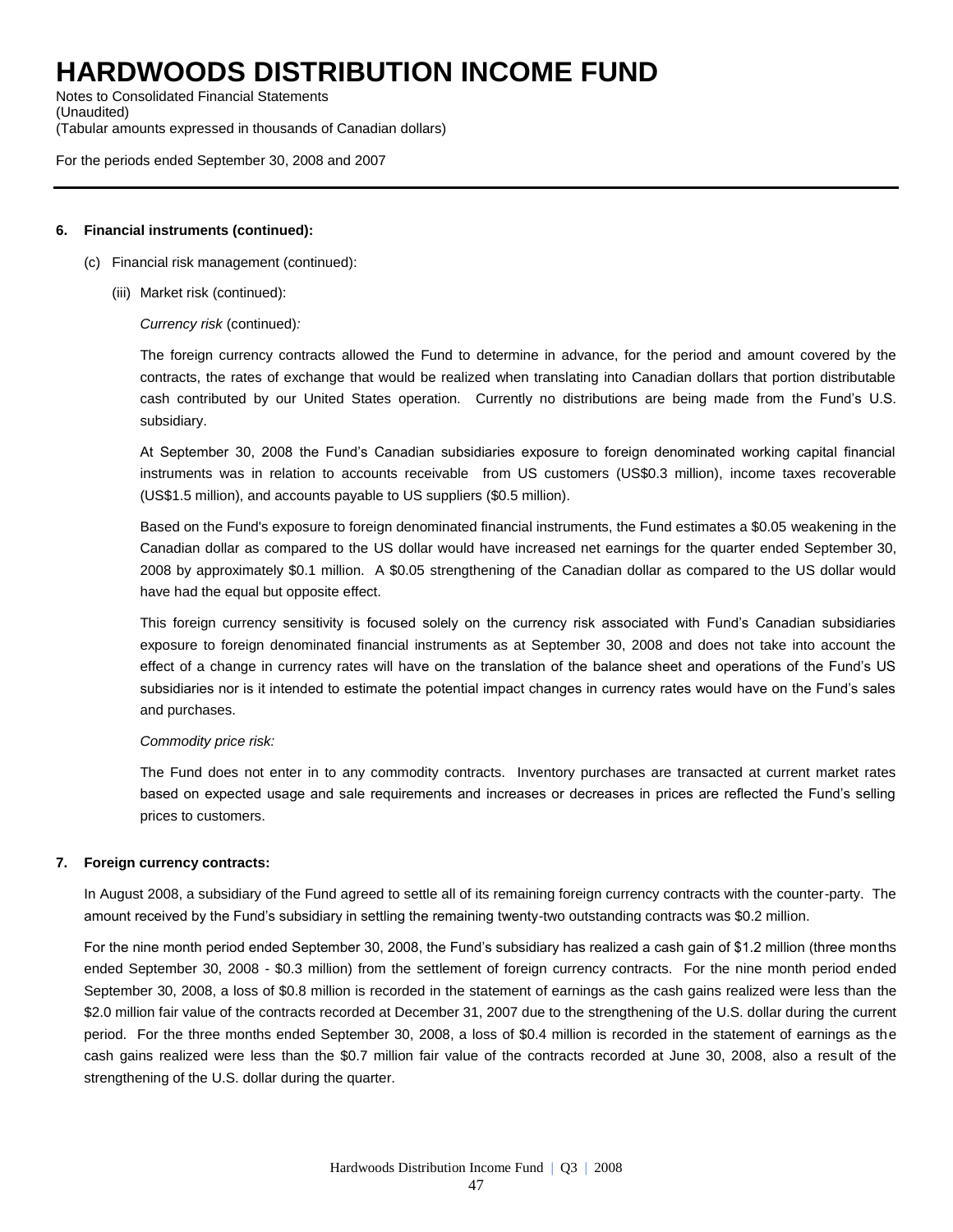Notes to Consolidated Financial Statements (Unaudited) (Tabular amounts expressed in thousands of Canadian dollars)

For the periods ended September 30, 2008 and 2007

#### **8. Intangible assets and goodwill:**

Long lived assets, including intangible assets, are reviewed for impairment whenever events or changes in circumstances indicate that the carrying amount of an asset may not be recoverable. Recoverability of intangible assets is measured by a comparison of the carrying amount of an asset to estimated undiscounted future cash flows expected to be generated by the asset. If the carrying amount for the intangibles exceeds its estimated future cash flows, an impairment charge is recognized by the amount that the carrying amount for the asset exceeds its fair value. Other intangible assets represent customer relationships acquired by the Fund at the time of the business combination described in note 1.

The carrying value of goodwill is tested for impairment annually or more frequently if events or changes in circumstances indicate that the asset may be impaired. Any excess of carrying value over fair value is charged to income in the period in which the impairment is determined. The fair value of the goodwill was determined with reference to the present value of future cash flows.

In the first six months of 2008, the Business experienced a significant change in circumstances in the form of reduced sales demand for its products, and a resulting decline in its net earnings. This change of circumstance caused management to reduce its expectations for future cash flows from the Fund's US and Canadian subsidiary operations. Consequently, during the quarter ended June 30, 2008, management reviewed for impairment the carrying value of intangible assets and the carrying value of goodwill. Results of testing indicated impairment in the carrying value of intangible assets in the Fund's US reporting unit of \$5.5 million (US\$5.4 million). Testing also indicated impairment in the carrying value of goodwill in the Fund's US reporting unit of \$47.6 million (US\$46.7 million), and in the Fund's Canadian reporting unit of \$17.0 million.

#### **9. Bank indebtedness:**

|                                                                                                      | September 30, | December 31,<br>2007 |  |                |
|------------------------------------------------------------------------------------------------------|---------------|----------------------|--|----------------|
| Checks issued in excess of funds on deposit<br>Credit facility, Hardwoods LP                         | \$            | 689<br>3.490         |  | 1,034<br>5,538 |
| Credit facility, Hardwoods USLP (September 30, 2008 - US\$16,843;<br>December 31, 2007 - US\$19,109) |               | 17.924               |  | 18.943         |
|                                                                                                      |               | 22.103               |  | 25.515         |

On September 30, 2008, Hardwoods USLP entered into a new, three year revolving credit facility with its existing lender, Bank of America. The new credit facility permits borrowings up to 85% of the book value of certain eligible accounts receivable (80% previously) and up to 65% of the book value of eligible inventory (55% previously). Hardwoods USLP will be subject to one financial covenant under the new credit facility, a Fixed Charge Coverage Ratio ("FCCR"). Calculated for Hardwoods USLP on a trailing-twelve-month basis, the FCCR shall not be less than 0.75 until June 30, 2009, and not less than 1.00 thereafter.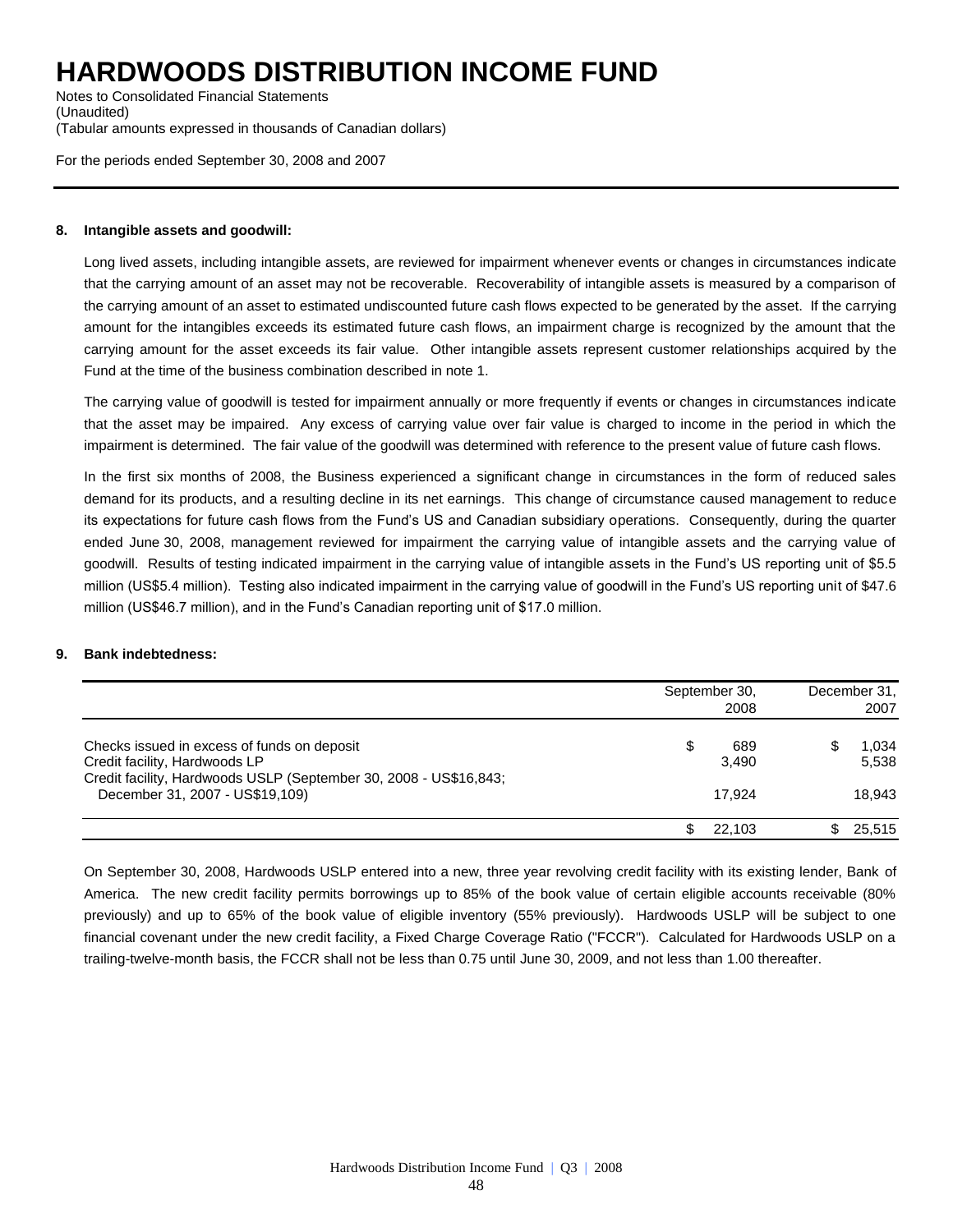Notes to Consolidated Financial Statements (Unaudited) (Tabular amounts expressed in thousands of Canadian dollars)

For the periods ended September 30, 2008 and 2007

#### **9. Bank indebtedness (continued):**

Distributions from Hardwoods USLP are permitted to be made to the extent that after giving effect to the distribution, the FCCR is in compliance with the covenant, and at least US\$4.0 million of unused borrowing capacity is available in Hardwoods USLP. Interest will be charged at the rate of prime rate plus an applicable margin on prime rate loans, and for LIBOR revolver loans at LIBOR plus an applicable margin. The applicable margin is dependant on the FCCR and ranges from 0.25% to 0.75% for prime rate loans and from 1.75% and 2.25% on LIBOR revolving loans. To December 31, 2009 the applicable margin has been set at 0.5% on prime rate loans and 2.0% on LIBOR revolver loans. After December 31, 2009 rates will be adjusted based upon Hardwoods USLP's FCCR performance.

The new credit facility is secured by a continuing security interest in and lien upon all property of Hardwoods USLP. Estimated costs to be paid to the lender with respect to entering into the new facility of US \$200,000 will be amortized over the three year term of the credit facility.

#### **10. Non-controlling interests:**

| Balance, January 1, 2008 (note 3(b))                                                                                                            | \$. | 30,006               |
|-------------------------------------------------------------------------------------------------------------------------------------------------|-----|----------------------|
| Interest in earnings:<br>Interest in earnings before taxes<br>Adjustment to non-controlling interest from subordination of Class B Unit Holders |     | (13, 328)<br>(1,822) |
|                                                                                                                                                 |     | (15, 150)            |
| Foreign currency translation adjustment of non-controlling interest in Hardwoods USLP                                                           |     | 1.206                |
| Balance, end of period                                                                                                                          |     | 16.062               |

The previous owners of the Business (note 1) have retained a 20% interest in Hardwoods LP and Hardwoods USLP through ownership of Class B Hardwoods LP units ("Class B LP Units") and Class B Hardwoods USLP units ("Class B USLP Units"), respectively. The Fund owns an indirect 80% interest in Hardwoods LP and Hardwoods USLP through ownership of all Class A Hardwoods LP units ("Class A LP Units") and Class A Hardwoods USLP units ("Class A USLP Units"), respectively.

The Class A LP Units and Class B LP Units and the Class A USLP Units and Class B USLP Units, respectively, have economic and voting rights that are equivalent in all material respects except distributions on the Class B LP Units and Class B USLP Units are subject to the subordination arrangements described below until the date (the "Subordination End Date") on which:

 the consolidated Adjusted EBITDA, as defined in the Subordination Agreement dated March 23, 2004, of the Fund for the 12 month period ending on the last day of the month immediately preceding such date is at least \$21,300,000; and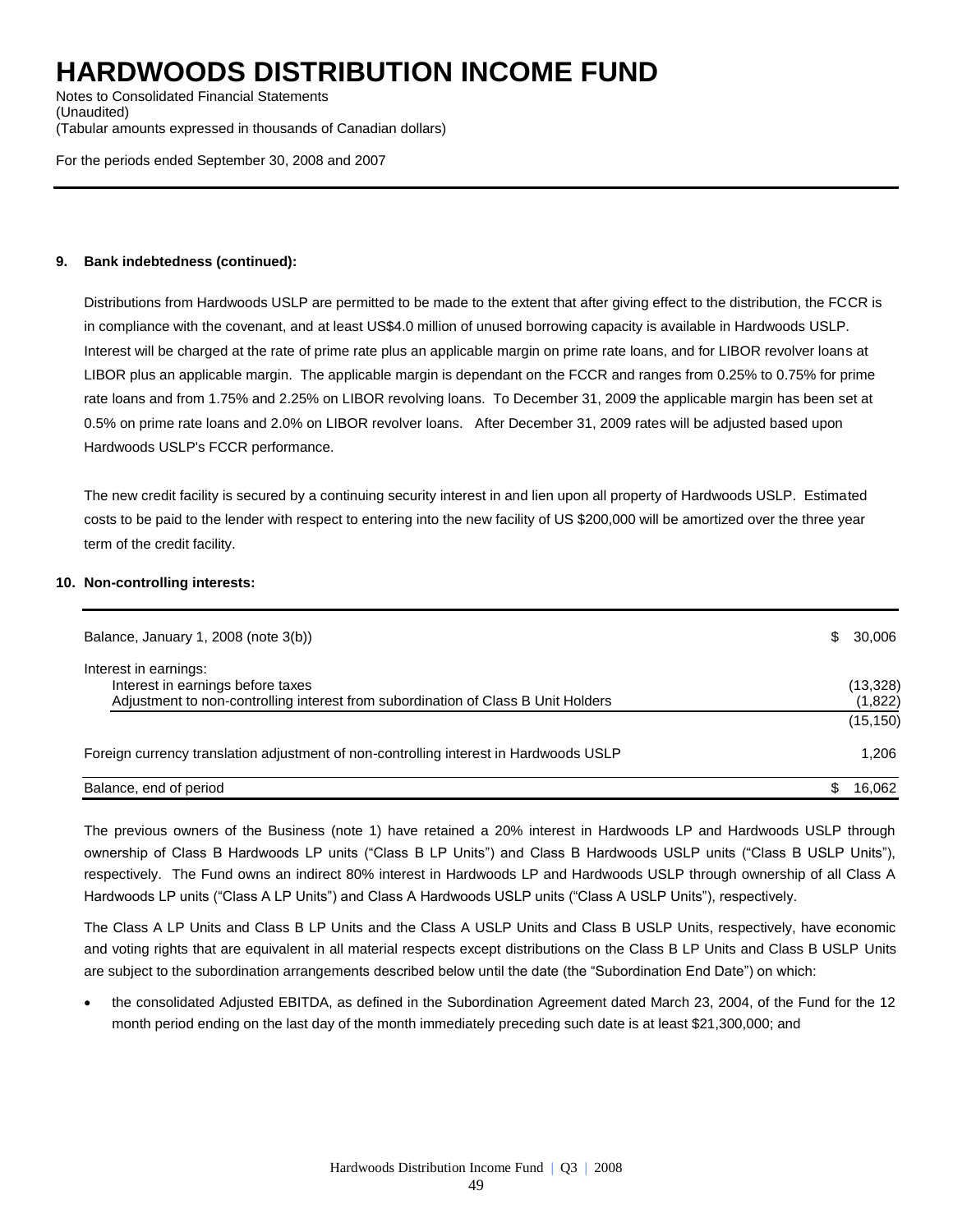Notes to Consolidated Financial Statements (Unaudited) (Tabular amounts expressed in thousands of Canadian dollars)

For the periods ended September 30, 2008 and 2007

#### **10. Non-controlling interests (continued):**

 cash distributions of at least \$29,540,000 (\$2.05 per Unit) have been paid on the Units and a combined amount of cash advances or distributions of at least \$7,385,000 has been paid on the Class B LP Units and Class B USLP Units, being \$2.05 per combined Class B LP and Class B USLP Units (as adjusted for issuances, redemptions and repurchases of Units, LP Units and USLP Units subsequently and by converting the cash distributions or advances by Hardwoods USLP on the USLP Units at the rate of exchange used by the Fund to convert funds received by it in US dollars into Canadian dollars) for the 24 month period ending on the last day of the month immediately preceding such date.

The Subordinated End Date had not occurred at September 30, 2008.

Prior to the Subordination End Date, advances and distributions on the LP Units and the USLP Units will be made in the following order of priority:

- At the end of each month, cash advances or distributions will be made to the holders of Class A LP Units and Class A USLP Units in a combined amount that is sufficient to provide available cash to the Fund to enable the Fund to make cash distributions upon the Units for such month at least equal to \$0.08542 per Unit or, if there is insufficient available cash to make distributions or advances in such amount, such lesser amount as is available as determined by the board of directors of the general partners;
- At the end of each fiscal quarter of Hardwoods LP and Hardwoods USLP, including the fiscal quarter ending on the fiscal year end, available cash of Hardwoods LP and Hardwoods USLP will be advanced or distributed in the following order of priority:
	- o First, in payment of the monthly cash advance or distribution to the holders of Class A LP Units and Class A USLP Units as described above, for the month then ended;
	- o Second, to the holders of Class A LP Units and Class A USLP Units, to the extent that the combined monthly cash advances or distributions in respect of the 12 month period then ended (and not, for greater certainty, in any previous 12 month period) on Class A LP Units and Class A USLP Units were not made or were made in amounts less than a combined amount at least equal to \$1.025 per Unit, the amount of any such deficiency. As of September 30, 2008, the amount of such deficiency was \$4.0 million;
	- Third, to the holders of Class B LP Units and Class B USLP Units in a combined amount for one Class B LP Unit and one Class B USLP Unit equal, on a pro-rated basis, to the combined amount advanced or distributed on one Class A LP Unit and one Class A USLP Unit during such fiscal quarter or, if there is insufficient available cash to make advances or distributions in such amount, such lesser amount as is available;
	- o Fourth, to the holders of Class B LP Units and Class B USLP Units, to the extent only that combined advances or distributions in respect of any fiscal quarter(s) during the 12 month period then ended (and not, for greater certainty, in any previous 12 month period) on one Class B LP Unit and one Class B USLP Unit were not made, or were made in amounts less, on a pro-rated basis, that the combined amount advanced or distributed on one Class A LP Unit and one Class A USLP Unit during such 12 month period, the amount of such deficiency. As of September 30, 2008, the amount of such deficiency was \$2.7 million.
	- o Fifth, to the extent of any excess, to the holders of the Class A LP Units and Class B LP Units and Class A USLP Units and Class B USLP Units, respectively, so that the combined advances or distributions on one Class A LP Unit and one Class A USLP Unit are the same as the combined advances or distribution on one Class B LP Unit and one Class B USLP Unit in respect of the 12 month period then ended (and not, for greater certainty, any previous 12 month period).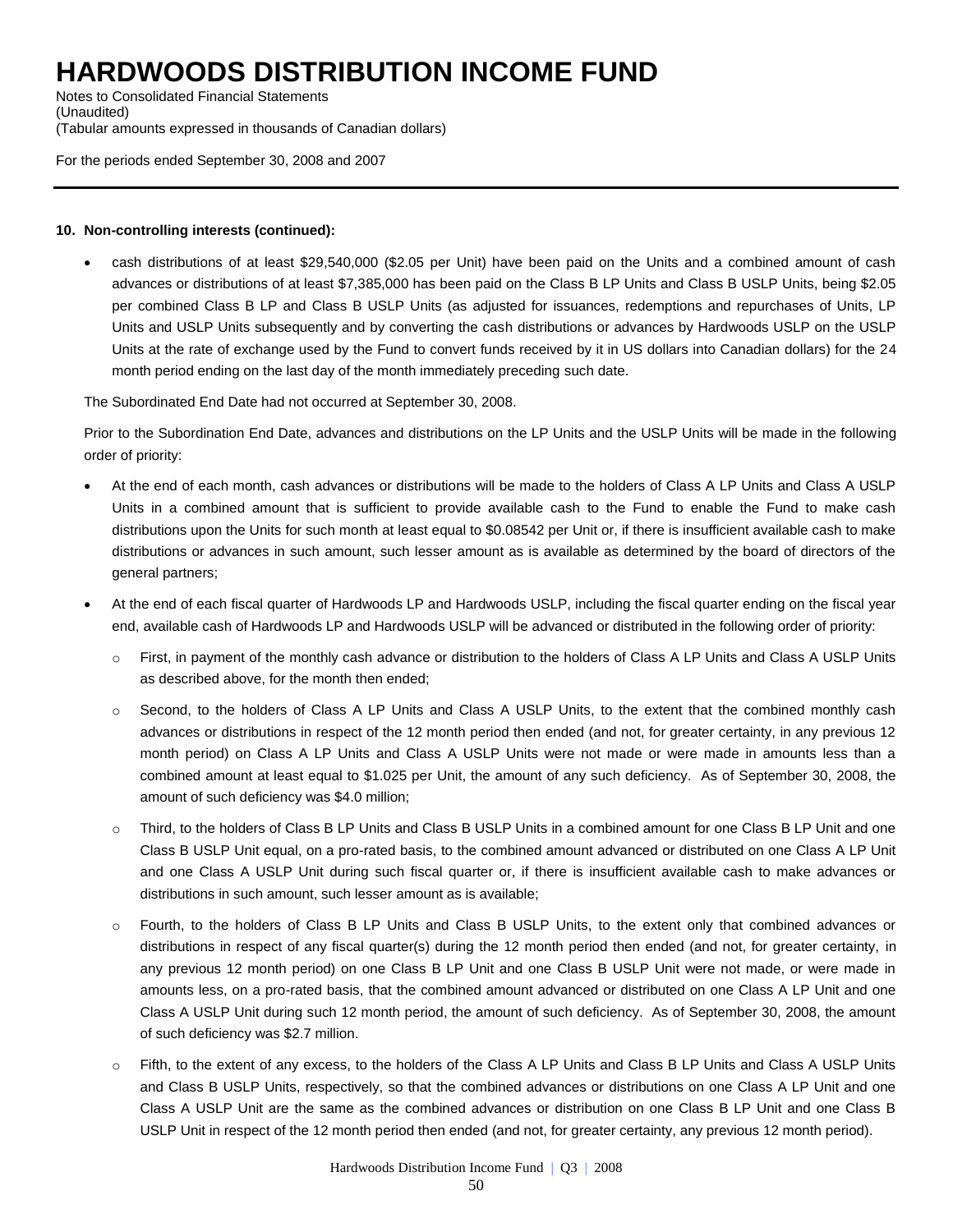Notes to Consolidated Financial Statements (Unaudited) (Tabular amounts expressed in thousands of Canadian dollars)

For the periods ended September 30, 2008 and 2007

#### **10. Non-controlling interests (continued):**

After the Subordination End Date, the holders of the Class B LP Units and Class B USLP Units will generally be entitled to effectively exchange all or a portion of their Class B LP Units and Class B USLP Units together for up to 3,602,500 Units of the Fund, representing 20% of the issued and outstanding Units of the Fund on a fully diluted basis. In the event the Fund enters into an agreement in respect of an acquisition or a take-over bid of the Fund, the holders of the Class B LP Units and Class B USLP Units will be entitled to exchange such units for Units of the Fund.

The cumulative deficiency prior to September 30, 2007, which is no longer recoverable by the Class B LP Unitholders and the Class B USLP Unitholders, has been recorded as an adjustment to the non-controlling interest's share of earnings in the amount of \$0.6 million for the three-month period, and \$1.8 million for the nine month period, ended September 30, 2008. This adjustment was first recorded during the fourth quarter of 2007, resulting in a reduction of the non-controlling interest's share of earnings of \$3.4 million for the year ended December 31, 2007. Of the amount recorded in 2007, \$1.5 million should have been recorded in the first quarter of 2007, \$0.7 million in the second quarter, and \$0.6 million should have been recorded in the third quarter of 2007 and as such the comparative amounts presented in the statements of earnings and retained earnings (deficit) and comprehensive income have been restated accordingly, resulting in an increase in net earnings and comprehensive income from the amounts previously reported.

| Source (use) of funds                                                                                                                |     | Three months<br>ended<br>September 30,<br>2008 | Three months<br>ended<br>September 30,<br>2007 | Nine months<br>ended<br>September 30,<br>2008  | Nine months<br>ended<br>September 30,<br>2007  |
|--------------------------------------------------------------------------------------------------------------------------------------|-----|------------------------------------------------|------------------------------------------------|------------------------------------------------|------------------------------------------------|
| Accounts receivable<br>Income taxes recoverable/payable<br>Inventory<br>Prepaid expenses<br>Accounts payable and accrued liabilities | \$  | 2.527<br>(3)<br>188<br>190<br>(9)              | \$<br>497<br>194<br>(2, 399)<br>(211)<br>466   | \$<br>(50)<br>(861)<br>8,826<br>(137)<br>(621) | \$<br>(6, 155)<br>196<br>267<br>(409)<br>1,587 |
| Decrease (increase) in non-cash<br>operating working capital                                                                         | \$. | 2,893                                          | \$<br>(1,453)                                  | \$<br>7,157                                    | \$<br>(4, 514)                                 |

#### **11. Changes in non-cash operating working capital and additional cash flow disclosures:**

CICA 1540, *Cash Flow Statements*, require entities to disclose total cash distributions on financial instruments classified as equity in accordance with a contractual agreement and the extent to which total cash distributions are non-discretionary. The Fund has no contractual requirement to pay cash distributions to Unitholders' of the Fund. During the three month period ended September 30, 2008 \$1.8 million (2007 - \$3.1 million) in discretionary cash distributions were paid to Unitholders. During the nine month period ended September 30, 2008 \$8.3 million (2007 - \$9.1 million) in discretionary cash distributions were paid to Unitholders.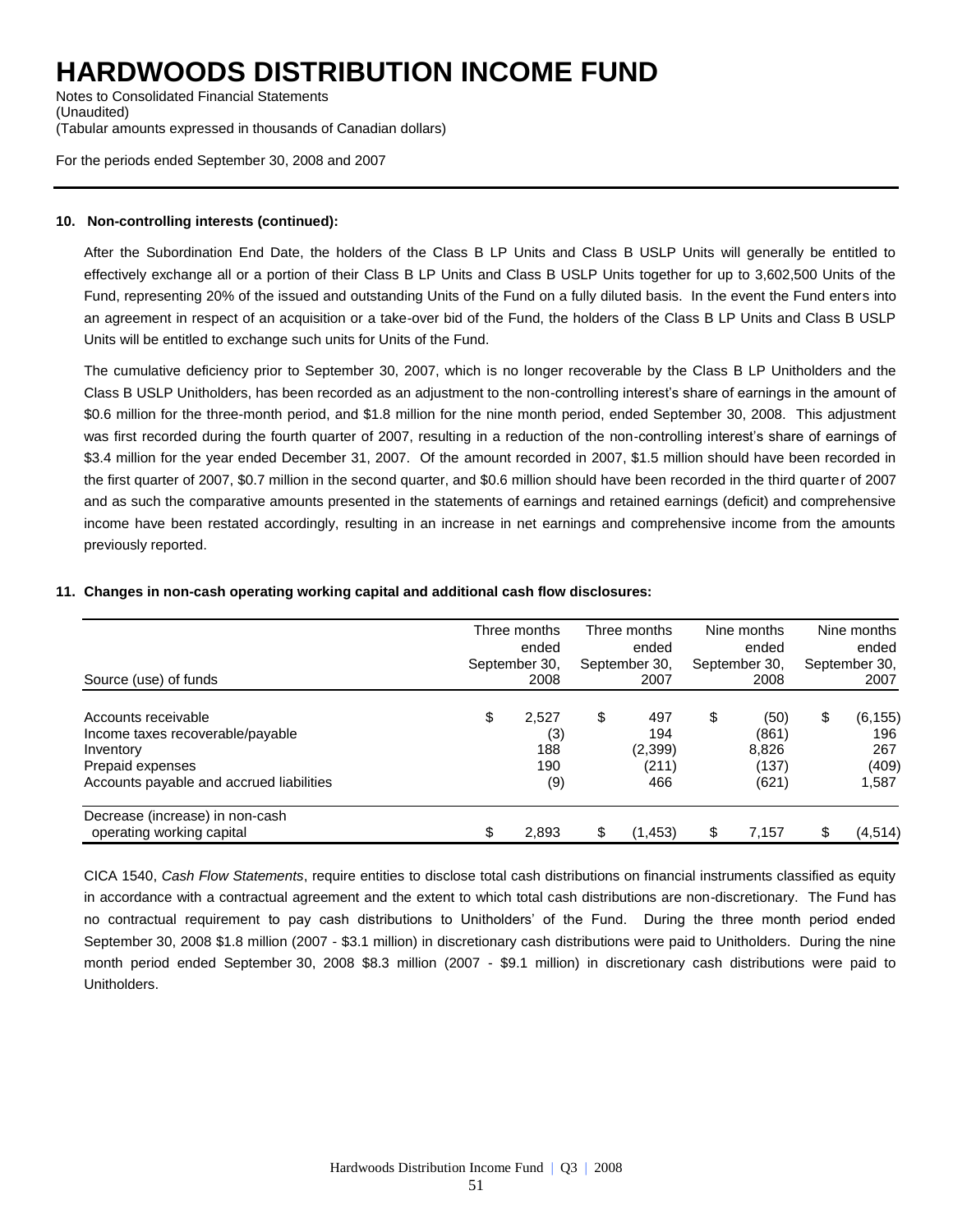Notes to Consolidated Financial Statements (Unaudited) (Tabular amounts expressed in thousands of Canadian dollars)

For the periods ended September 30, 2008 and 2007

#### **12. Segment disclosure:**

Information about geographic areas is as follows:

|                                                             | Three months<br>ended<br>September 30,<br>2008 | Three months<br>ended<br>September 30,<br>2007 | Nine months<br>ended<br>September 30,<br>2008 |     | Nine months<br>ended<br>September 30,<br>2007 |
|-------------------------------------------------------------|------------------------------------------------|------------------------------------------------|-----------------------------------------------|-----|-----------------------------------------------|
| Revenue from external customers:<br>Canada<br>United States | 22,055<br>\$<br>40.060                         | \$<br>26.251<br>55.627                         | \$<br>70.158<br>129.493                       | \$  | 81,506<br>181,492                             |
|                                                             | 62.115                                         | 81.878                                         | \$<br>199.651                                 | \$. | 262.998                                       |

|                                                                  | September 30,<br>2008 |    |                  |
|------------------------------------------------------------------|-----------------------|----|------------------|
| Property, plant and equipment:<br>Canada<br><b>United States</b> | \$<br>797<br>1,355    | \$ | 1,003<br>1,410   |
|                                                                  | \$<br>2,152           | \$ | 2,413            |
| Goodwill<br>Canada<br><b>United States</b>                       | \$<br>17,477          | \$ | 34,477<br>46,281 |
|                                                                  | \$<br>17,477          | \$ | 80,758           |

#### **13. Pensions:**

Hardwoods USLP maintains a defined contribution 401 (k) retirement savings plan (the "USLP Plan"). The assets of the USLP Plan are held and related investment transactions are executed by the Plan's Trustee, ING National Trust, and, accordingly, are not reflected in these consolidated financial statements. During the three months ended September 30, 2008, Hardwoods USLP contributed and expensed \$78,777 (US\$77,436) (three months ended September 30, 2007 - \$92,279 (US\$88,212)) in relation to the USLP Plan. During the nine months ended September 30, 2008, Hardwoods USLP contributed and expensed \$294,933 (US\$292,766) (nine months ended September 30, 2007 - \$331,986 (US\$300,249)) in relation to the USLP Plan.

Hardwoods LP does not maintain a pension plan. Hardwoods LP does, however, administer a group registered retirement savings plan ("LP Plan") that has a matching component whereby Hardwoods LP makes contributions to the LP Plan which match contributions made by employees up to a certain level. The assets of the LP Plan are held and related investment transactions are executed by LP Plan's Trustee, Sun Life Financial Trust Inc., and, accordingly, are not reflected in these consolidated financial statements. During the three months ended September 30, 2008, Hardwoods LP contributed and expensed \$56,667 (three months ended September 30, 2007 - \$53,262) in relation to the LP Plan. During the nine months ended September 30, 2008, Hardwoods LP contributed and expensed \$233,636 (nine months ended September 30, 2007 - \$196,767) in relation to the LP Plan.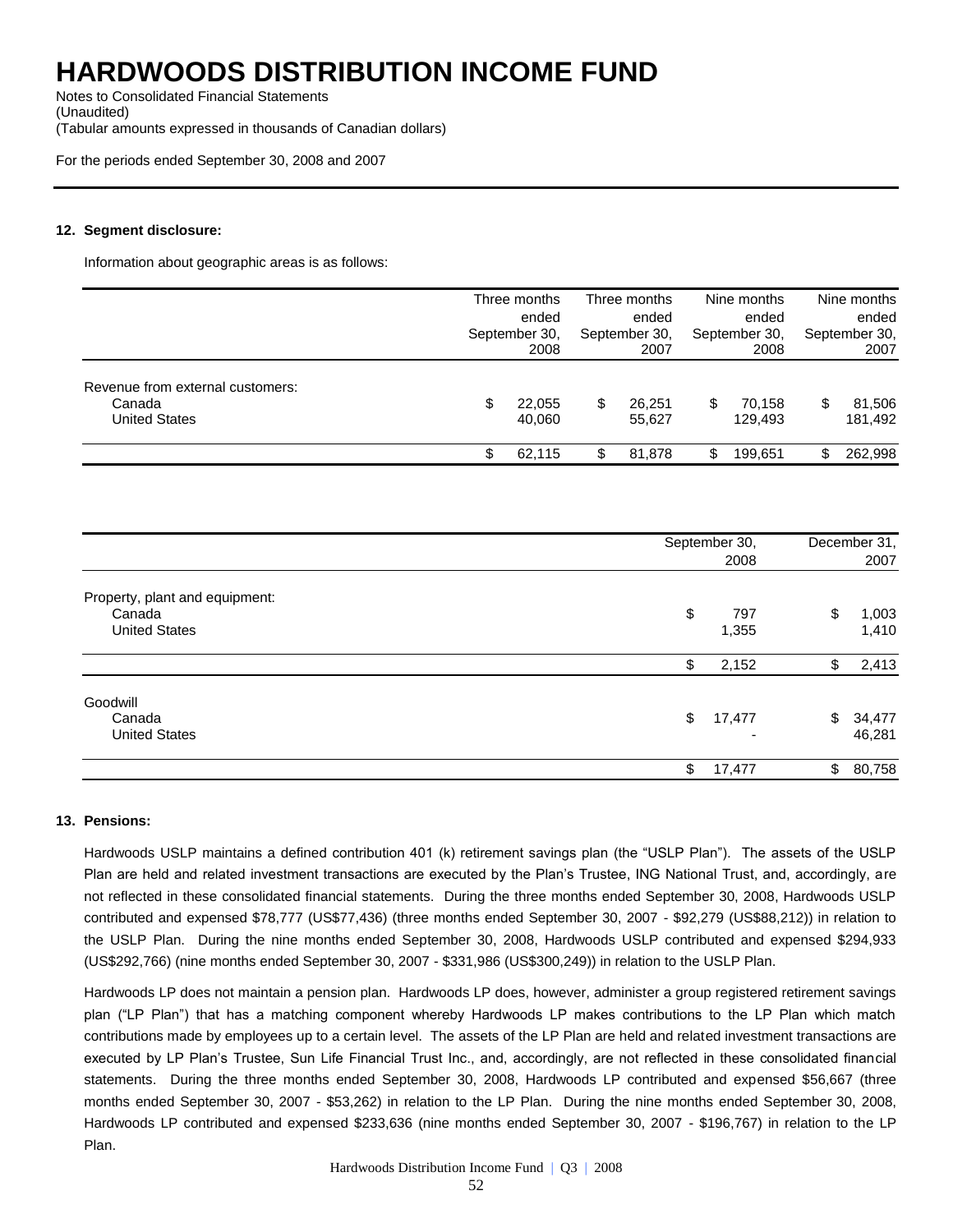Notes to Consolidated Financial Statements (Unaudited) (Tabular amounts expressed in thousands of Canadian dollars)

For the periods ended September 30, 2008 and 2007

#### **14. Related party transactions:**

For the three months ended September 30, 2008, sales of \$84,435 (three months ended September 30, 2007 - \$200,004) were made to affiliates of SIL, and the Fund made purchases of \$10,275 (three months ended September 30, 2007 - \$13,045) from affiliates of SIL. For the nine months ended September 30, 2008, sales of \$319,658 (nine months ended September 30, 2007 - \$574,132) were made to affiliates of SIL, and the Fund made purchases of \$51,052(nine months ended September 30, 2007 - \$169,913) from affiliates of SIL. All these sales and purchases took place at prevailing market prices.

During the three months ended September 30, 2008, the Fund paid \$27,000 (three months ended September 30, 2007 - \$27,000) to affiliates of SIL under the terms of an agreement to provide services for management information systems. During the nine months ended September 30, 2008, the Fund paid \$81,000 (nine months ended September 30, 2007 - \$81,000) to affiliates of SIL under the terms of an agreement to provide transitional services for management information systems. This cost is included in the selling and administrative expense in the statement of earnings.

#### **15. Income taxes:**

Effective, March 31, 2008 the Fund completed an internal reorganization that involved the refinancing of inter-corporate debt in the form of notes issued and held by subsidiaries of the Fund. The reorganization does not have any effect upon the management or business activities of the Fund's operating subsidiaries. As a result of the internal re-organization, income tax losses arose of approximately, US\$10.3 million which are available to reduce US taxable income. Based on statutory income tax rates in effect for the Fund's US subsidiary, this amounts to an estimated \$3.6 million tax benefit available to subsidiaries of the Fund. This \$3.6 million benefit was recorded at March 31, 2008 and is comprised of an estimated \$0.8 million current income tax recovery and \$2.8 million future income tax recovery.

In addition, during the quarter ending March 31, 2008, tax pools consisting principally of Canadian tax loss carry forward, of approximately \$16.0 million have been recorded by a subsidiary of the Fund as a result of the Fund's re-organization plan. The tax loss carry forwards will result in a reduction of tax otherwise payable under the Canadian federal government's tax on publicly traded income trusts. Based on tax rates expected to apply at the date such tax pools will be utilized, and additional \$4.2 million of future income tax benefit was recorded by the Fund at March 31, 2008.

During the quarter ended June 30, 2008, the Company recorded a future tax asset of approximately \$20.1 million as a result of the write-down of the goodwill and intangible assets. Goodwill and intangible assets remain deductible for Canadian and U.S. tax purposes.

#### **16. Seasonality:**

The Fund is subject to seasonal influences. Historically the first and fourth quarters are seasonally slower periods for construction activity and therefore demand for hardwood products.

#### **17. Contingencies:**

The Fund and its subsidiaries are subject to legal proceedings that arise in the ordinary course of its business. Management is of the opinion, based upon information presently available, that it is unlikely that any liability, to the extent not provided for through insurance or otherwise, would be material in relation to the Fund's consolidated financial statements.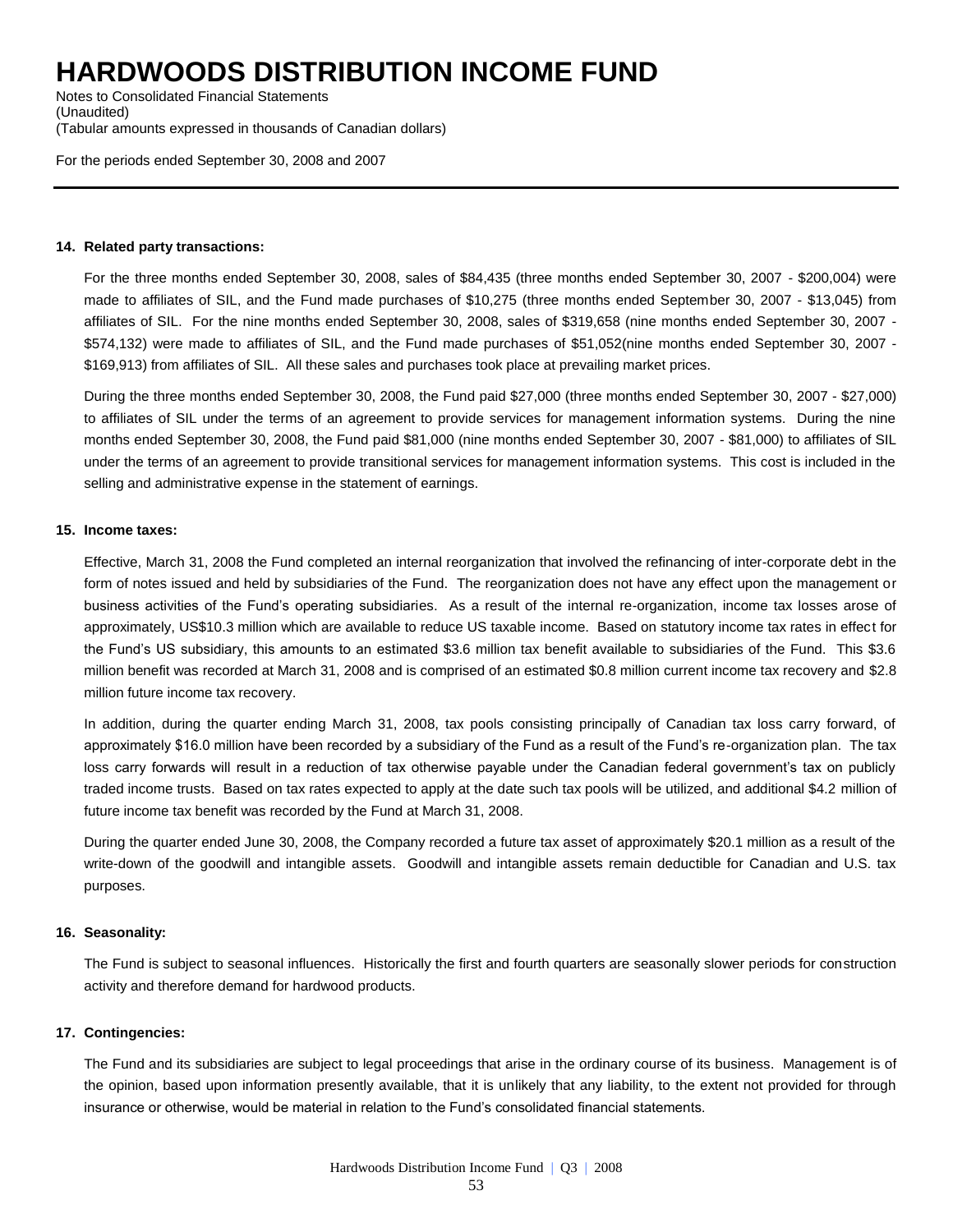Notes to Consolidated Financial Statements (Unaudited) (Tabular amounts expressed in thousands of Canadian dollars)

For the periods ended September 30, 2008 and 2007

#### **18. Future accounting changes:**

(a) International Financial Reporting Standards:

The CICA will transition Canadian generally accepted accounting principles ("GAAP") for publicly accountable entities to International Financial Reporting Standards ("IFRS"). The Fund's consolidated financial statements are to be prepared in accordance with IFRS for the fiscal year commencing January 1, 2011. The impact of the transition to IFRS on the Fund's consolidated financial statements has not been determined.

(b) Goodwill and intangible assets:

Effective January 1, 2009, the Fund will adopt new CICA Handbook Section 3064, *Goodwill and Intangible Assets*. This section replaces CICA Handbook Section 3062, *Goodwill and Intangible Assets*, and establishes revised standards for the recognition, measurement, presentation and disclosure of goodwill and intangible assets. The Fund is still evaluating the impact of this standard on its consolidated financial statements.